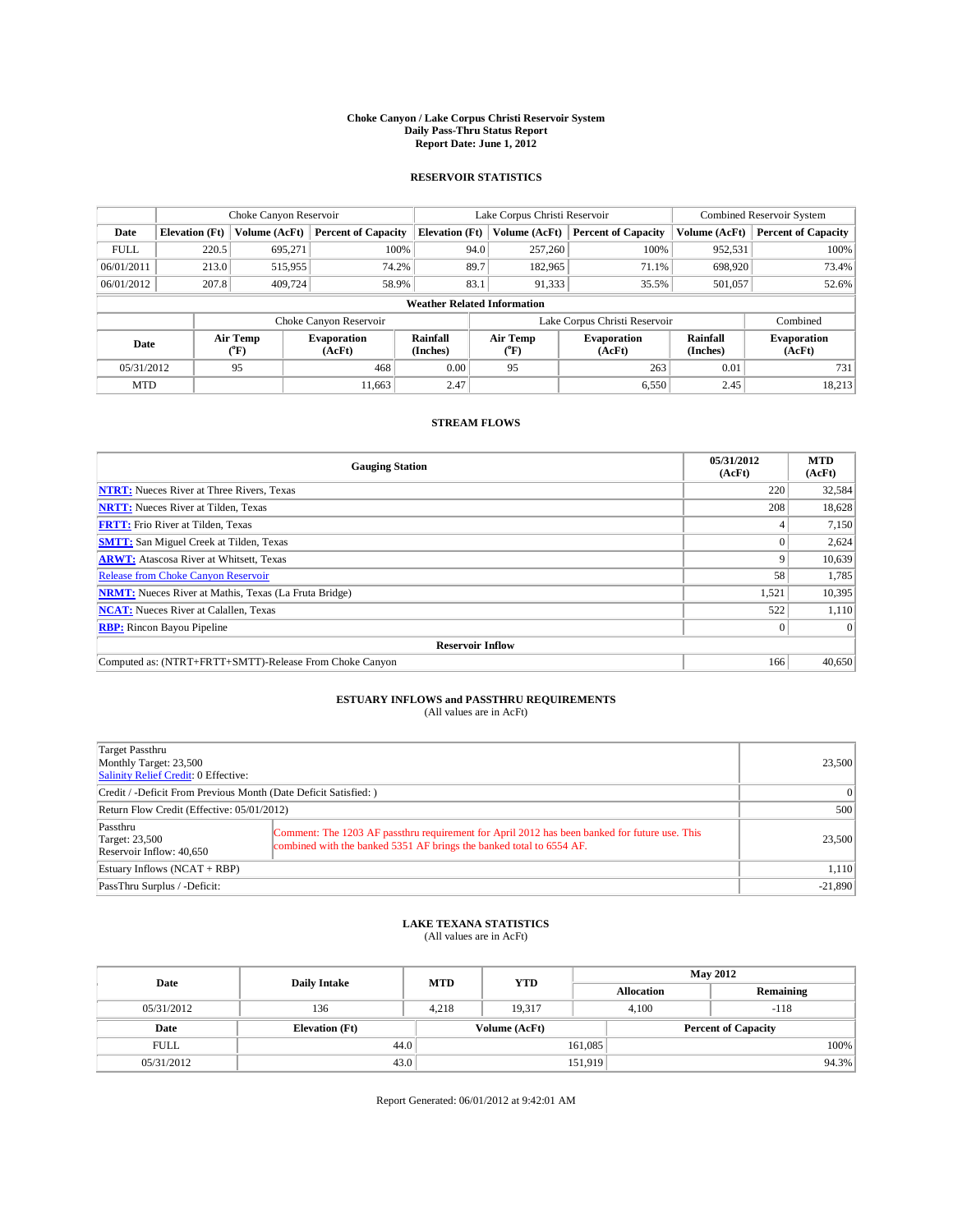### **Choke Canyon / Lake Corpus Christi Reservoir System Daily Pass-Thru Status Report Report Date: June 2, 2012**

### **RESERVOIR STATISTICS**

|             | Choke Canyon Reservoir             |                                      | Lake Corpus Christi Reservoir |                       |      |                  | <b>Combined Reservoir System</b> |                      |                              |
|-------------|------------------------------------|--------------------------------------|-------------------------------|-----------------------|------|------------------|----------------------------------|----------------------|------------------------------|
| Date        | <b>Elevation</b> (Ft)              | Volume (AcFt)                        | <b>Percent of Capacity</b>    | <b>Elevation (Ft)</b> |      | Volume (AcFt)    | <b>Percent of Capacity</b>       | Volume (AcFt)        | Percent of Capacity          |
| <b>FULL</b> | 220.5                              | 695,271                              | 100%                          |                       | 94.0 | 257,260          | 100%                             | 952,531              | 100%                         |
| 06/02/2011  | 213.0                              | 515,308                              | 74.1%                         |                       | 89.7 | 182,138          | 70.8%                            | 697,446              | 73.2%                        |
| 06/02/2012  | 207.7                              | 408,375                              | 58.7%                         |                       | 83.0 | 89,801           | 34.9%                            | 498.176              | 52.3%                        |
|             | <b>Weather Related Information</b> |                                      |                               |                       |      |                  |                                  |                      |                              |
|             |                                    |                                      | Choke Canyon Reservoir        |                       |      |                  | Lake Corpus Christi Reservoir    |                      | Combined                     |
| Date        |                                    | Air Temp<br>$({}^{\circ}\mathrm{F})$ | <b>Evaporation</b><br>(AcFt)  | Rainfall<br>(Inches)  |      | Air Temp<br>("F) | <b>Evaporation</b><br>(AcFt)     | Rainfall<br>(Inches) | <b>Evaporation</b><br>(AcFt) |
| 06/01/2012  |                                    | 95                                   | 467                           | 0.00                  |      | 92               | 222                              | 0.00                 | 689                          |
| <b>MTD</b>  |                                    |                                      | 467                           | 0.00                  |      |                  | 222                              | 0.00                 | 689                          |

## **STREAM FLOWS**

| <b>Gauging Station</b>                                       | 06/01/2012<br>(AcFt) | <b>MTD</b><br>(AcFt) |  |  |  |  |
|--------------------------------------------------------------|----------------------|----------------------|--|--|--|--|
| <b>NTRT:</b> Nueces River at Three Rivers, Texas             | 173                  | 173                  |  |  |  |  |
| <b>NRTT:</b> Nueces River at Tilden, Texas                   | 89                   | 89                   |  |  |  |  |
| <b>FRTT:</b> Frio River at Tilden, Texas                     |                      |                      |  |  |  |  |
| <b>SMTT:</b> San Miguel Creek at Tilden, Texas               |                      | $\Omega$             |  |  |  |  |
| <b>ARWT:</b> Atascosa River at Whitsett, Texas               |                      | 8                    |  |  |  |  |
| <b>Release from Choke Canyon Reservoir</b>                   | 58                   | 58                   |  |  |  |  |
| <b>NRMT:</b> Nueces River at Mathis, Texas (La Fruta Bridge) | 1,511                | 1,511                |  |  |  |  |
| <b>NCAT:</b> Nueces River at Calallen, Texas                 | 742                  | 742                  |  |  |  |  |
| <b>RBP:</b> Rincon Bayou Pipeline                            | $\Omega$             | $\Omega$             |  |  |  |  |
| <b>Reservoir Inflow</b>                                      |                      |                      |  |  |  |  |
| Computed as: (NTRT+FRTT+SMTT)-Release From Choke Canyon      | 118                  | 118                  |  |  |  |  |

# **ESTUARY INFLOWS and PASSTHRU REQUIREMENTS**<br>(All values are in AcFt)

| <b>Target Passthru</b><br>Monthly Target: 23,000<br>Salinity Relief Credit: 0 Effective: | 23,000    |     |  |  |
|------------------------------------------------------------------------------------------|-----------|-----|--|--|
| Credit / -Deficit From Previous Month (Date Deficit Satisfied: )                         | $-21,890$ |     |  |  |
| Return Flow Credit (Effective: )                                                         | $\vert$ 0 |     |  |  |
| Passthru<br><b>Target: 23,000</b><br>Reservoir Inflow: 118                               | Comment:  | 118 |  |  |
| Estuary Inflows (NCAT + RBP)                                                             |           |     |  |  |
| PassThru Surplus / -Deficit:                                                             | $-21,265$ |     |  |  |

## **LAKE TEXANA STATISTICS** (All values are in AcFt)

| Date        | <b>Daily Intake</b>   | <b>MTD</b> | <b>YTD</b>    | <b>June 2012</b>  |                            |  |  |
|-------------|-----------------------|------------|---------------|-------------------|----------------------------|--|--|
|             |                       |            |               | <b>Allocation</b> | Remaining                  |  |  |
| 06/01/2012  | 136                   | 136        | 19.453        | 4,100             | 3,964                      |  |  |
| Date        | <b>Elevation</b> (Ft) |            | Volume (AcFt) |                   | <b>Percent of Capacity</b> |  |  |
| <b>FULL</b> | 44.0                  |            |               | 161,085           | 100%                       |  |  |
| 06/01/2012  | 43.0                  |            |               | 151,919           | 94.3%                      |  |  |

Report Generated: 06/02/2012 at 9:34:01 AM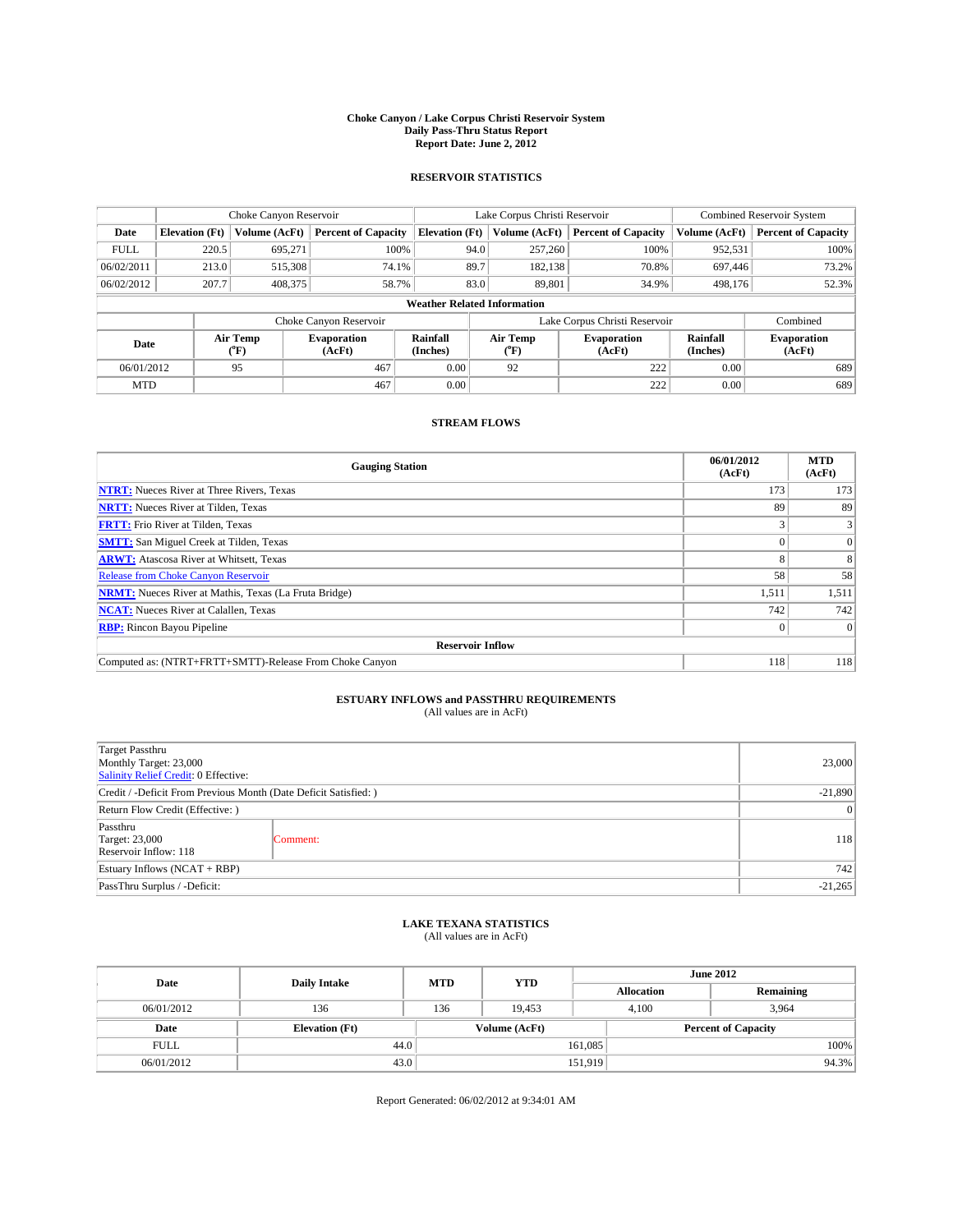### **Choke Canyon / Lake Corpus Christi Reservoir System Daily Pass-Thru Status Report Report Date: June 3, 2012**

### **RESERVOIR STATISTICS**

|             |                                    | Choke Canyon Reservoir |                              |                       | Lake Corpus Christi Reservoir | Combined Reservoir System     |                      |                              |  |
|-------------|------------------------------------|------------------------|------------------------------|-----------------------|-------------------------------|-------------------------------|----------------------|------------------------------|--|
| Date        | <b>Elevation</b> (Ft)              | Volume (AcFt)          | <b>Percent of Capacity</b>   | <b>Elevation</b> (Ft) | Volume (AcFt)                 | <b>Percent of Capacity</b>    | Volume (AcFt)        | <b>Percent of Capacity</b>   |  |
| <b>FULL</b> | 220.5                              | 695,271                | 100%                         | 94.0                  | 257,260                       | 100%                          | 952,531              | 100%                         |  |
| 06/03/2011  | 212.9                              | 514,229                | 74.0%                        | 89.7                  | 181,643                       | 70.6%                         | 695,872              | 73.1%                        |  |
| 06/03/2012  | 207.7                              | 407,799                | 58.7%                        | 83.0                  | 89.475                        | 34.8%                         | 497,274              | 52.2%                        |  |
|             | <b>Weather Related Information</b> |                        |                              |                       |                               |                               |                      |                              |  |
|             |                                    |                        | Choke Canyon Reservoir       |                       |                               | Lake Corpus Christi Reservoir |                      | Combined                     |  |
| Date        |                                    | Air Temp<br>(°F)       | <b>Evaporation</b><br>(AcFt) | Rainfall<br>(Inches)  | Air Temp<br>(°F)              | <b>Evaporation</b><br>(AcFt)  | Rainfall<br>(Inches) | <b>Evaporation</b><br>(AcFt) |  |
| 06/02/2012  | 400<br>96                          |                        | 0.00                         | 96                    | 259                           | 0.00                          | 659                  |                              |  |
| <b>MTD</b>  |                                    |                        | 867                          | 0.00                  |                               | 481                           | 0.00                 | 1,348                        |  |

### **STREAM FLOWS**

| <b>Gauging Station</b>                                       | 06/02/2012<br>(AcFt) | <b>MTD</b><br>(AcFt) |  |  |  |  |
|--------------------------------------------------------------|----------------------|----------------------|--|--|--|--|
| <b>NTRT:</b> Nueces River at Three Rivers, Texas             | 141                  | 314                  |  |  |  |  |
| <b>NRTT:</b> Nueces River at Tilden, Texas                   | 60                   | 149                  |  |  |  |  |
| <b>FRTT:</b> Frio River at Tilden, Texas                     |                      |                      |  |  |  |  |
| <b>SMTT:</b> San Miguel Creek at Tilden, Texas               |                      | $\Omega$             |  |  |  |  |
| <b>ARWT:</b> Atascosa River at Whitsett, Texas               |                      | 16                   |  |  |  |  |
| <b>Release from Choke Canyon Reservoir</b>                   | 58                   | 115                  |  |  |  |  |
| <b>NRMT:</b> Nueces River at Mathis, Texas (La Fruta Bridge) | 1,489                | 2,999                |  |  |  |  |
| <b>NCAT:</b> Nueces River at Calallen, Texas                 | 824                  | 1,566                |  |  |  |  |
| <b>RBP:</b> Rincon Bayou Pipeline                            | $\Omega$             | $\Omega$             |  |  |  |  |
| <b>Reservoir Inflow</b>                                      |                      |                      |  |  |  |  |
| Computed as: (NTRT+FRTT+SMTT)-Release From Choke Canyon      | 85                   | 203                  |  |  |  |  |

# **ESTUARY INFLOWS and PASSTHRU REQUIREMENTS**<br>(All values are in AcFt)

| <b>Target Passthru</b><br>Monthly Target: 23,000<br>Salinity Relief Credit: 0 Effective: |           |     |  |
|------------------------------------------------------------------------------------------|-----------|-----|--|
| Credit / -Deficit From Previous Month (Date Deficit Satisfied: )                         | $-21,890$ |     |  |
| Return Flow Credit (Effective: )                                                         |           |     |  |
| Passthru<br><b>Target: 23,000</b><br>Reservoir Inflow: 203                               | Comment:  | 203 |  |
| Estuary Inflows (NCAT + RBP)                                                             |           |     |  |
| PassThru Surplus / -Deficit:                                                             | $-20,527$ |     |  |

# **LAKE TEXANA STATISTICS** (All values are in AcFt)

| Date        | <b>Daily Intake</b>   | <b>MTD</b> | <b>YTD</b>    | <b>June 2012</b>  |                            |           |  |
|-------------|-----------------------|------------|---------------|-------------------|----------------------------|-----------|--|
|             |                       |            |               | <b>Allocation</b> |                            | Remaining |  |
| 06/02/2012  | 136                   | 272        | 19.589        |                   | 3,828<br>4,100             |           |  |
| Date        | <b>Elevation</b> (Ft) |            | Volume (AcFt) |                   | <b>Percent of Capacity</b> |           |  |
| <b>FULL</b> | 44.0                  |            |               | 161,085           |                            | 100%      |  |
| 06/02/2012  | 42.9                  |            |               | 151,018           |                            | 93.8%     |  |

Report Generated: 06/03/2012 at 8:11:25 AM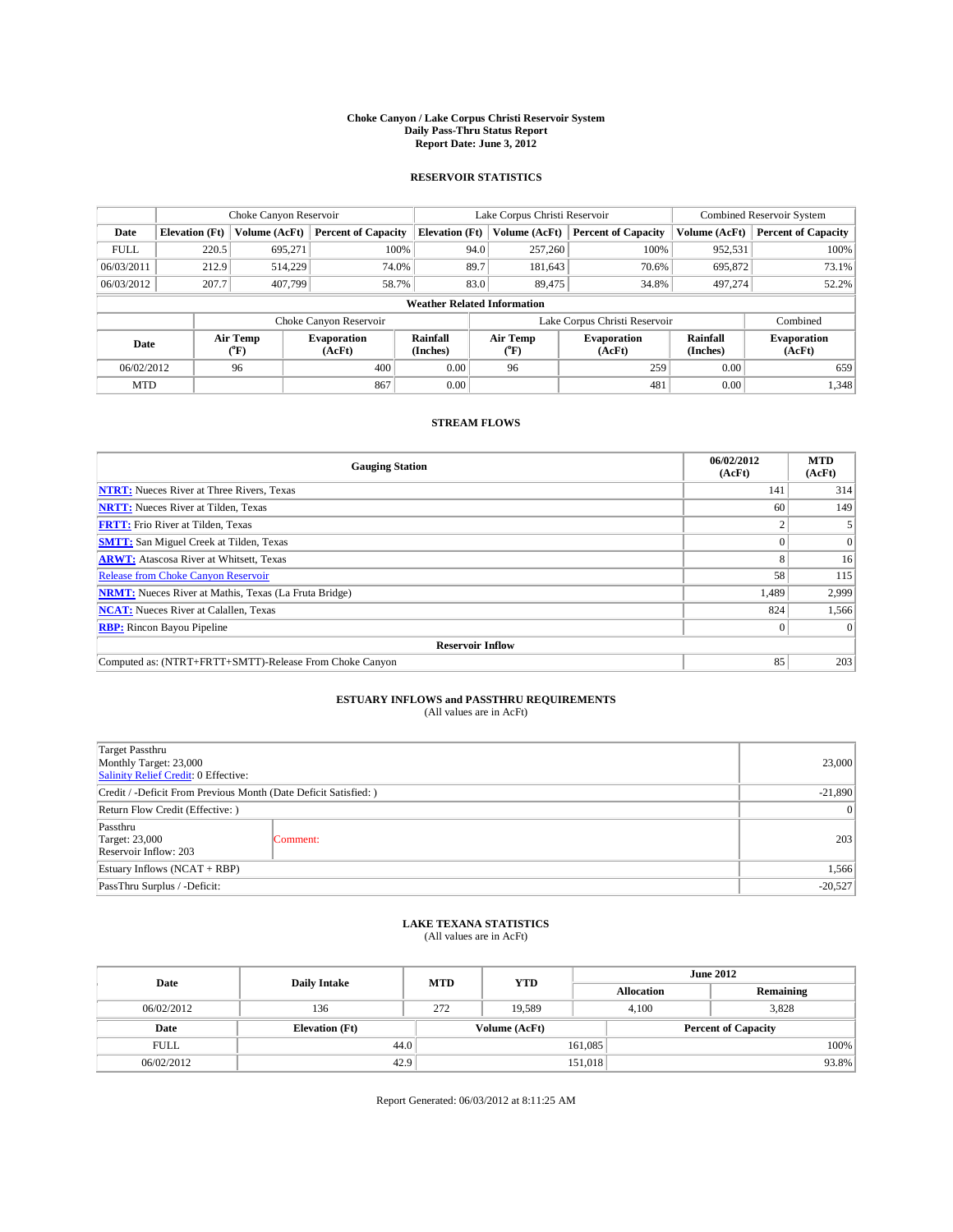### **Choke Canyon / Lake Corpus Christi Reservoir System Daily Pass-Thru Status Report Report Date: June 4, 2012**

### **RESERVOIR STATISTICS**

|             |                       | Choke Canyon Reservoir |                              |                                    | Lake Corpus Christi Reservoir | <b>Combined Reservoir System</b> |                      |                              |
|-------------|-----------------------|------------------------|------------------------------|------------------------------------|-------------------------------|----------------------------------|----------------------|------------------------------|
| Date        | <b>Elevation</b> (Ft) | Volume (AcFt)          | <b>Percent of Capacity</b>   | <b>Elevation (Ft)</b>              | Volume (AcFt)                 | <b>Percent of Capacity</b>       | Volume (AcFt)        | <b>Percent of Capacity</b>   |
| <b>FULL</b> | 220.5                 | 695,271                | 100%                         | 94.0                               | 257,260                       | 100%                             | 952,531              | 100%                         |
| 06/04/2011  | 212.9                 | 513,581                | 73.9%                        | 89.6                               | 181.147                       | 70.4%                            | 694,728              | 72.9%                        |
| 06/04/2012  | 207.7                 | 407,227                | 58.6%                        | 82.8                               | 87,534                        | 34.0%                            | 494,761              | 51.9%                        |
|             |                       |                        |                              | <b>Weather Related Information</b> |                               |                                  |                      |                              |
|             |                       |                        | Choke Canyon Reservoir       |                                    |                               | Lake Corpus Christi Reservoir    |                      | Combined                     |
| Date        |                       | Air Temp<br>(°F)       | <b>Evaporation</b><br>(AcFt) | Rainfall<br>(Inches)               | Air Temp<br>$(^{0}F)$         | <b>Evaporation</b><br>(AcFt)     | Rainfall<br>(Inches) | <b>Evaporation</b><br>(AcFt) |
| 06/03/2012  |                       | 91                     | 333                          | 0.00                               | 92                            | 218                              | 0.00                 | 551                          |
| <b>MTD</b>  |                       |                        | 1.200                        | 0.00                               |                               | 699                              | 0.00                 | 1,899                        |

### **STREAM FLOWS**

| <b>Gauging Station</b>                                       | 06/03/2012<br>(AcFt) | <b>MTD</b><br>(AcFt) |  |  |  |
|--------------------------------------------------------------|----------------------|----------------------|--|--|--|
| <b>NTRT:</b> Nueces River at Three Rivers, Texas             | 121                  | 435                  |  |  |  |
| <b>NRTT:</b> Nueces River at Tilden, Texas                   | 40                   | 189                  |  |  |  |
| <b>FRTT:</b> Frio River at Tilden, Texas                     |                      | 6                    |  |  |  |
| <b>SMTT:</b> San Miguel Creek at Tilden, Texas               |                      | $\Omega$             |  |  |  |
| <b>ARWT:</b> Atascosa River at Whitsett, Texas               |                      | 23                   |  |  |  |
| <b>Release from Choke Canyon Reservoir</b>                   | 58                   | 173                  |  |  |  |
| <b>NRMT:</b> Nueces River at Mathis, Texas (La Fruta Bridge) | 1,471                | 4,470                |  |  |  |
| <b>NCAT:</b> Nueces River at Calallen, Texas                 | 842                  | 2,408                |  |  |  |
| <b>RBP:</b> Rincon Bayou Pipeline                            | $\Omega$             | $\Omega$             |  |  |  |
| <b>Reservoir Inflow</b>                                      |                      |                      |  |  |  |
| Computed as: (NTRT+FRTT+SMTT)-Release From Choke Canyon      | 65                   | 268                  |  |  |  |

# **ESTUARY INFLOWS and PASSTHRU REQUIREMENTS**<br>(All values are in AcFt)

| Target Passthru<br>Monthly Target: 23,000<br>Salinity Relief Credit: 0 Effective: |                                                                                                                   | 23,000 |  |  |  |
|-----------------------------------------------------------------------------------|-------------------------------------------------------------------------------------------------------------------|--------|--|--|--|
| Credit / -Deficit From Previous Month (Date Deficit Satisfied: )                  | $-21,890$                                                                                                         |        |  |  |  |
| Return Flow Credit (Effective: )                                                  |                                                                                                                   |        |  |  |  |
| Passthru<br><b>Target: 23,000</b><br>Reservoir Inflow: 268                        | Comment: May deficit is being delivered in June. Previously banked 6554 AF remains stored for future<br>delivery. | 268    |  |  |  |
| Estuary Inflows $(NCAT + RBP)$                                                    | 2,408                                                                                                             |        |  |  |  |
| PassThru Surplus / -Deficit:                                                      |                                                                                                                   |        |  |  |  |

# **LAKE TEXANA STATISTICS** (All values are in AcFt)

| Date        | <b>Daily Intake</b>   | <b>MTD</b> | <b>YTD</b>    | <b>June 2012</b>  |                |                            |  |
|-------------|-----------------------|------------|---------------|-------------------|----------------|----------------------------|--|
|             |                       |            |               | <b>Allocation</b> |                | Remaining                  |  |
| 06/03/2012  | 136                   | 408        | 19.725        |                   | 3,692<br>4.100 |                            |  |
| Date        | <b>Elevation</b> (Ft) |            | Volume (AcFt) |                   |                | <b>Percent of Capacity</b> |  |
| <b>FULL</b> | 44.0                  |            |               | 161,085           |                | 100%                       |  |
| 06/03/2012  | 42.9                  |            |               | 151,018           |                | 93.8%                      |  |

Report Generated: 06/04/2012 at 8:49:20 AM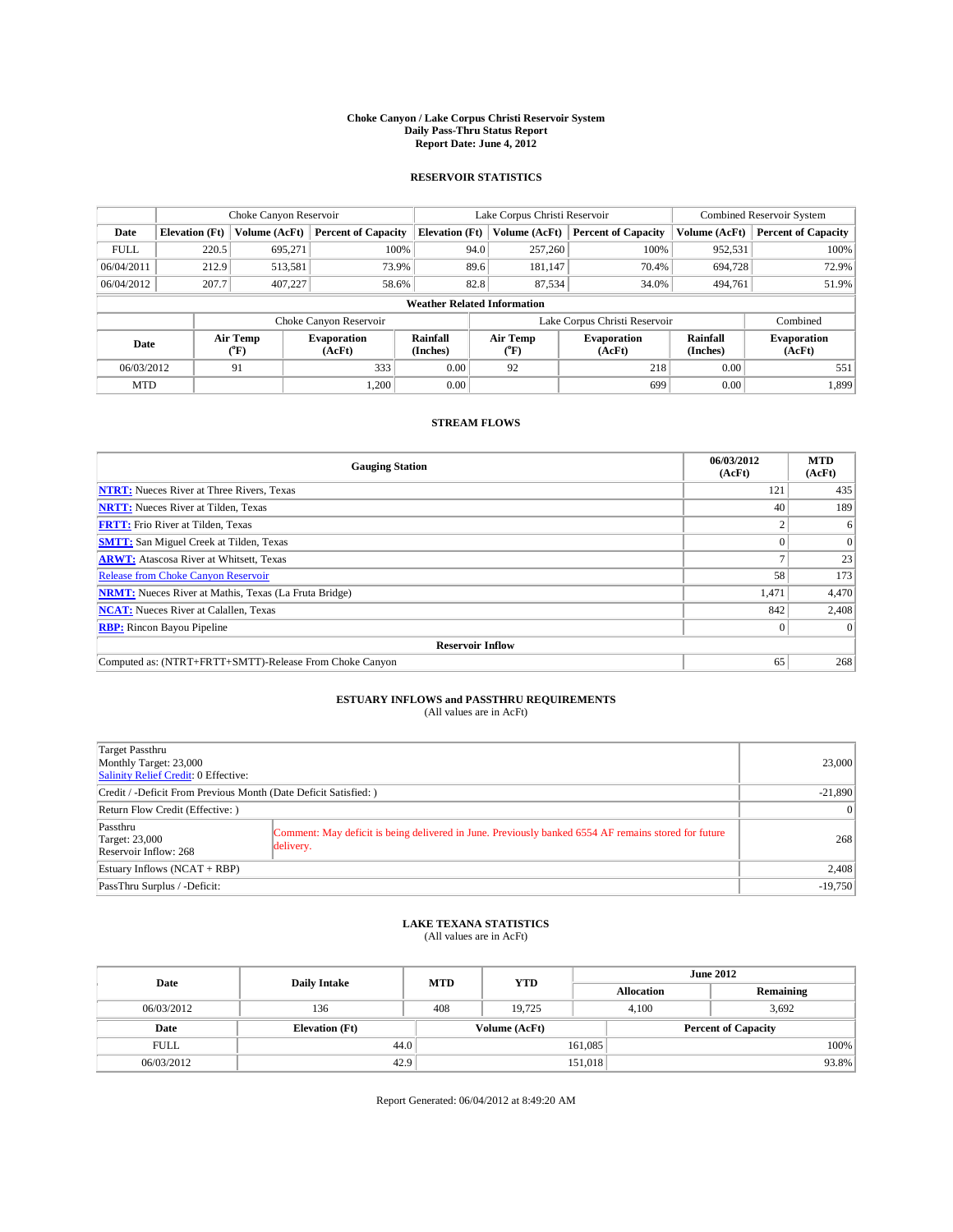### **Choke Canyon / Lake Corpus Christi Reservoir System Daily Pass-Thru Status Report Report Date: June 5, 2012**

### **RESERVOIR STATISTICS**

|             | Choke Canyon Reservoir |                  |                              |                                    | Lake Corpus Christi Reservoir | Combined Reservoir System     |                      |                              |
|-------------|------------------------|------------------|------------------------------|------------------------------------|-------------------------------|-------------------------------|----------------------|------------------------------|
| Date        | <b>Elevation</b> (Ft)  | Volume (AcFt)    | <b>Percent of Capacity</b>   | <b>Elevation (Ft)</b>              | Volume (AcFt)                 | <b>Percent of Capacity</b>    | Volume (AcFt)        | <b>Percent of Capacity</b>   |
| <b>FULL</b> | 220.5                  | 695,271          | 100%                         | 94.0                               | 257,260                       | 100%                          | 952,531              | 100%                         |
| 06/05/2011  | 212.8                  | 512,071          | 73.7%                        | 89.6                               | 180,982                       | 70.3%                         | 693,053              | 72.8%                        |
| 06/05/2012  | 207.7                  | 408.182          | 58.7%                        | 82.6                               | 85,724                        | 33.3%                         | 493,906              | 51.9%                        |
|             |                        |                  |                              | <b>Weather Related Information</b> |                               |                               |                      |                              |
|             |                        |                  | Choke Canyon Reservoir       |                                    |                               | Lake Corpus Christi Reservoir |                      | Combined                     |
| Date        |                        | Air Temp<br>(°F) | <b>Evaporation</b><br>(AcFt) | Rainfall<br>(Inches)               | Air Temp<br>$\rm ^{(^o}\!F)$  | <b>Evaporation</b><br>(AcFt)  | Rainfall<br>(Inches) | <b>Evaporation</b><br>(AcFt) |
| 06/04/2012  |                        | 97               | 478                          | 0.00                               | 95                            | 265                           | 0.00                 | 743                          |
| <b>MTD</b>  |                        |                  | 1.678                        | 0.00                               |                               | 964                           | 0.00                 | 2,642                        |

## **STREAM FLOWS**

| <b>Gauging Station</b>                                       | 06/04/2012<br>(AcFt) | <b>MTD</b><br>(AcFt) |  |  |  |
|--------------------------------------------------------------|----------------------|----------------------|--|--|--|
| <b>NTRT:</b> Nueces River at Three Rivers, Texas             | 103                  | 538                  |  |  |  |
| <b>NRTT:</b> Nueces River at Tilden, Texas                   | 28                   | 216                  |  |  |  |
| <b>FRTT:</b> Frio River at Tilden, Texas                     |                      |                      |  |  |  |
| <b>SMTT:</b> San Miguel Creek at Tilden, Texas               |                      | $\overline{0}$       |  |  |  |
| <b>ARWT:</b> Atascosa River at Whitsett, Texas               |                      | 32                   |  |  |  |
| Release from Choke Canyon Reservoir                          | 58                   | 230                  |  |  |  |
| <b>NRMT:</b> Nueces River at Mathis, Texas (La Fruta Bridge) | 1,451                | 5,921                |  |  |  |
| <b>NCAT:</b> Nueces River at Calallen, Texas                 | 810                  | 3,218                |  |  |  |
| <b>RBP:</b> Rincon Bayou Pipeline                            | $\Omega$             | $\Omega$             |  |  |  |
| <b>Reservoir Inflow</b>                                      |                      |                      |  |  |  |
| Computed as: (NTRT+FRTT+SMTT)-Release From Choke Canyon      | 47                   | 315                  |  |  |  |

# **ESTUARY INFLOWS and PASSTHRU REQUIREMENTS**<br>(All values are in AcFt)

| Target Passthru<br>Monthly Target: 23,000<br>Salinity Relief Credit: 0 Effective: | 23,000                                                                                                            |  |  |  |  |
|-----------------------------------------------------------------------------------|-------------------------------------------------------------------------------------------------------------------|--|--|--|--|
| Credit / -Deficit From Previous Month (Date Deficit Satisfied: )                  |                                                                                                                   |  |  |  |  |
| Return Flow Credit (Effective: )                                                  | $\vert 0 \vert$                                                                                                   |  |  |  |  |
| Passthru<br><b>Target: 23,000</b><br>Reservoir Inflow: 315                        | Comment: May deficit is being delivered in June. Previously banked 6554 AF remains stored for future<br>delivery. |  |  |  |  |
| Estuary Inflows (NCAT + RBP)                                                      | 3,218                                                                                                             |  |  |  |  |
| PassThru Surplus / -Deficit:                                                      | $-18,987$                                                                                                         |  |  |  |  |

## **LAKE TEXANA STATISTICS** (All values are in AcFt)

| Date        | <b>Daily Intake</b>   | <b>MTD</b>    | <b>YTD</b> | <b>June 2012</b>  |                |                            |  |
|-------------|-----------------------|---------------|------------|-------------------|----------------|----------------------------|--|
|             |                       |               |            | <b>Allocation</b> |                | Remaining                  |  |
| 06/04/2012  | 136                   | 544           | 19.861     |                   | 4.100<br>3,556 |                            |  |
| Date        | <b>Elevation</b> (Ft) | Volume (AcFt) |            |                   |                | <b>Percent of Capacity</b> |  |
| <b>FULL</b> | 44.0                  |               |            | 161,085           |                | 100%                       |  |
| 06/04/2012  | 42.8                  |               |            | 150, 120          |                | 93.2%                      |  |

Report Generated: 06/05/2012 at 8:24:26 AM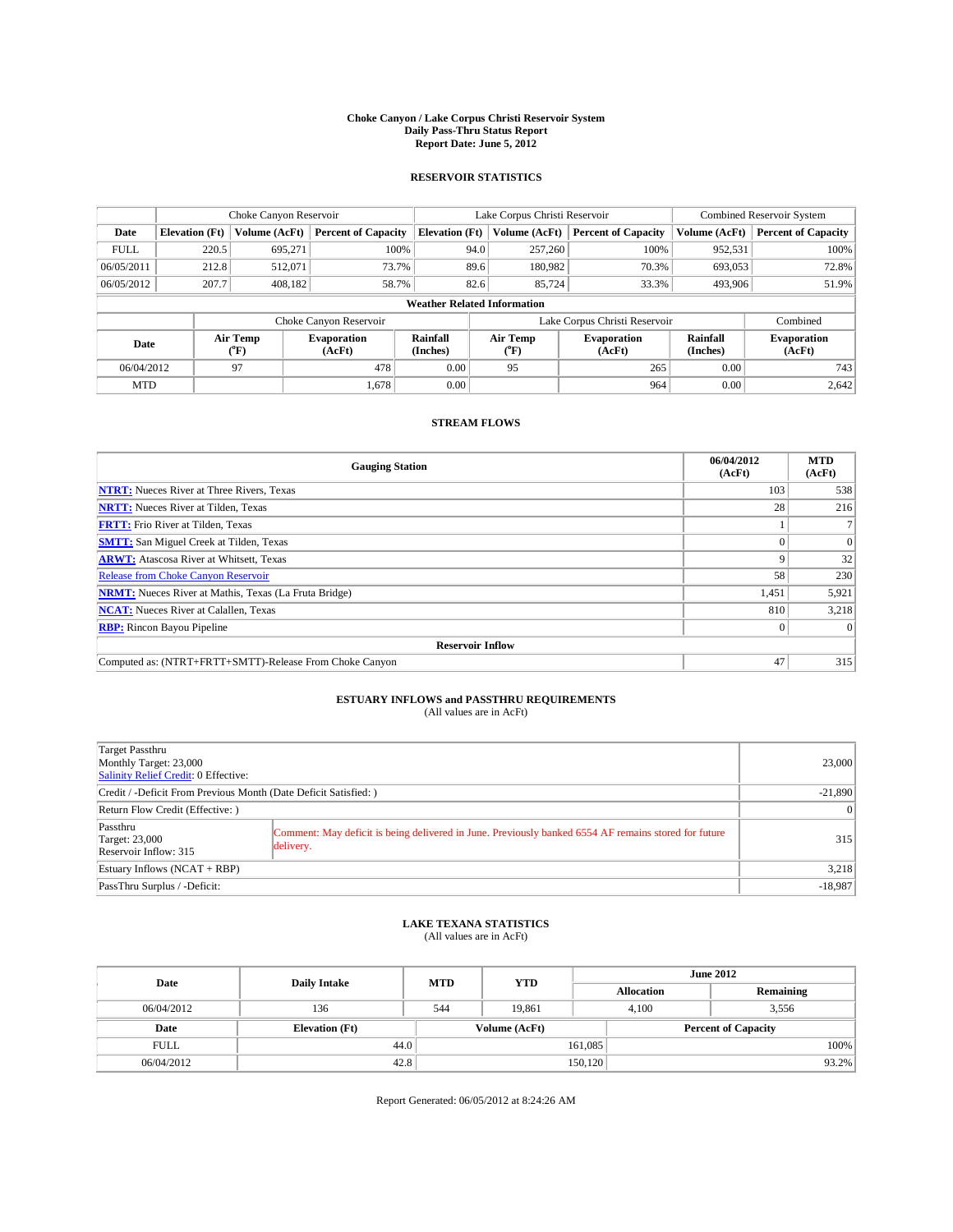### **Choke Canyon / Lake Corpus Christi Reservoir System Daily Pass-Thru Status Report Report Date: June 6, 2012**

### **RESERVOIR STATISTICS**

|             | Choke Canyon Reservoir |                                      |                              |                                    | Lake Corpus Christi Reservoir | <b>Combined Reservoir System</b> |                      |                              |
|-------------|------------------------|--------------------------------------|------------------------------|------------------------------------|-------------------------------|----------------------------------|----------------------|------------------------------|
| Date        | <b>Elevation</b> (Ft)  | Volume (AcFt)                        | <b>Percent of Capacity</b>   | <b>Elevation (Ft)</b>              | Volume (AcFt)                 | <b>Percent of Capacity</b>       | Volume (AcFt)        | Percent of Capacity          |
| <b>FULL</b> | 220.5                  | 695,271                              | 100%                         | 94.0                               | 257,260                       | 100%                             | 952,531              | 100%                         |
| 06/06/2011  | 212.8                  | 510,560                              | 73.4%                        | 89.6                               | 179,993                       | 70.0%                            | 690,553              | 72.5%                        |
| 06/06/2012  | 207.7                  | 407,989                              | 58.7%                        | 82.5                               | 84,567                        | 32.9%                            | 492,556              | 51.7%                        |
|             |                        |                                      |                              | <b>Weather Related Information</b> |                               |                                  |                      |                              |
|             |                        |                                      | Choke Canyon Reservoir       |                                    |                               | Lake Corpus Christi Reservoir    |                      | Combined                     |
| Date        |                        | Air Temp<br>$({}^{\circ}\mathrm{F})$ | <b>Evaporation</b><br>(AcFt) | Rainfall<br>(Inches)               | Air Temp<br>("F)              | <b>Evaporation</b><br>(AcFt)     | Rainfall<br>(Inches) | <b>Evaporation</b><br>(AcFt) |
| 06/05/2012  |                        | 96                                   | 412                          | 0.00                               | 95                            | 226                              | 0.00                 | 638                          |
| <b>MTD</b>  |                        |                                      | 2.090                        | 0.00                               |                               | 1.190                            | 0.00                 | 3,280                        |

### **STREAM FLOWS**

| <b>Gauging Station</b>                                       | 06/05/2012<br>(AcFt) | <b>MTD</b><br>(AcFt) |  |  |  |
|--------------------------------------------------------------|----------------------|----------------------|--|--|--|
| <b>NTRT:</b> Nueces River at Three Rivers, Texas             | 91                   | 629                  |  |  |  |
| <b>NRTT:</b> Nueces River at Tilden, Texas                   | 19                   | 236                  |  |  |  |
| <b>FRTT:</b> Frio River at Tilden, Texas                     |                      |                      |  |  |  |
| <b>SMTT:</b> San Miguel Creek at Tilden, Texas               |                      | $\Omega$             |  |  |  |
| <b>ARWT:</b> Atascosa River at Whitsett, Texas               |                      | 41                   |  |  |  |
| <b>Release from Choke Canyon Reservoir</b>                   | 58                   | 288                  |  |  |  |
| <b>NRMT:</b> Nueces River at Mathis, Texas (La Fruta Bridge) | 1,441                | 7,362                |  |  |  |
| <b>NCAT:</b> Nueces River at Calallen, Texas                 | 828                  | 4,045                |  |  |  |
| <b>RBP:</b> Rincon Bayou Pipeline                            | $\Omega$             | $\Omega$             |  |  |  |
| <b>Reservoir Inflow</b>                                      |                      |                      |  |  |  |
| Computed as: (NTRT+FRTT+SMTT)-Release From Choke Canyon      | 36                   | 350                  |  |  |  |

# **ESTUARY INFLOWS and PASSTHRU REQUIREMENTS**<br>(All values are in AcFt)

| Target Passthru<br>Monthly Target: 23,000<br>Salinity Relief Credit: 0 Effective: |                                                                                                                   |  |  |  |  |
|-----------------------------------------------------------------------------------|-------------------------------------------------------------------------------------------------------------------|--|--|--|--|
| Credit / -Deficit From Previous Month (Date Deficit Satisfied: )                  |                                                                                                                   |  |  |  |  |
| Return Flow Credit (Effective: )                                                  |                                                                                                                   |  |  |  |  |
| Passthru<br><b>Target: 23,000</b><br>Reservoir Inflow: 350                        | Comment: May deficit is being delivered in June. Previously banked 6554 AF remains stored for future<br>delivery. |  |  |  |  |
| Estuary Inflows (NCAT + RBP)                                                      | 4,045                                                                                                             |  |  |  |  |
| PassThru Surplus / -Deficit:                                                      | $-18,195$                                                                                                         |  |  |  |  |

## **LAKE TEXANA STATISTICS** (All values are in AcFt)

| Date        | <b>Daily Intake</b>   | <b>MTD</b> | <b>YTD</b>    | <b>June 2012</b>  |                |                            |  |
|-------------|-----------------------|------------|---------------|-------------------|----------------|----------------------------|--|
|             |                       |            |               | <b>Allocation</b> |                | Remaining                  |  |
| 06/05/2012  | 136                   | 680        | 19.997        |                   | 3.420<br>4.100 |                            |  |
| Date        | <b>Elevation</b> (Ft) |            | Volume (AcFt) |                   |                | <b>Percent of Capacity</b> |  |
| <b>FULL</b> | 44.0                  |            |               | 161,085           |                | 100%                       |  |
| 06/05/2012  | 42.8                  |            |               | 150, 120          |                | 93.2%                      |  |

Report Generated: 06/06/2012 at 8:38:52 AM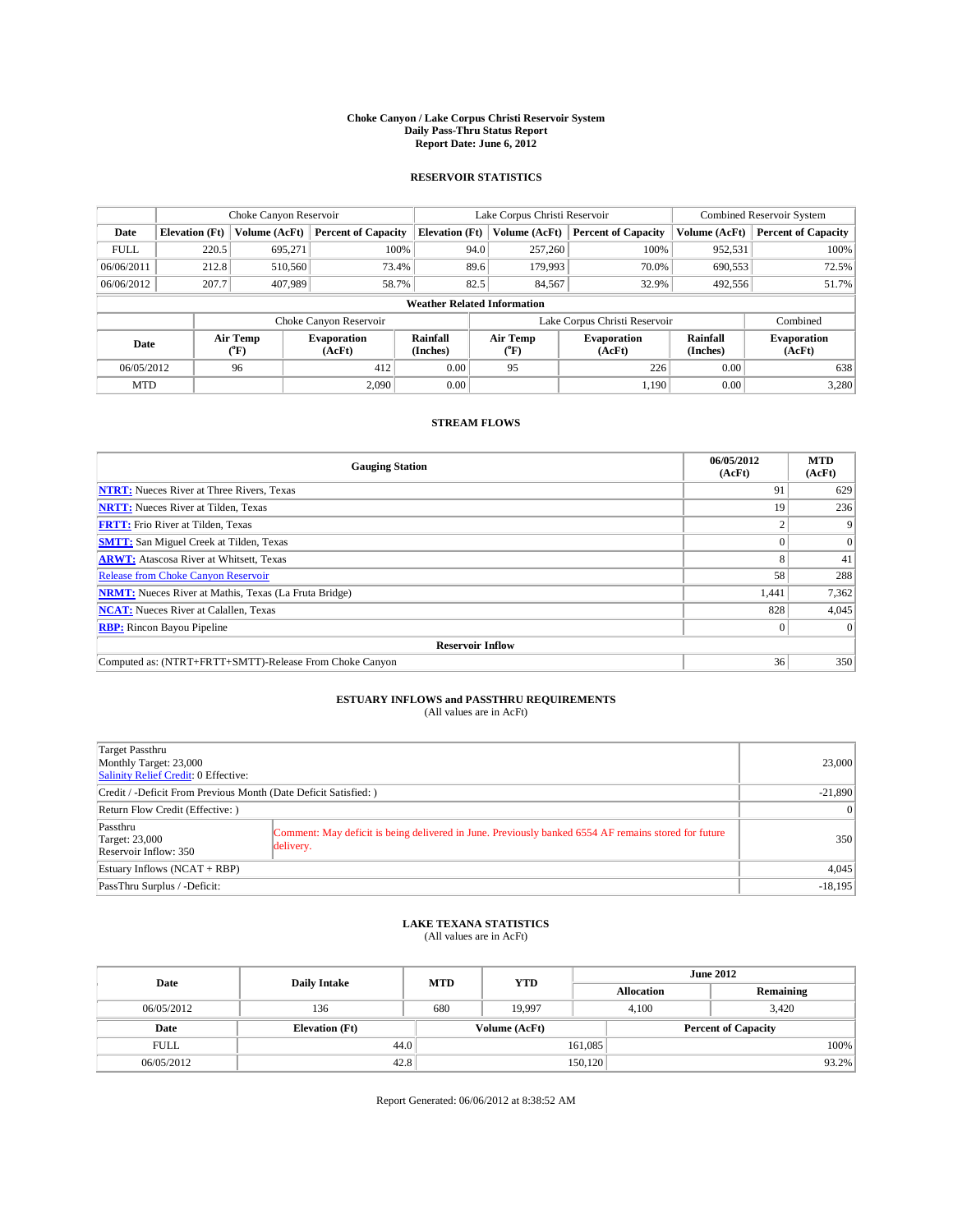### **Choke Canyon / Lake Corpus Christi Reservoir System Daily Pass-Thru Status Report Report Date: June 7, 2012**

### **RESERVOIR STATISTICS**

|                                        |                       | Choke Canyon Reservoir |                              |                                    | Lake Corpus Christi Reservoir | <b>Combined Reservoir System</b> |                      |                              |
|----------------------------------------|-----------------------|------------------------|------------------------------|------------------------------------|-------------------------------|----------------------------------|----------------------|------------------------------|
| Date                                   | <b>Elevation</b> (Ft) | Volume (AcFt)          | <b>Percent of Capacity</b>   | <b>Elevation (Ft)</b>              | Volume (AcFt)                 | <b>Percent of Capacity</b>       | Volume (AcFt)        | <b>Percent of Capacity</b>   |
| <b>FULL</b>                            | 220.5                 | 695,271                | 100%                         | 94.0                               | 257,260                       | 100%                             | 952,531              | 100%                         |
| 06/07/2011                             | 212.8                 | 512,286                | 73.7%                        | 89.5                               | 179,335                       | 69.7%                            | 691,621              | 72.6%                        |
| 06/07/2012                             | 207.7                 | 407,608                | 58.6%                        | 82.4                               | 83,316                        | 32.4%                            | 490.924              | 51.5%                        |
|                                        |                       |                        |                              | <b>Weather Related Information</b> |                               |                                  |                      |                              |
|                                        |                       |                        | Choke Canyon Reservoir       |                                    |                               | Lake Corpus Christi Reservoir    |                      | Combined                     |
| Air Temp<br>Date<br>$({}^o\mathrm{F})$ |                       |                        | <b>Evaporation</b><br>(AcFt) | Rainfall<br>(Inches)               | Air Temp<br>$\rm ^{(o}\!F)$   | <b>Evaporation</b><br>(AcFt)     | Rainfall<br>(Inches) | <b>Evaporation</b><br>(AcFt) |
| 06/06/2012                             |                       | 97                     | 500                          | 0.00                               | 96                            | 260                              | 0.00                 | 760                          |
| <b>MTD</b>                             |                       |                        | 2,590                        | 0.00                               |                               | 1.450                            | 0.00                 | 4,040                        |

### **STREAM FLOWS**

| <b>Gauging Station</b>                                       | 06/06/2012<br>(AcFt) | <b>MTD</b><br>(AcFt) |  |  |  |
|--------------------------------------------------------------|----------------------|----------------------|--|--|--|
| <b>NTRT:</b> Nueces River at Three Rivers, Texas             | 83                   | 713                  |  |  |  |
| <b>NRTT:</b> Nueces River at Tilden, Texas                   | 12                   | 247                  |  |  |  |
| <b>FRTT:</b> Frio River at Tilden, Texas                     |                      | 11                   |  |  |  |
| <b>SMTT:</b> San Miguel Creek at Tilden, Texas               |                      | $\Omega$             |  |  |  |
| <b>ARWT:</b> Atascosa River at Whitsett, Texas               |                      | 48                   |  |  |  |
| <b>Release from Choke Canyon Reservoir</b>                   | 58                   | 345                  |  |  |  |
| <b>NRMT:</b> Nueces River at Mathis, Texas (La Fruta Bridge) | 1,421                | 8,784                |  |  |  |
| <b>NCAT:</b> Nueces River at Calallen, Texas                 | 832                  | 4,877                |  |  |  |
| <b>RBP:</b> Rincon Bayou Pipeline                            | $\Omega$             | $\Omega$             |  |  |  |
| <b>Reservoir Inflow</b>                                      |                      |                      |  |  |  |
| Computed as: (NTRT+FRTT+SMTT)-Release From Choke Canyon      | 27                   | 378                  |  |  |  |

# **ESTUARY INFLOWS and PASSTHRU REQUIREMENTS**<br>(All values are in AcFt)

| Target Passthru                                                                                                                                                                 |           |  |  |  |
|---------------------------------------------------------------------------------------------------------------------------------------------------------------------------------|-----------|--|--|--|
| Monthly Target: 23,000                                                                                                                                                          | 23,000    |  |  |  |
| Salinity Relief Credit: 0 Effective:                                                                                                                                            |           |  |  |  |
| Credit / -Deficit From Previous Month (Date Deficit Satisfied: )                                                                                                                | $-21,890$ |  |  |  |
| Return Flow Credit (Effective: )                                                                                                                                                | $\vert$ 0 |  |  |  |
| Passthru<br>Comment: May deficit is being delivered in June. Previously banked 6554 AF remains stored for future<br><b>Target: 23,000</b><br>delivery.<br>Reservoir Inflow: 378 | 378       |  |  |  |
| Estuary Inflows (NCAT + RBP)                                                                                                                                                    | 4,877     |  |  |  |
| PassThru Surplus / -Deficit:                                                                                                                                                    | $-17,391$ |  |  |  |

# **LAKE TEXANA STATISTICS** (All values are in AcFt)

| Date        | <b>Daily Intake</b>   | <b>MTD</b> | <b>June 2012</b><br><b>YTD</b> |                   |                            |           |
|-------------|-----------------------|------------|--------------------------------|-------------------|----------------------------|-----------|
|             |                       |            |                                | <b>Allocation</b> |                            | Remaining |
| 06/06/2012  | 136                   | 816        | 20.133                         |                   | 3.284<br>4.100             |           |
| Date        | <b>Elevation</b> (Ft) |            | Volume (AcFt)                  |                   | <b>Percent of Capacity</b> |           |
| <b>FULL</b> |                       | 44.0       |                                | 161,085           |                            | 100%      |
| 06/06/2012  | 42.8                  |            |                                | 150, 120          |                            | 93.2%     |

Report Generated: 06/07/2012 at 9:59:54 AM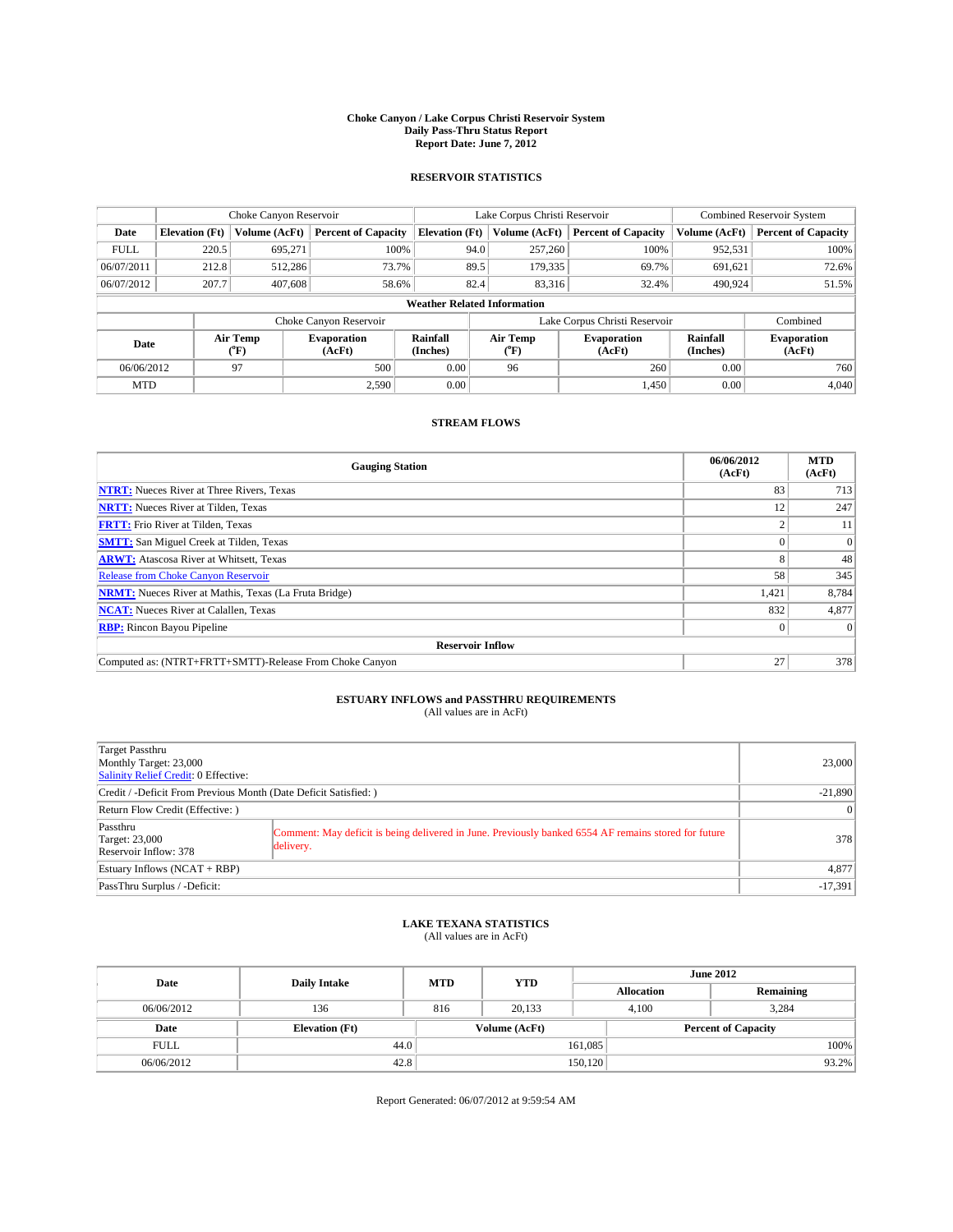### **Choke Canyon / Lake Corpus Christi Reservoir System Daily Pass-Thru Status Report Report Date: June 8, 2012**

### **RESERVOIR STATISTICS**

|             |                       | Choke Canyon Reservoir |                              |                       | Lake Corpus Christi Reservoir      | <b>Combined Reservoir System</b> |                      |                              |
|-------------|-----------------------|------------------------|------------------------------|-----------------------|------------------------------------|----------------------------------|----------------------|------------------------------|
| Date        | <b>Elevation</b> (Ft) | Volume (AcFt)          | <b>Percent of Capacity</b>   | <b>Elevation</b> (Ft) | Volume (AcFt)                      | <b>Percent of Capacity</b>       | Volume (AcFt)        | Percent of Capacity          |
| <b>FULL</b> | 220.5                 | 695,271                | 100%                         |                       | 257,260<br>94.0                    | 100%                             | 952,531              | 100%                         |
| 06/08/2011  | 212.8                 | 511,855                | 73.6%                        |                       | 89.5<br>178,350                    | 69.3%                            | 690,205              | 72.5%                        |
| 06/08/2012  | 207.7                 | 407.227                | 58.6%                        |                       | 82.3<br>82.282                     | 32.0%                            | 489,509              | 51.4%                        |
|             |                       |                        |                              |                       | <b>Weather Related Information</b> |                                  |                      |                              |
|             |                       |                        | Choke Canyon Reservoir       |                       |                                    | Lake Corpus Christi Reservoir    |                      | Combined                     |
| Date        |                       | Air Temp<br>("F)       | <b>Evaporation</b><br>(AcFt) | Rainfall<br>(Inches)  | Air Temp<br>("F)                   | <b>Evaporation</b><br>(AcFt)     | Rainfall<br>(Inches) | <b>Evaporation</b><br>(AcFt) |
| 06/07/2012  |                       | 93                     | 333                          | 0.00                  | 96                                 | 210                              | 0.01                 | 543                          |
| <b>MTD</b>  |                       |                        | 2.923                        | 0.00                  |                                    | 1.660                            | 0.01                 | 4,583                        |

### **STREAM FLOWS**

| <b>Gauging Station</b>                                       | 06/07/2012<br>(AcFt) | <b>MTD</b><br>(AcFt) |  |  |  |
|--------------------------------------------------------------|----------------------|----------------------|--|--|--|
| <b>NTRT:</b> Nueces River at Three Rivers, Texas             |                      | 790                  |  |  |  |
| <b>NRTT:</b> Nueces River at Tilden, Texas                   |                      | 252                  |  |  |  |
| <b>FRTT:</b> Frio River at Tilden, Texas                     |                      | 12                   |  |  |  |
| <b>SMTT:</b> San Miguel Creek at Tilden, Texas               |                      | $\Omega$             |  |  |  |
| <b>ARWT:</b> Atascosa River at Whitsett, Texas               |                      | 56                   |  |  |  |
| <b>Release from Choke Canyon Reservoir</b>                   | 58                   | 403                  |  |  |  |
| <b>NRMT:</b> Nueces River at Mathis, Texas (La Fruta Bridge) | 1,403                | 10,187               |  |  |  |
| <b>NCAT:</b> Nueces River at Calallen, Texas                 | 802                  | 5,679                |  |  |  |
| <b>RBP:</b> Rincon Bayou Pipeline                            | $\Omega$             | $\Omega$             |  |  |  |
| <b>Reservoir Inflow</b>                                      |                      |                      |  |  |  |
| Computed as: (NTRT+FRTT+SMTT)-Release From Choke Canyon      | 21                   | 399                  |  |  |  |

# **ESTUARY INFLOWS and PASSTHRU REQUIREMENTS**<br>(All values are in AcFt)

| Target Passthru                                                                                                                                                                 |           |
|---------------------------------------------------------------------------------------------------------------------------------------------------------------------------------|-----------|
| Monthly Target: 23,000<br>Salinity Relief Credit: 0 Effective:                                                                                                                  | 23,000    |
| Credit / -Deficit From Previous Month (Date Deficit Satisfied: )                                                                                                                | $-21,890$ |
| Return Flow Credit (Effective: )                                                                                                                                                | $\vert$ 0 |
| Passthru<br>Comment: May deficit is being delivered in June. Previously banked 6554 AF remains stored for future<br><b>Target: 23,000</b><br>delivery.<br>Reservoir Inflow: 399 | 399       |
| Estuary Inflows $(NCAT + RBP)$                                                                                                                                                  | 5,679     |
| PassThru Surplus / -Deficit:                                                                                                                                                    | $-16,610$ |

## **LAKE TEXANA STATISTICS** (All values are in AcFt)

| Date        | <b>Daily Intake</b>   | <b>MTD</b> | <b>YTD</b>    |                   |                            | <b>June 2012</b> |  |
|-------------|-----------------------|------------|---------------|-------------------|----------------------------|------------------|--|
|             |                       |            |               | <b>Allocation</b> |                            | Remaining        |  |
| 06/07/2012  | 136                   | 953        | 20,269        |                   | 4.100<br>3.147             |                  |  |
| Date        | <b>Elevation</b> (Ft) |            | Volume (AcFt) |                   | <b>Percent of Capacity</b> |                  |  |
| <b>FULL</b> | 44.0                  |            |               | 161,085           |                            | 100%             |  |
| 06/07/2012  | 42.8                  |            |               | 150, 120          |                            | 93.2%            |  |

Report Generated: 06/08/2012 at 8:56:51 AM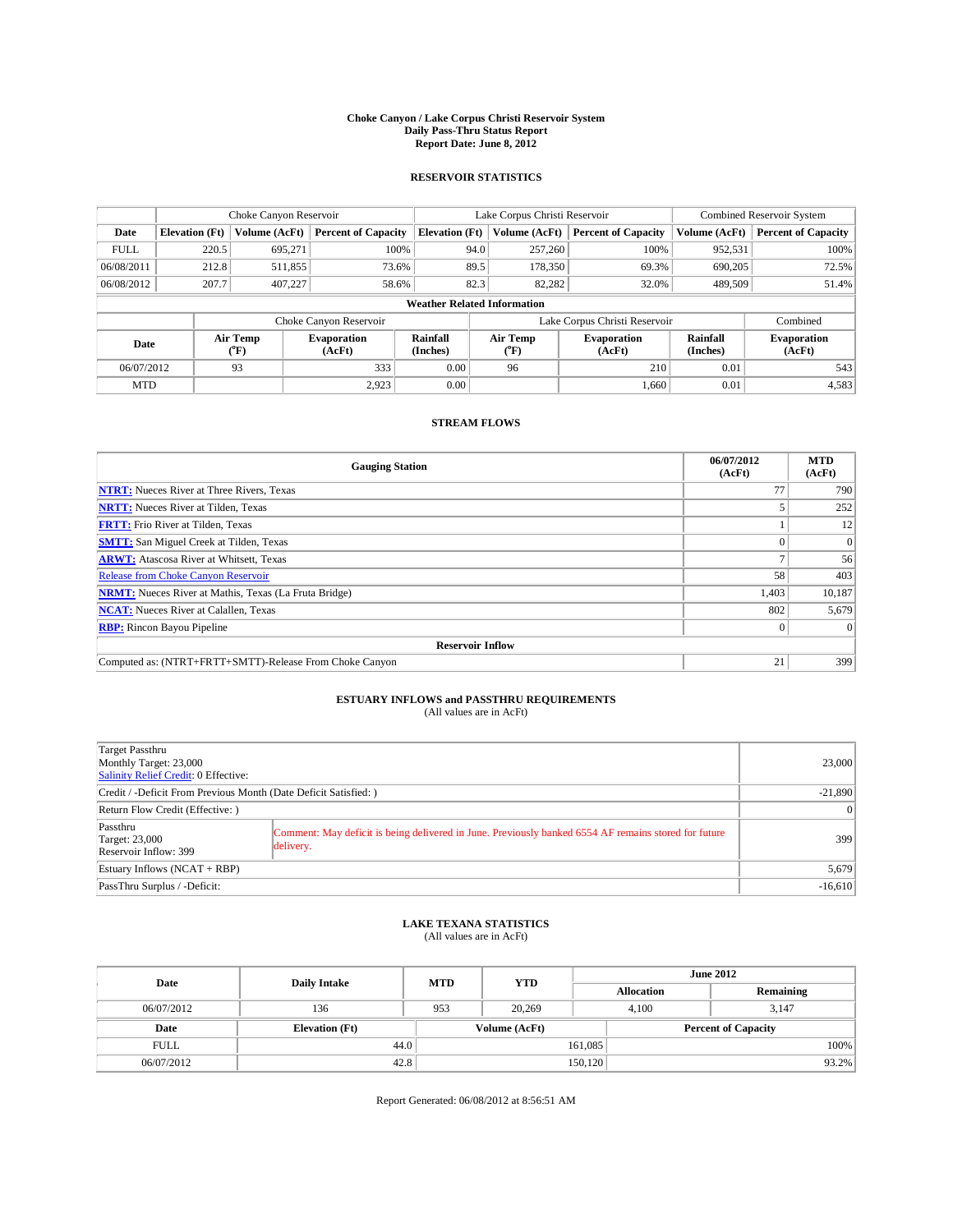### **Choke Canyon / Lake Corpus Christi Reservoir System Daily Pass-Thru Status Report Report Date: June 9, 2012**

### **RESERVOIR STATISTICS**

|             |                       | Choke Canyon Reservoir |                              |                                    | Lake Corpus Christi Reservoir                         | <b>Combined Reservoir System</b> |                      |                              |
|-------------|-----------------------|------------------------|------------------------------|------------------------------------|-------------------------------------------------------|----------------------------------|----------------------|------------------------------|
| Date        | <b>Elevation</b> (Ft) | Volume (AcFt)          | <b>Percent of Capacity</b>   | <b>Elevation (Ft)</b>              | Volume (AcFt)                                         | <b>Percent of Capacity</b>       | Volume (AcFt)        | <b>Percent of Capacity</b>   |
| <b>FULL</b> | 220.5                 | 695,271                | 100%                         | 94.0                               | 257,260                                               | 100%                             | 952,531              | 100%                         |
| 06/09/2011  | 212.8                 | 511,207                | 73.5%                        | 89.4                               | 178,021                                               | 69.2%                            | 689,228              | 72.4%                        |
| 06/09/2012  | 207.6                 | 406,465                | 58.5%                        | 82.2                               | 80,950                                                | 31.5%                            | 487.415              | 51.2%                        |
|             |                       |                        |                              | <b>Weather Related Information</b> |                                                       |                                  |                      |                              |
|             |                       |                        | Choke Canyon Reservoir       |                                    |                                                       | Lake Corpus Christi Reservoir    |                      | Combined                     |
| Date        |                       | Air Temp<br>(°F)       | <b>Evaporation</b><br>(AcFt) | Rainfall<br>(Inches)               | Air Temp<br><b>Evaporation</b><br>(AcFt)<br>$(^{0}F)$ |                                  | Rainfall<br>(Inches) | <b>Evaporation</b><br>(AcFt) |
| 06/08/2012  |                       | 91                     | 388                          | 0.00                               | 91                                                    | 249                              | 0.00                 | 637                          |
| <b>MTD</b>  |                       |                        | 3,311                        | 0.00                               |                                                       | 1,909                            | 0.01                 | 5,220                        |

### **STREAM FLOWS**

| <b>Gauging Station</b>                                       | 06/08/2012<br>(AcFt) | <b>MTD</b><br>(AcFt) |  |  |  |
|--------------------------------------------------------------|----------------------|----------------------|--|--|--|
| <b>NTRT:</b> Nueces River at Three Rivers, Texas             | 71                   | 861                  |  |  |  |
| <b>NRTT:</b> Nueces River at Tilden, Texas                   |                      | 253                  |  |  |  |
| <b>FRTT:</b> Frio River at Tilden, Texas                     |                      | 13                   |  |  |  |
| <b>SMTT:</b> San Miguel Creek at Tilden, Texas               |                      | $\Omega$             |  |  |  |
| <b>ARWT:</b> Atascosa River at Whitsett, Texas               |                      | 62                   |  |  |  |
| <b>Release from Choke Canyon Reservoir</b>                   | 58                   | 461                  |  |  |  |
| <b>NRMT:</b> Nueces River at Mathis, Texas (La Fruta Bridge) | 1,382                | 11,569               |  |  |  |
| <b>NCAT:</b> Nueces River at Calallen, Texas                 | 824                  | 6,503                |  |  |  |
| <b>RBP:</b> Rincon Bayou Pipeline                            | $\Omega$             | $\Omega$             |  |  |  |
| <b>Reservoir Inflow</b>                                      |                      |                      |  |  |  |
| Computed as: (NTRT+FRTT+SMTT)-Release From Choke Canyon      | 15                   | 414                  |  |  |  |

# **ESTUARY INFLOWS and PASSTHRU REQUIREMENTS**<br>(All values are in AcFt)

| Target Passthru<br>Monthly Target: 23,000<br>Salinity Relief Credit: 0 Effective: |                                                                                                                   | 23,000    |
|-----------------------------------------------------------------------------------|-------------------------------------------------------------------------------------------------------------------|-----------|
| Credit / -Deficit From Previous Month (Date Deficit Satisfied: )                  |                                                                                                                   | $-21,890$ |
| Return Flow Credit (Effective: )                                                  |                                                                                                                   | $\vert$ 0 |
| Passthru<br><b>Target: 23,000</b><br>Reservoir Inflow: 414                        | Comment: May deficit is being delivered in June. Previously banked 6554 AF remains stored for future<br>delivery. | 414       |
| Estuary Inflows $(NCAT + RBP)$                                                    |                                                                                                                   | 6,503     |
| PassThru Surplus / -Deficit:                                                      |                                                                                                                   | $-15,801$ |

## **LAKE TEXANA STATISTICS** (All values are in AcFt)

| Date        | <b>Daily Intake</b>   | <b>MTD</b> | <b>June 2012</b><br><b>YTD</b> |                   |                            |           |
|-------------|-----------------------|------------|--------------------------------|-------------------|----------------------------|-----------|
|             |                       |            |                                | <b>Allocation</b> |                            | Remaining |
| 06/08/2012  | 136                   | 1.089      | 20,405                         |                   | 3.011<br>4.100             |           |
| Date        | <b>Elevation</b> (Ft) |            | Volume (AcFt)                  |                   | <b>Percent of Capacity</b> |           |
| <b>FULL</b> | 44.0                  |            |                                | 161,085           |                            | 100%      |
| 06/08/2012  | 42.8                  |            |                                | 150, 120          |                            | 93.2%     |

Report Generated: 06/09/2012 at 8:45:41 AM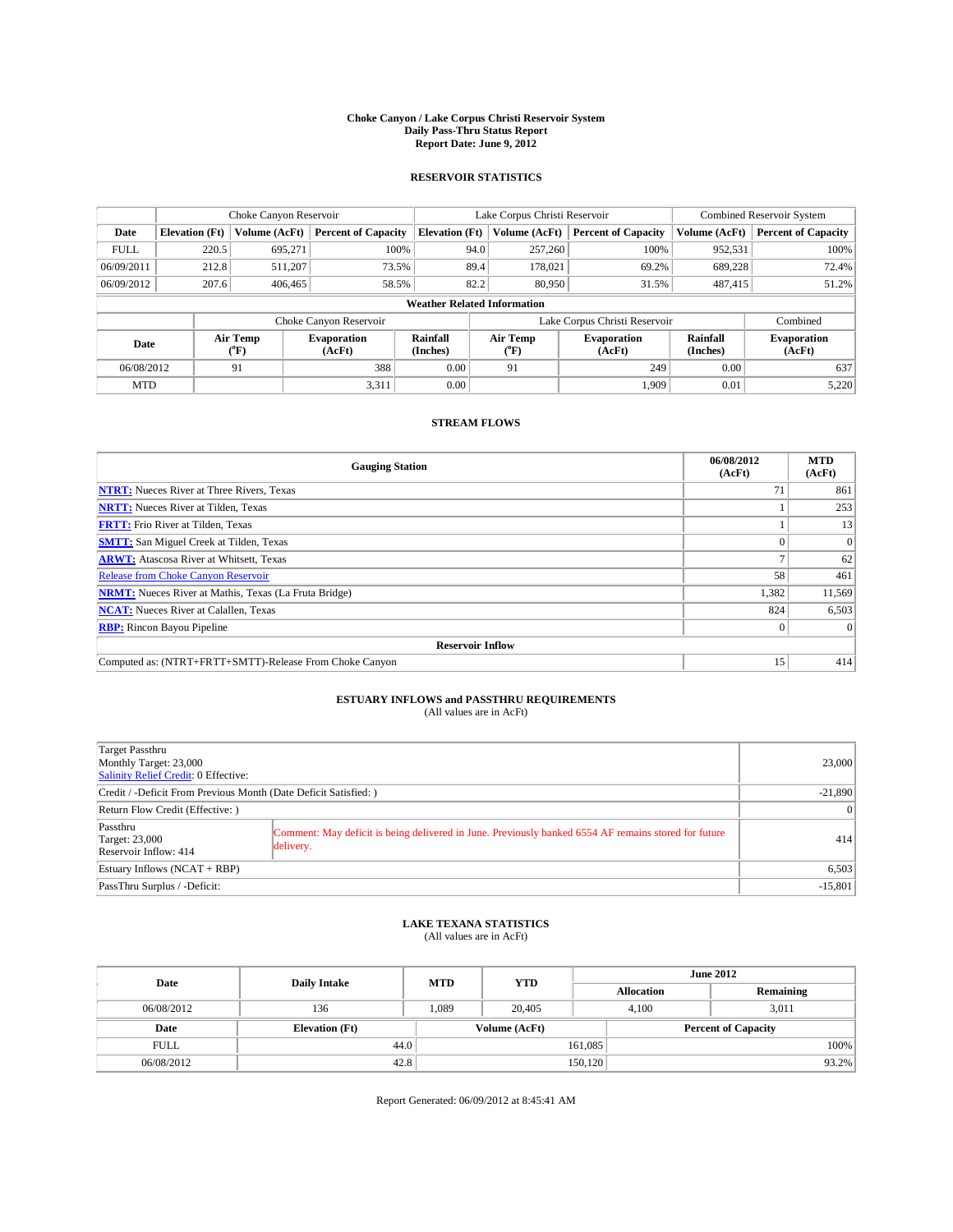### **Choke Canyon / Lake Corpus Christi Reservoir System Daily Pass-Thru Status Report Report Date: June 10, 2012**

### **RESERVOIR STATISTICS**

|             | Choke Canyon Reservoir             |                  |                              |                       |                               | Lake Corpus Christi Reservoir | <b>Combined Reservoir System</b> |                      |                              |  |
|-------------|------------------------------------|------------------|------------------------------|-----------------------|-------------------------------|-------------------------------|----------------------------------|----------------------|------------------------------|--|
| Date        | <b>Elevation</b> (Ft)              | Volume (AcFt)    | <b>Percent of Capacity</b>   | <b>Elevation</b> (Ft) |                               | Volume (AcFt)                 | <b>Percent of Capacity</b>       | Volume (AcFt)        | Percent of Capacity          |  |
| <b>FULL</b> | 220.5                              | 695,271          | 100%                         |                       | 94.0                          | 257,260                       | 100%                             | 952,531              | 100%                         |  |
| 06/10/2011  | 212.7                              | 509,913          | 73.3%                        |                       | 89.4                          | 177,202                       | 68.9%                            | 687,115              | 72.1%                        |  |
| 06/10/2012  | 207.6                              | 405,131          | 58.3%                        |                       | 82.0                          | 78,928                        | 30.7%                            | 484,059              | 50.8%                        |  |
|             | <b>Weather Related Information</b> |                  |                              |                       |                               |                               |                                  |                      |                              |  |
|             |                                    |                  | Choke Canyon Reservoir       |                       | Lake Corpus Christi Reservoir |                               |                                  |                      | Combined                     |  |
| Date        |                                    | Air Temp<br>("F) | <b>Evaporation</b><br>(AcFt) | Rainfall<br>(Inches)  |                               | Air Temp<br>("F)              | <b>Evaporation</b><br>(AcFt)     | Rainfall<br>(Inches) | <b>Evaporation</b><br>(AcFt) |  |
| 06/09/2012  |                                    | 97               | 476                          | 0.00                  |                               | 96                            | 216                              | 0.00                 | 692                          |  |
| <b>MTD</b>  |                                    |                  | 3.787                        | 0.00                  |                               |                               | 2,125                            | 0.01                 | 5.912                        |  |

### **STREAM FLOWS**

| <b>Gauging Station</b>                                       | 06/09/2012<br>(AcFt) | <b>MTD</b><br>(AcFt) |  |  |  |  |
|--------------------------------------------------------------|----------------------|----------------------|--|--|--|--|
| <b>NTRT:</b> Nueces River at Three Rivers, Texas             | 66                   | 927                  |  |  |  |  |
| <b>NRTT:</b> Nueces River at Tilden, Texas                   |                      | 254                  |  |  |  |  |
| <b>FRTT:</b> Frio River at Tilden, Texas                     |                      | 14                   |  |  |  |  |
| <b>SMTT:</b> San Miguel Creek at Tilden, Texas               |                      | $\Omega$             |  |  |  |  |
| <b>ARWT:</b> Atascosa River at Whitsett, Texas               |                      | 69                   |  |  |  |  |
| <b>Release from Choke Canyon Reservoir</b>                   | 58                   | 518                  |  |  |  |  |
| <b>NRMT:</b> Nueces River at Mathis, Texas (La Fruta Bridge) | 1,366                | 12,934               |  |  |  |  |
| 863<br><b>NCAT:</b> Nueces River at Calallen, Texas          |                      |                      |  |  |  |  |
| <b>RBP:</b> Rincon Bayou Pipeline                            | $\Omega$             | $\Omega$             |  |  |  |  |
| <b>Reservoir Inflow</b>                                      |                      |                      |  |  |  |  |
| Computed as: (NTRT+FRTT+SMTT)-Release From Choke Canyon      | 9                    | 423                  |  |  |  |  |

# **ESTUARY INFLOWS and PASSTHRU REQUIREMENTS**<br>(All values are in AcFt)

| Target Passthru<br>Monthly Target: 23,000<br>Salinity Relief Credit: 0 Effective:                                                                                               |       | 23,000    |  |  |  |
|---------------------------------------------------------------------------------------------------------------------------------------------------------------------------------|-------|-----------|--|--|--|
| Credit / -Deficit From Previous Month (Date Deficit Satisfied: )                                                                                                                |       |           |  |  |  |
| Return Flow Credit (Effective: )                                                                                                                                                |       |           |  |  |  |
| Passthru<br>Comment: May deficit is being delivered in June. Previously banked 6554 AF remains stored for future<br><b>Target: 23,000</b><br>delivery.<br>Reservoir Inflow: 423 |       | 423       |  |  |  |
| Estuary Inflows (NCAT + RBP)                                                                                                                                                    | 7,366 |           |  |  |  |
| PassThru Surplus / -Deficit:                                                                                                                                                    |       | $-14,947$ |  |  |  |

## **LAKE TEXANA STATISTICS** (All values are in AcFt)

| Date        | <b>Daily Intake</b>   | <b>MTD</b> | <b>YTD</b>    | <b>June 2012</b>  |                            |           |  |
|-------------|-----------------------|------------|---------------|-------------------|----------------------------|-----------|--|
|             |                       |            |               | <b>Allocation</b> |                            | Remaining |  |
| 06/09/2012  | 136                   | 1.224      | 20.541        |                   | 2.876<br>4.100             |           |  |
| Date        | <b>Elevation</b> (Ft) |            | Volume (AcFt) |                   | <b>Percent of Capacity</b> |           |  |
| <b>FULL</b> | 44.0                  |            |               | 161,085           |                            | 100%      |  |
| 06/09/2012  | 42.8                  |            |               | 150, 120          |                            | 93.2%     |  |

Report Generated: 06/10/2012 at 9:13:32 AM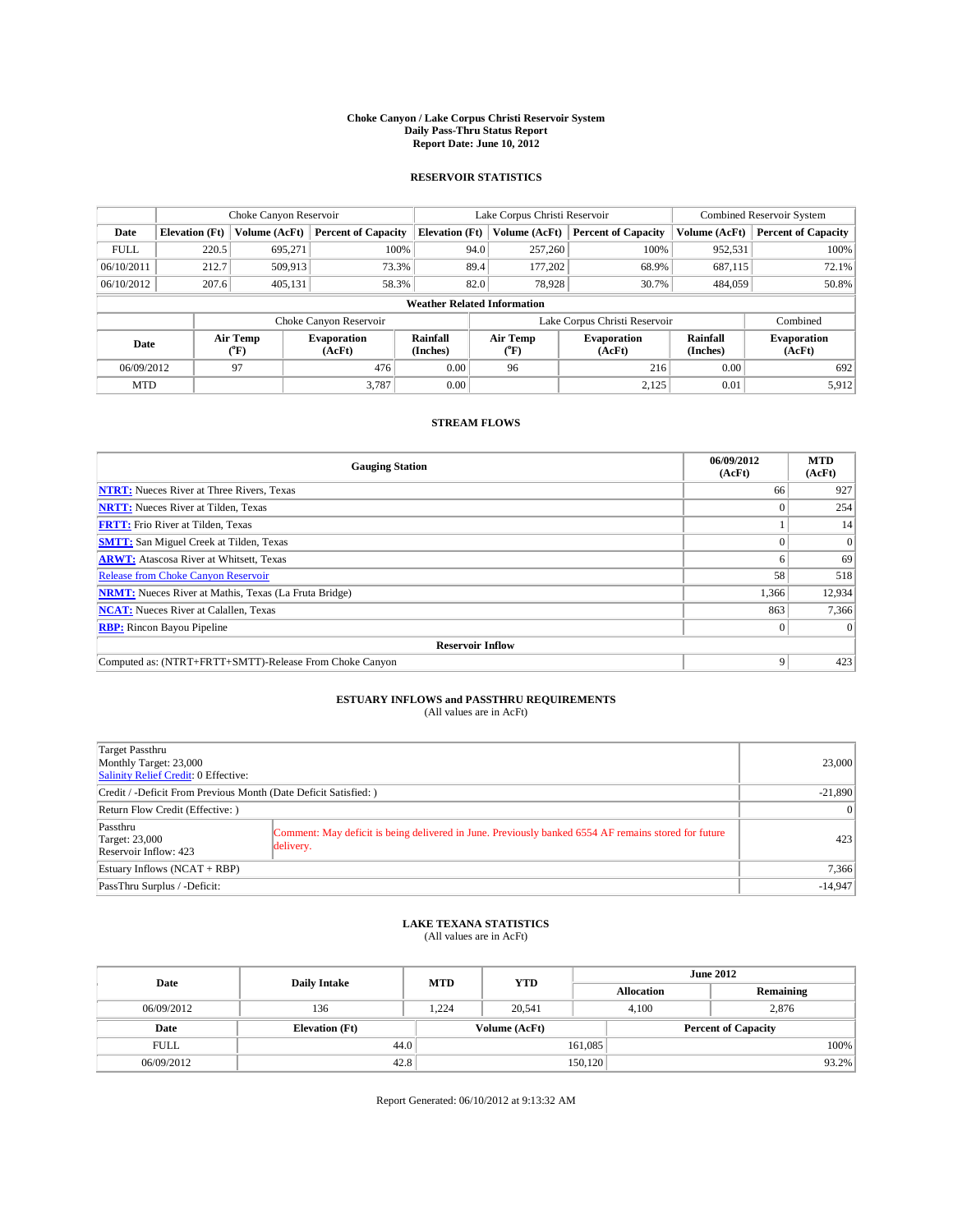### **Choke Canyon / Lake Corpus Christi Reservoir System Daily Pass-Thru Status Report Report Date: June 11, 2012**

### **RESERVOIR STATISTICS**

|             |                                    | Choke Canyon Reservoir |                              |                       | Lake Corpus Christi Reservoir | <b>Combined Reservoir System</b> |                      |                              |  |  |
|-------------|------------------------------------|------------------------|------------------------------|-----------------------|-------------------------------|----------------------------------|----------------------|------------------------------|--|--|
| Date        | <b>Elevation</b> (Ft)              | Volume (AcFt)          | <b>Percent of Capacity</b>   | <b>Elevation (Ft)</b> | Volume (AcFt)                 | <b>Percent of Capacity</b>       | Volume (AcFt)        | <b>Percent of Capacity</b>   |  |  |
| <b>FULL</b> | 220.5                              | 695,271                | 100%                         |                       | 94.0<br>257,260               | 100%                             | 952,531              | 100%                         |  |  |
| 06/11/2011  | 212.7                              | 508,414                | 73.1%                        |                       | 89.4<br>176,711               | 68.7%                            | 685,125              | 71.9%                        |  |  |
| 06/11/2012  | 207.5                              | 404,369                | 58.2%                        |                       | 81.8<br>77,831                | 30.3%                            | 482,200              | 50.6%                        |  |  |
|             | <b>Weather Related Information</b> |                        |                              |                       |                               |                                  |                      |                              |  |  |
|             |                                    |                        | Choke Canyon Reservoir       |                       |                               | Lake Corpus Christi Reservoir    |                      | Combined                     |  |  |
| Date        |                                    | Air Temp<br>(°F)       | <b>Evaporation</b><br>(AcFt) | Rainfall<br>(Inches)  | Air Temp<br>(°F)              | <b>Evaporation</b><br>(AcFt)     | Rainfall<br>(Inches) | <b>Evaporation</b><br>(AcFt) |  |  |
| 06/10/2012  |                                    | 104                    | 542                          | 0.00                  | 102                           | 295                              | 0.00                 | 837                          |  |  |
| <b>MTD</b>  |                                    |                        | 4,329                        | 0.00                  |                               | 2,420                            | 0.01                 | 6.749                        |  |  |

### **STREAM FLOWS**

| <b>Gauging Station</b>                                       | 06/10/2012<br>(AcFt) | <b>MTD</b><br>(AcFt) |  |  |  |  |
|--------------------------------------------------------------|----------------------|----------------------|--|--|--|--|
| <b>NTRT:</b> Nueces River at Three Rivers, Texas             | 64                   | 991                  |  |  |  |  |
| <b>NRTT:</b> Nueces River at Tilden, Texas                   |                      |                      |  |  |  |  |
| <b>FRTT:</b> Frio River at Tilden, Texas                     |                      | 15                   |  |  |  |  |
| <b>SMTT:</b> San Miguel Creek at Tilden, Texas               |                      | $\Omega$             |  |  |  |  |
| <b>ARWT:</b> Atascosa River at Whitsett, Texas               |                      | 75                   |  |  |  |  |
| <b>Release from Choke Canyon Reservoir</b>                   | 58                   | 576                  |  |  |  |  |
| <b>NRMT:</b> Nueces River at Mathis, Texas (La Fruta Bridge) | 1,344                | 14,278               |  |  |  |  |
| <b>NCAT:</b> Nueces River at Calallen, Texas                 | 798                  | 8,164                |  |  |  |  |
| <b>RBP:</b> Rincon Bayou Pipeline                            |                      |                      |  |  |  |  |
| <b>Reservoir Inflow</b>                                      |                      |                      |  |  |  |  |
| Computed as: (NTRT+FRTT+SMTT)-Release From Choke Canyon      |                      | 430                  |  |  |  |  |

# **ESTUARY INFLOWS and PASSTHRU REQUIREMENTS**<br>(All values are in AcFt)

| Target Passthru                                                                                                                                                                 |           |  |  |  |  |  |
|---------------------------------------------------------------------------------------------------------------------------------------------------------------------------------|-----------|--|--|--|--|--|
| Monthly Target: 23,000                                                                                                                                                          | 23,000    |  |  |  |  |  |
| Salinity Relief Credit: 0 Effective:                                                                                                                                            |           |  |  |  |  |  |
| Credit / -Deficit From Previous Month (Date Deficit Satisfied: )                                                                                                                |           |  |  |  |  |  |
| Return Flow Credit (Effective: )                                                                                                                                                |           |  |  |  |  |  |
| Passthru<br>Comment: May deficit is being delivered in June. Previously banked 6554 AF remains stored for future<br><b>Target: 23,000</b><br>delivery.<br>Reservoir Inflow: 430 | 430       |  |  |  |  |  |
| Estuary Inflows $(NCAT + RBP)$                                                                                                                                                  | 8,164     |  |  |  |  |  |
| PassThru Surplus / -Deficit:                                                                                                                                                    | $-14,155$ |  |  |  |  |  |

# **LAKE TEXANA STATISTICS** (All values are in AcFt)

| Date        | <b>Daily Intake</b>   | <b>MTD</b> | <b>YTD</b>    | <b>June 2012</b>  |                            |           |  |
|-------------|-----------------------|------------|---------------|-------------------|----------------------------|-----------|--|
|             |                       |            |               | <b>Allocation</b> |                            | Remaining |  |
| 06/10/2012  | 135                   | 1.360      | 20.676        |                   | 2.740<br>4.100             |           |  |
| Date        | <b>Elevation</b> (Ft) |            | Volume (AcFt) |                   | <b>Percent of Capacity</b> |           |  |
| <b>FULL</b> | 44.0                  |            |               | 161,085           |                            | 100%      |  |
| 06/10/2012  | 43.0                  |            |               | 151,919           |                            | 94.3%     |  |

Report Generated: 06/11/2012 at 8:32:17 AM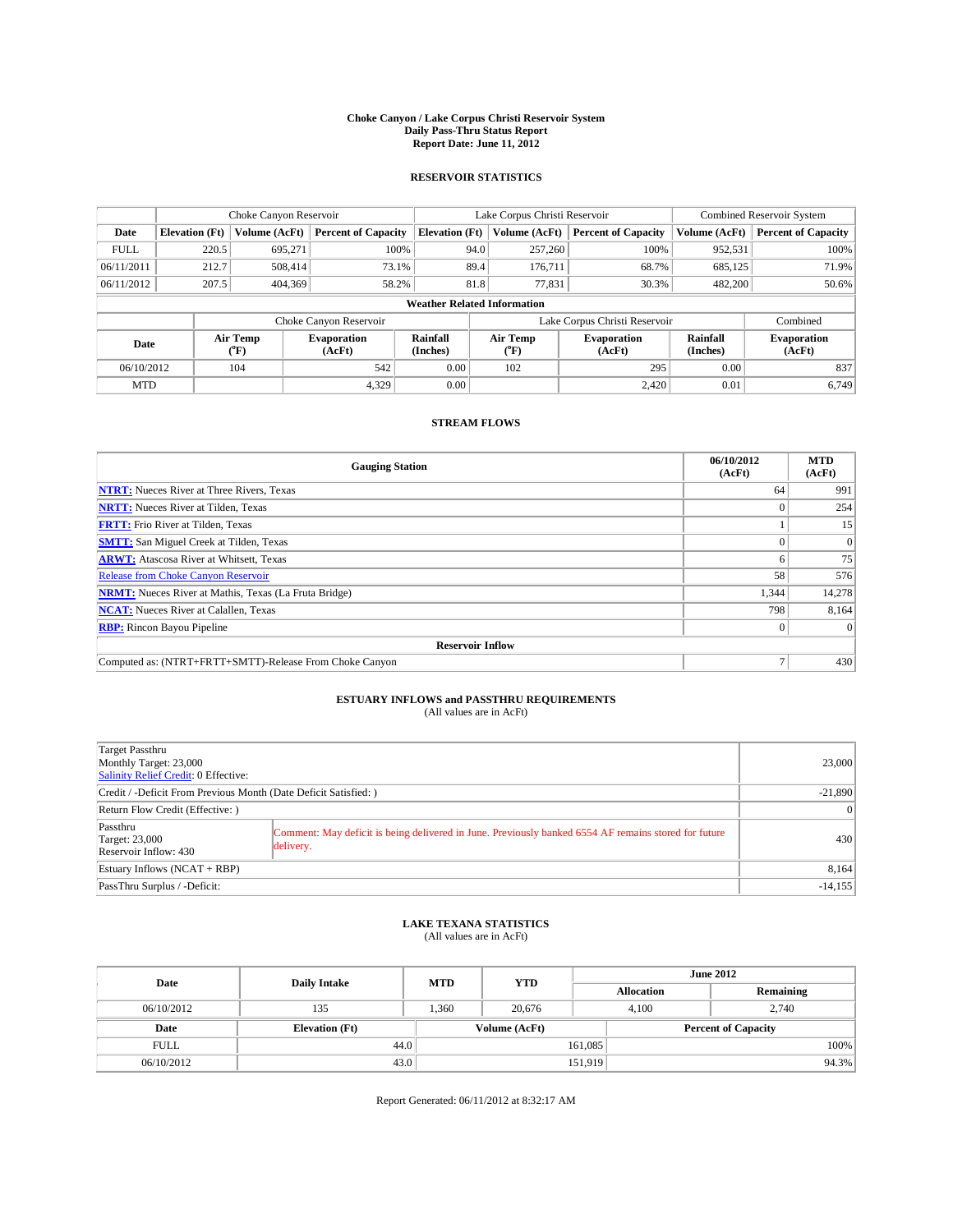### **Choke Canyon / Lake Corpus Christi Reservoir System Daily Pass-Thru Status Report Report Date: June 12, 2012**

### **RESERVOIR STATISTICS**

|             | Choke Canyon Reservoir             |                  |                              |                       |      | Lake Corpus Christi Reservoir | <b>Combined Reservoir System</b> |                      |                              |  |
|-------------|------------------------------------|------------------|------------------------------|-----------------------|------|-------------------------------|----------------------------------|----------------------|------------------------------|--|
| Date        | <b>Elevation</b> (Ft)              | Volume (AcFt)    | <b>Percent of Capacity</b>   | <b>Elevation</b> (Ft) |      | Volume (AcFt)                 | <b>Percent of Capacity</b>       | Volume (AcFt)        | Percent of Capacity          |  |
| <b>FULL</b> | 220.5                              | 695,271          | 100%                         |                       | 94.0 | 257,260                       | 100%                             | 952,531              | 100%                         |  |
| 06/12/2011  | 212.7                              | 508,841          | 73.2%                        |                       | 89.3 | 176,220                       | 68.5%                            | 685,061              | 71.9%                        |  |
| 06/12/2012  | 207.5                              | 403.990          | 58.1%                        |                       | 81.7 | 76.353                        | 29.7%                            | 480,343              | $50.4\%$                     |  |
|             | <b>Weather Related Information</b> |                  |                              |                       |      |                               |                                  |                      |                              |  |
|             |                                    |                  | Choke Canyon Reservoir       |                       |      |                               | Lake Corpus Christi Reservoir    |                      | Combined                     |  |
| Date        |                                    | Air Temp<br>("F) | <b>Evaporation</b><br>(AcFt) | Rainfall<br>(Inches)  |      | Air Temp<br>("F)              | <b>Evaporation</b><br>(AcFt)     | Rainfall<br>(Inches) | <b>Evaporation</b><br>(AcFt) |  |
| 06/11/2012  |                                    | 101              | 575                          | 0.00                  |      | 98                            | 291                              | 0.00                 | 866                          |  |
| <b>MTD</b>  |                                    |                  | 4.904                        | 0.00                  |      |                               | 2,711                            | 0.01                 | 7,615                        |  |

## **STREAM FLOWS**

| <b>Gauging Station</b>                                       | 06/11/2012<br>(AcFt) | <b>MTD</b><br>(AcFt) |  |  |  |  |
|--------------------------------------------------------------|----------------------|----------------------|--|--|--|--|
| <b>NTRT:</b> Nueces River at Three Rivers, Texas             | 60                   | 1,050                |  |  |  |  |
| <b>NRTT:</b> Nueces River at Tilden, Texas                   |                      | 254                  |  |  |  |  |
| <b>FRTT:</b> Frio River at Tilden, Texas                     |                      | 15                   |  |  |  |  |
| <b>SMTT:</b> San Miguel Creek at Tilden, Texas               |                      | $\Omega$             |  |  |  |  |
| <b>ARWT:</b> Atascosa River at Whitsett, Texas               |                      | 81                   |  |  |  |  |
| <b>Release from Choke Canyon Reservoir</b>                   | 58                   | 633                  |  |  |  |  |
| <b>NRMT:</b> Nueces River at Mathis, Texas (La Fruta Bridge) | 1,324                | 15,602               |  |  |  |  |
| <b>NCAT:</b> Nueces River at Calallen, Texas                 | 814                  | 8,978                |  |  |  |  |
| <b>RBP:</b> Rincon Bayou Pipeline                            | $\Omega$             | $\Omega$             |  |  |  |  |
| <b>Reservoir Inflow</b>                                      |                      |                      |  |  |  |  |
| Computed as: (NTRT+FRTT+SMTT)-Release From Choke Canyon      | h                    | 432                  |  |  |  |  |

# **ESTUARY INFLOWS and PASSTHRU REQUIREMENTS**<br>(All values are in AcFt)

| Target Passthru<br>Monthly Target: 23,000<br>Salinity Relief Credit: 0 Effective: |                                                                                                                   | 23,000    |  |  |
|-----------------------------------------------------------------------------------|-------------------------------------------------------------------------------------------------------------------|-----------|--|--|
| Credit / -Deficit From Previous Month (Date Deficit Satisfied: )                  | $-21,890$                                                                                                         |           |  |  |
| Return Flow Credit (Effective: )                                                  |                                                                                                                   |           |  |  |
| Passthru<br><b>Target: 23,000</b><br>Reservoir Inflow: 432                        | Comment: May deficit is being delivered in June. Previously banked 6554 AF remains stored for future<br>delivery. | 432       |  |  |
| Estuary Inflows $(NCAT + RBP)$                                                    | 8,978                                                                                                             |           |  |  |
| PassThru Surplus / -Deficit:                                                      |                                                                                                                   | $-13,344$ |  |  |

## **LAKE TEXANA STATISTICS** (All values are in AcFt)

| Date        | <b>Daily Intake</b>   | <b>MTD</b> | <b>YTD</b>    | <b>June 2012</b>  |                |                            |  |  |
|-------------|-----------------------|------------|---------------|-------------------|----------------|----------------------------|--|--|
|             |                       |            |               | <b>Allocation</b> |                | Remaining                  |  |  |
| 06/11/2012  | 135                   | 1.495      | 20.812        |                   | 2,605<br>4.100 |                            |  |  |
| Date        | <b>Elevation</b> (Ft) |            | Volume (AcFt) |                   |                | <b>Percent of Capacity</b> |  |  |
| <b>FULL</b> | 44.0                  |            |               | 161,085           |                | 100%                       |  |  |
| 06/11/2012  | 42.8                  |            |               | 150, 120          |                | 93.2%                      |  |  |

Report Generated: 06/12/2012 at 9:39:18 AM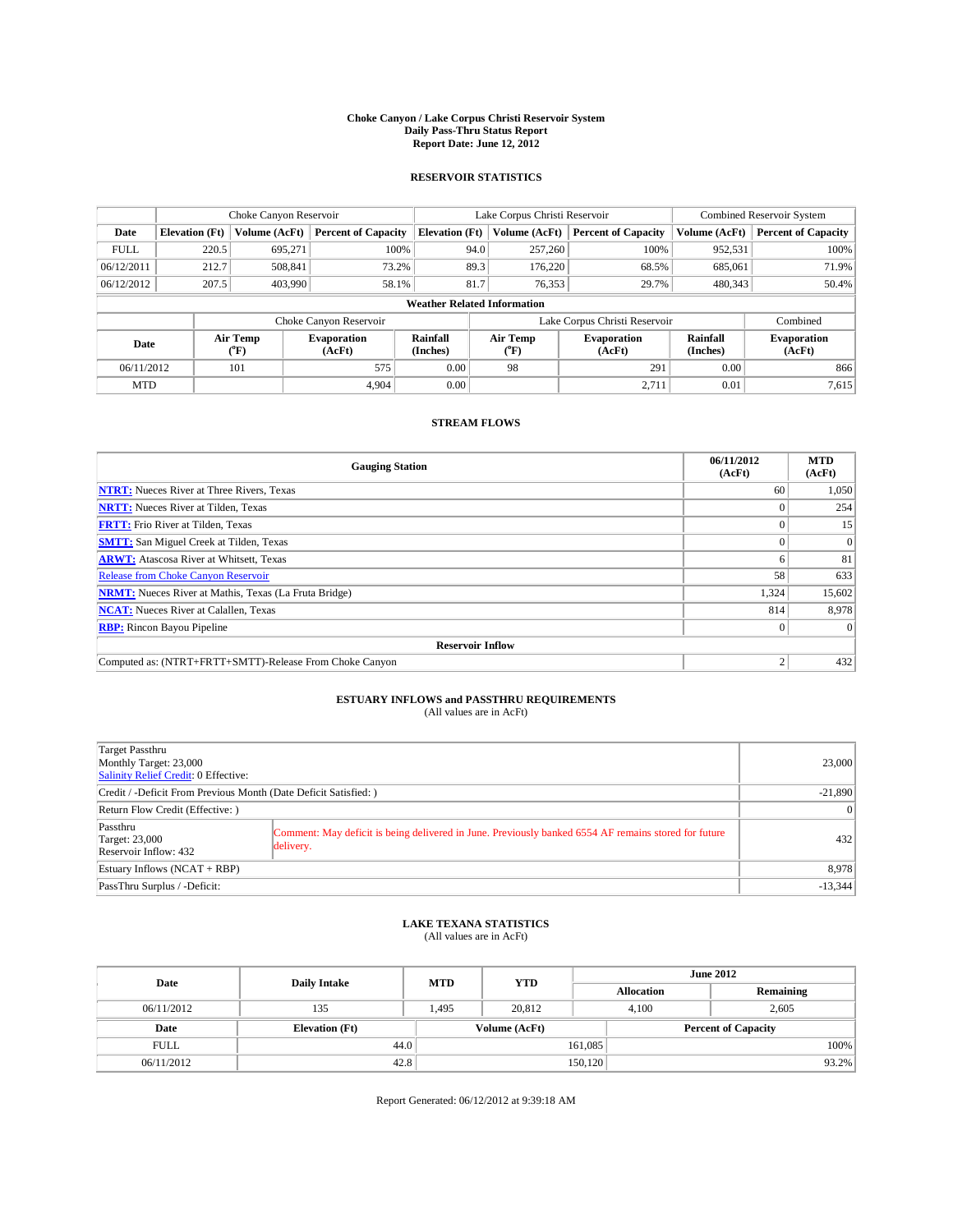### **Choke Canyon / Lake Corpus Christi Reservoir System Daily Pass-Thru Status Report Report Date: June 13, 2012**

### **RESERVOIR STATISTICS**

|                                    |                       | Choke Canyon Reservoir |                              |                       | Lake Corpus Christi Reservoir | <b>Combined Reservoir System</b> |               |                              |
|------------------------------------|-----------------------|------------------------|------------------------------|-----------------------|-------------------------------|----------------------------------|---------------|------------------------------|
| Date                               | <b>Elevation</b> (Ft) | Volume (AcFt)          | <b>Percent of Capacity</b>   | <b>Elevation (Ft)</b> | Volume (AcFt)                 | <b>Percent of Capacity</b>       | Volume (AcFt) | <b>Percent of Capacity</b>   |
| <b>FULL</b>                        | 220.5                 | 695,271                | 100%                         | 94.0                  | 257,260                       | 100%                             | 952,531       | 100%                         |
| 06/13/2011                         | 212.6                 | 508,200                | 73.1%                        | 89.3                  | 175,241                       | 68.1%                            | 683,441       | 71.8%                        |
| 06/13/2012                         | 207.5                 | 403,990                | 58.1%                        | 81.6                  | 75,379                        | 29.3%                            | 479,369       | 50.3%                        |
| <b>Weather Related Information</b> |                       |                        |                              |                       |                               |                                  |               |                              |
|                                    |                       |                        | Choke Canyon Reservoir       |                       |                               | Lake Corpus Christi Reservoir    |               | Combined                     |
| Date                               |                       | Air Temp<br>(°F)       | <b>Evaporation</b><br>(AcFt) | Rainfall<br>(Inches)  | Air Temp<br>(°F)              | <b>Evaporation</b><br>(AcFt)     |               | <b>Evaporation</b><br>(AcFt) |
| 06/12/2012                         |                       | 97                     | 498                          | 0.00                  | 95                            | 243                              | 0.00          | 741                          |
| <b>MTD</b>                         |                       |                        | 5,402                        | 0.00                  |                               | 2,954                            | 0.01          | 8,356                        |

## **STREAM FLOWS**

| <b>Gauging Station</b>                                       | 06/12/2012<br>(AcFt) | <b>MTD</b><br>(AcFt) |  |  |  |  |
|--------------------------------------------------------------|----------------------|----------------------|--|--|--|--|
| <b>NTRT:</b> Nueces River at Three Rivers, Texas             | 56                   | 1,106                |  |  |  |  |
| <b>NRTT:</b> Nueces River at Tilden, Texas                   | $\theta$             | 254                  |  |  |  |  |
| <b>FRTT:</b> Frio River at Tilden, Texas                     |                      | 16                   |  |  |  |  |
| <b>SMTT:</b> San Miguel Creek at Tilden, Texas               |                      | $\overline{0}$       |  |  |  |  |
| <b>ARWT:</b> Atascosa River at Whitsett, Texas               |                      | 86                   |  |  |  |  |
| Release from Choke Canyon Reservoir                          | 58                   | 691                  |  |  |  |  |
| <b>NRMT:</b> Nueces River at Mathis, Texas (La Fruta Bridge) | 1,308                | 16,910               |  |  |  |  |
| <b>NCAT:</b> Nueces River at Calallen, Texas                 | 792                  | 9,770                |  |  |  |  |
| <b>RBP:</b> Rincon Bayou Pipeline                            | $\mathbf{0}$         | $\Omega$             |  |  |  |  |
| <b>Reservoir Inflow</b>                                      |                      |                      |  |  |  |  |
| Computed as: NRTT+FRTT+SMTT+ARWT                             | 5                    | 437                  |  |  |  |  |

# **ESTUARY INFLOWS and PASSTHRU REQUIREMENTS**<br>(All values are in AcFt)

| Target Passthru                                                                                                                                                                 |           |  |  |  |  |
|---------------------------------------------------------------------------------------------------------------------------------------------------------------------------------|-----------|--|--|--|--|
| Monthly Target: 23,000                                                                                                                                                          |           |  |  |  |  |
| Salinity Relief Credit: 0 Effective:                                                                                                                                            |           |  |  |  |  |
| Credit / -Deficit From Previous Month (Date Deficit Satisfied: )                                                                                                                |           |  |  |  |  |
| Return Flow Credit (Effective: )                                                                                                                                                |           |  |  |  |  |
| Passthru<br>Comment: May deficit is being delivered in June. Previously banked 6554 AF remains stored for future<br><b>Target: 23,000</b><br>delivery.<br>Reservoir Inflow: 437 | 437       |  |  |  |  |
| Estuary Inflows $(NCAT + RBP)$                                                                                                                                                  | 9,770     |  |  |  |  |
| PassThru Surplus / -Deficit:                                                                                                                                                    | $-12,557$ |  |  |  |  |

## **LAKE TEXANA STATISTICS** (All values are in AcFt)

| Date        | <b>Daily Intake</b>   | <b>MTD</b> | <b>YTD</b>    | <b>June 2012</b>  |                            |           |  |
|-------------|-----------------------|------------|---------------|-------------------|----------------------------|-----------|--|
|             |                       |            |               | <b>Allocation</b> |                            | Remaining |  |
| 06/12/2012  | 135                   | 1.631      | 20,947        |                   | 2,469<br>4.100             |           |  |
| Date        | <b>Elevation</b> (Ft) |            | Volume (AcFt) |                   | <b>Percent of Capacity</b> |           |  |
| <b>FULL</b> | 44.0                  |            |               | 161,085           |                            | 100%      |  |
| 06/12/2012  | 42.7                  |            |               | 149,224           |                            | 92.6%     |  |

Report Generated: 06/13/2012 at 8:55:01 AM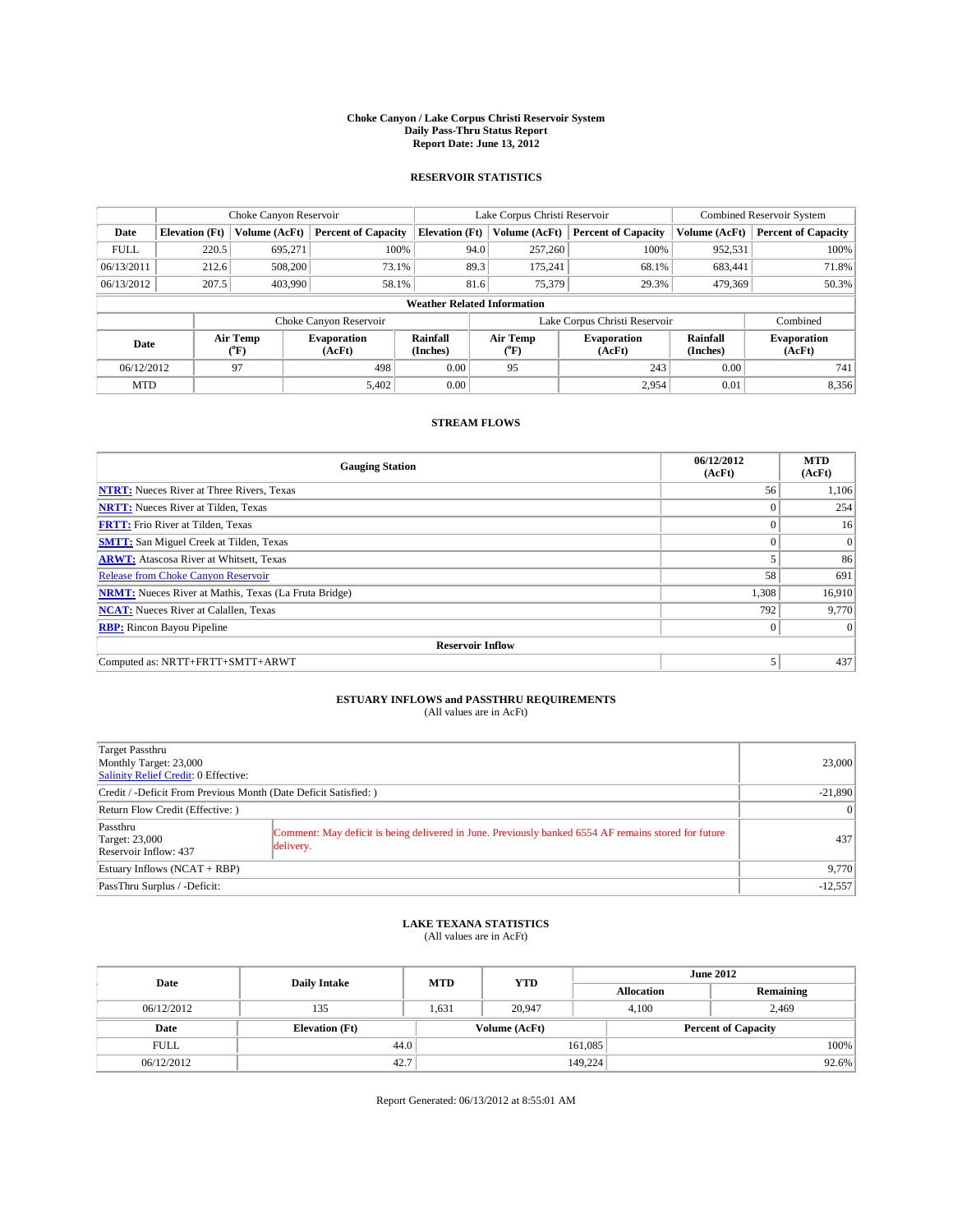### **Choke Canyon / Lake Corpus Christi Reservoir System Daily Pass-Thru Status Report Report Date: June 14, 2012**

### **RESERVOIR STATISTICS**

|                                    | Choke Canyon Reservoir |                  |                              |                       | Lake Corpus Christi Reservoir |                  |                               |                      | <b>Combined Reservoir System</b> |  |  |
|------------------------------------|------------------------|------------------|------------------------------|-----------------------|-------------------------------|------------------|-------------------------------|----------------------|----------------------------------|--|--|
| Date                               | <b>Elevation</b> (Ft)  | Volume (AcFt)    | <b>Percent of Capacity</b>   | <b>Elevation</b> (Ft) |                               | Volume (AcFt)    | <b>Percent of Capacity</b>    | Volume (AcFt)        | Percent of Capacity              |  |  |
| <b>FULL</b>                        | 220.5                  | 695,271          | 100%                         |                       | 94.0                          | 257,260          | 100%                          | 952,531              | 100%                             |  |  |
| 06/14/2011                         | 212.6                  | 506,267          | 72.8%                        |                       | 89.2                          | 174,426          | 67.8%                         | 680,693              | 71.5%                            |  |  |
| 06/14/2012                         | 207.5                  | 403,237          | 58.0%                        |                       | 81.5                          | 74,031           | 28.8%                         | 477.268              | $50.1\%$                         |  |  |
| <b>Weather Related Information</b> |                        |                  |                              |                       |                               |                  |                               |                      |                                  |  |  |
|                                    |                        |                  | Choke Canyon Reservoir       |                       |                               |                  | Lake Corpus Christi Reservoir |                      | Combined                         |  |  |
| Date                               |                        | Air Temp<br>("F) | <b>Evaporation</b><br>(AcFt) | Rainfall<br>(Inches)  |                               | Air Temp<br>("F) | <b>Evaporation</b><br>(AcFt)  | Rainfall<br>(Inches) | <b>Evaporation</b><br>(AcFt)     |  |  |
| 06/13/2012                         |                        | 98               | 497                          | 0.00                  |                               | 98               | 273                           | 0.00                 | 770                              |  |  |
| <b>MTD</b>                         |                        |                  | 5.899                        | 0.00                  |                               |                  | 3,227                         | 0.01                 | 9,126                            |  |  |

## **STREAM FLOWS**

| <b>Gauging Station</b>                                       | 06/13/2012<br>(AcFt) | <b>MTD</b><br>(AcFt) |  |  |  |  |
|--------------------------------------------------------------|----------------------|----------------------|--|--|--|--|
| <b>NTRT:</b> Nueces River at Three Rivers, Texas             | 56                   | 1,161                |  |  |  |  |
| <b>NRTT:</b> Nueces River at Tilden, Texas                   | $\theta$             | 254                  |  |  |  |  |
| <b>FRTT:</b> Frio River at Tilden, Texas                     |                      | 16                   |  |  |  |  |
| <b>SMTT:</b> San Miguel Creek at Tilden, Texas               | $\theta$             | $\overline{0}$       |  |  |  |  |
| <b>ARWT:</b> Atascosa River at Whitsett, Texas               | 4                    | 90                   |  |  |  |  |
| <b>Release from Choke Canyon Reservoir</b>                   | 58                   | 748                  |  |  |  |  |
| <b>NRMT:</b> Nueces River at Mathis, Texas (La Fruta Bridge) | 1,292                | 18,202               |  |  |  |  |
| <b>NCAT:</b> Nueces River at Calallen, Texas                 | 816                  | 10,586               |  |  |  |  |
| <b>RBP:</b> Rincon Bayou Pipeline                            | $\mathbf{0}$         | $\Omega$             |  |  |  |  |
| <b>Reservoir Inflow</b>                                      |                      |                      |  |  |  |  |
| Computed as: NRTT+FRTT+SMTT+ARWT                             | 5                    | 442                  |  |  |  |  |

# **ESTUARY INFLOWS and PASSTHRU REQUIREMENTS**<br>(All values are in AcFt)

| Target Passthru                                                                                                                           |           |  |  |  |  |  |
|-------------------------------------------------------------------------------------------------------------------------------------------|-----------|--|--|--|--|--|
| Monthly Target: 23,000                                                                                                                    |           |  |  |  |  |  |
| Salinity Relief Credit: 0 Effective:                                                                                                      |           |  |  |  |  |  |
| Credit / -Deficit From Previous Month (Date Deficit Satisfied: )                                                                          |           |  |  |  |  |  |
| Return Flow Credit (Effective: )                                                                                                          |           |  |  |  |  |  |
| Passthru<br>Comment: May deficit is being delivered in June. Previously banked 6554 AF remains stored for future<br><b>Target: 23,000</b> | 442       |  |  |  |  |  |
| delivery.<br>Reservoir Inflow: 442                                                                                                        |           |  |  |  |  |  |
| Estuary Inflows (NCAT + RBP)                                                                                                              |           |  |  |  |  |  |
| PassThru Surplus / -Deficit:                                                                                                              | $-11,746$ |  |  |  |  |  |

## **LAKE TEXANA STATISTICS** (All values are in AcFt)

| Date        | <b>Daily Intake</b>   | <b>MTD</b> | <b>YTD</b>    | <b>June 2012</b>  |                            |           |          |
|-------------|-----------------------|------------|---------------|-------------------|----------------------------|-----------|----------|
|             |                       |            |               | <b>Allocation</b> |                            | Remaining |          |
| 06/13/2012  | 136                   | 1.766      | 21.083        |                   | 2.334<br>4.100             |           |          |
| Date        | <b>Elevation</b> (Ft) |            | Volume (AcFt) |                   | <b>Percent of Capacity</b> |           |          |
| <b>FULL</b> | 44.0                  |            |               | 161,085           |                            |           | 100%     |
| 06/13/2012  | 42.6                  |            |               | 148,332           |                            |           | $92.1\%$ |

Report Generated: 06/14/2012 at 8:53:47 AM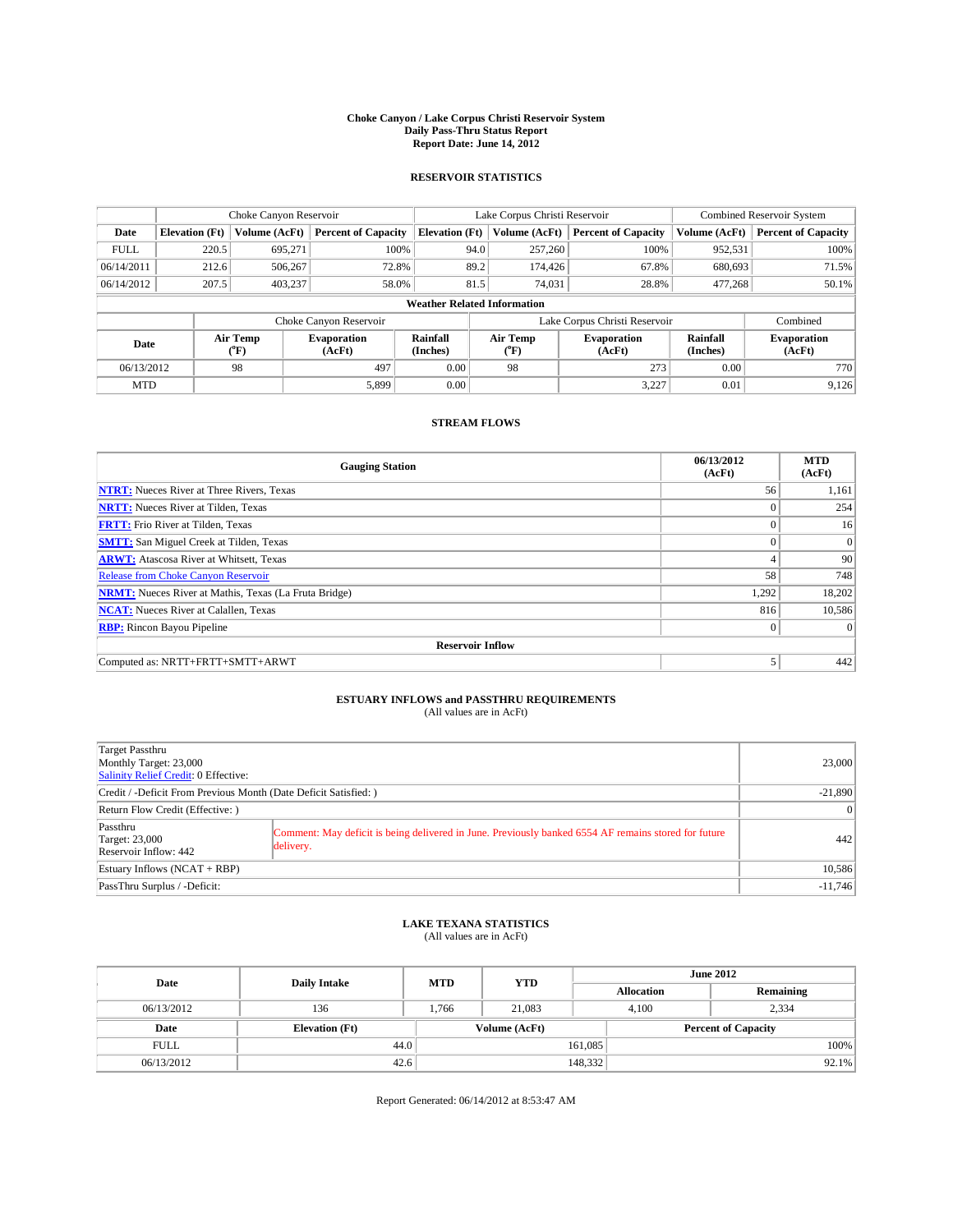### **Choke Canyon / Lake Corpus Christi Reservoir System Daily Pass-Thru Status Report Report Date: June 15, 2012**

### **RESERVOIR STATISTICS**

|                                    | Choke Canyon Reservoir |                  |                            |                       | Lake Corpus Christi Reservoir |                  |                               |                      | <b>Combined Reservoir System</b> |  |  |
|------------------------------------|------------------------|------------------|----------------------------|-----------------------|-------------------------------|------------------|-------------------------------|----------------------|----------------------------------|--|--|
| Date                               | <b>Elevation</b> (Ft)  | Volume (AcFt)    | <b>Percent of Capacity</b> | <b>Elevation</b> (Ft) |                               | Volume (AcFt)    | <b>Percent of Capacity</b>    | Volume (AcFt)        | Percent of Capacity              |  |  |
| <b>FULL</b>                        | 220.5                  | 695,271          | 100%                       |                       | 94.0                          | 257,260          | 100%                          | 952,531              | 100%                             |  |  |
| 06/15/2011                         | 212.5                  | 504,334          | 72.5%                      |                       | 89.1                          | 172,963          | 67.2%                         | 677,297              | 71.1%                            |  |  |
| 06/15/2012                         | 207.4                  | 402,296          | 57.9%                      |                       | 81.3                          | 72.610           | 28.2%                         | 474,906              | 49.9%                            |  |  |
| <b>Weather Related Information</b> |                        |                  |                            |                       |                               |                  |                               |                      |                                  |  |  |
|                                    |                        |                  | Choke Canyon Reservoir     |                       |                               |                  | Lake Corpus Christi Reservoir |                      | Combined                         |  |  |
| Date                               |                        | Air Temp<br>("F) | Evaporation<br>(AcFt)      | Rainfall<br>(Inches)  |                               | Air Temp<br>("F) | <b>Evaporation</b><br>(AcFt)  | Rainfall<br>(Inches) | <b>Evaporation</b><br>(AcFt)     |  |  |
| 06/14/2012                         |                        | 98               | 563                        | 0.00                  |                               | 279<br>96        |                               | 0.00                 | 842                              |  |  |
| <b>MTD</b>                         |                        |                  | 6.462                      | 0.00                  |                               |                  | 3,506                         | 0.01                 | 9.968                            |  |  |

## **STREAM FLOWS**

| <b>Gauging Station</b>                                       | 06/14/2012<br>(AcFt) | <b>MTD</b><br>(AcFt) |  |  |  |  |  |
|--------------------------------------------------------------|----------------------|----------------------|--|--|--|--|--|
| <b>NTRT:</b> Nueces River at Three Rivers, Texas             | 56                   | 1,217                |  |  |  |  |  |
| <b>NRTT:</b> Nueces River at Tilden, Texas                   | $\theta$             | 254                  |  |  |  |  |  |
| <b>FRTT:</b> Frio River at Tilden, Texas                     |                      | 16                   |  |  |  |  |  |
| <b>SMTT:</b> San Miguel Creek at Tilden, Texas               | $\theta$             | $\overline{0}$       |  |  |  |  |  |
| <b>ARWT:</b> Atascosa River at Whitsett, Texas               | 4                    | 94                   |  |  |  |  |  |
| <b>Release from Choke Canyon Reservoir</b>                   | 58                   | 806                  |  |  |  |  |  |
| <b>NRMT:</b> Nueces River at Mathis, Texas (La Fruta Bridge) | 1,266                | 19,469               |  |  |  |  |  |
| <b>NCAT:</b> Nueces River at Calallen, Texas                 | 804                  | 11,390               |  |  |  |  |  |
| <b>RBP:</b> Rincon Bayou Pipeline                            | $\mathbf{0}$         | $\Omega$             |  |  |  |  |  |
| <b>Reservoir Inflow</b>                                      |                      |                      |  |  |  |  |  |
| Computed as: NRTT+FRTT+SMTT+ARWT                             | $\overline{4}$       | 446                  |  |  |  |  |  |

# **ESTUARY INFLOWS and PASSTHRU REQUIREMENTS**<br>(All values are in AcFt)

| Target Passthru                                                                                                                                                                 |           |  |  |  |  |
|---------------------------------------------------------------------------------------------------------------------------------------------------------------------------------|-----------|--|--|--|--|
| Monthly Target: 23,000                                                                                                                                                          | 23,000    |  |  |  |  |
| Salinity Relief Credit: 0 Effective:                                                                                                                                            |           |  |  |  |  |
| Credit / -Deficit From Previous Month (Date Deficit Satisfied: )                                                                                                                |           |  |  |  |  |
| Return Flow Credit (Effective: )                                                                                                                                                |           |  |  |  |  |
| Passthru<br>Comment: May deficit is being delivered in June. Previously banked 6554 AF remains stored for future<br><b>Target: 23,000</b><br>delivery.<br>Reservoir Inflow: 446 | 446       |  |  |  |  |
| Estuary Inflows $(NCAT + RBP)$                                                                                                                                                  | 11,390    |  |  |  |  |
| PassThru Surplus / -Deficit:                                                                                                                                                    | $-10,947$ |  |  |  |  |

## **LAKE TEXANA STATISTICS** (All values are in AcFt)

| Date        | <b>Daily Intake</b>   | <b>MTD</b> | <b>YTD</b>    | <b>June 2012</b>  |                            |           |  |
|-------------|-----------------------|------------|---------------|-------------------|----------------------------|-----------|--|
|             |                       |            |               | <b>Allocation</b> |                            | Remaining |  |
| 06/14/2012  | 136                   | 1,902      | 21.219        |                   | 2,198<br>4,100             |           |  |
| Date        | <b>Elevation</b> (Ft) |            | Volume (AcFt) |                   | <b>Percent of Capacity</b> |           |  |
| <b>FULL</b> | 44.0                  |            |               | 161,085           |                            | 100%      |  |
| 06/14/2012  | 42.6                  |            |               | 148,332           |                            | 92.1%     |  |

Report Generated: 06/15/2012 at 9:00:33 AM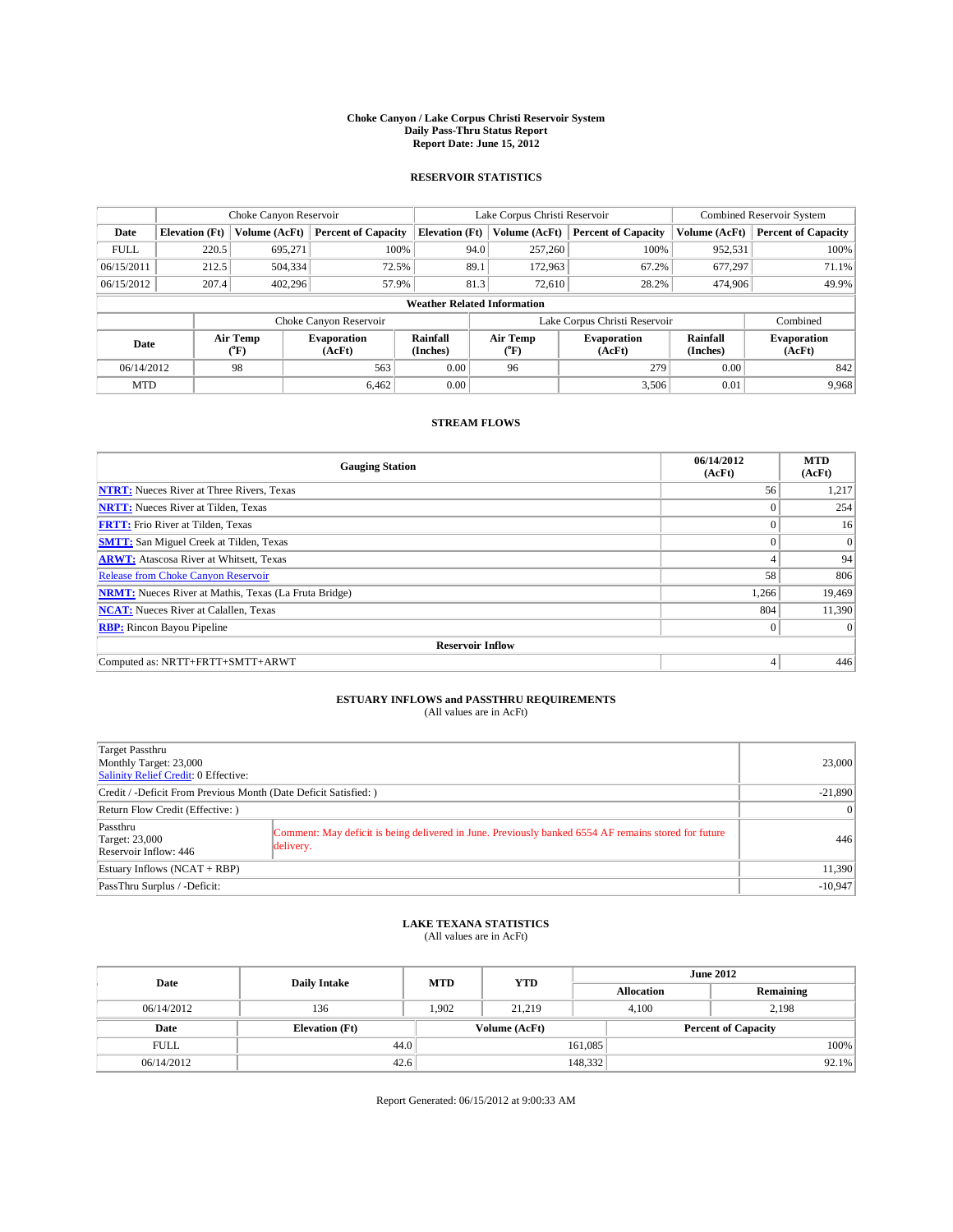### **Choke Canyon / Lake Corpus Christi Reservoir System Daily Pass-Thru Status Report Report Date: June 16, 2012**

### **RESERVOIR STATISTICS**

|             | Choke Canyon Reservoir |                  |                            |                                    | Lake Corpus Christi Reservoir |                  |                               |                      | <b>Combined Reservoir System</b> |  |  |
|-------------|------------------------|------------------|----------------------------|------------------------------------|-------------------------------|------------------|-------------------------------|----------------------|----------------------------------|--|--|
| Date        | <b>Elevation</b> (Ft)  | Volume (AcFt)    | <b>Percent of Capacity</b> | <b>Elevation</b> (Ft)              |                               | Volume (AcFt)    | <b>Percent of Capacity</b>    | Volume (AcFt)        | Percent of Capacity              |  |  |
| <b>FULL</b> | 220.5                  | 695,271          | 100%                       |                                    | 94.0                          | 257,260          | 100%                          | 952,531              | 100%                             |  |  |
| 06/16/2011  | 212.5                  | 504,121          | 72.5%                      |                                    | 89.1                          | 172,476          | 67.0%                         | 676,597              | 71.0%                            |  |  |
| 06/16/2012  | 207.4                  | 402,861          | 57.9%                      |                                    | 81.2                          | 71.676           | 27.9%                         | 474,537              | 49.8%                            |  |  |
|             |                        |                  |                            | <b>Weather Related Information</b> |                               |                  |                               |                      |                                  |  |  |
|             |                        |                  | Choke Canyon Reservoir     |                                    |                               |                  | Lake Corpus Christi Reservoir |                      | Combined                         |  |  |
| Date        |                        | Air Temp<br>("F) | Evaporation<br>(AcFt)      | Rainfall<br>(Inches)               |                               | Air Temp<br>("F) | <b>Evaporation</b><br>(AcFt)  | Rainfall<br>(Inches) | <b>Evaporation</b><br>(AcFt)     |  |  |
| 06/15/2012  |                        | 97               | 530                        | 0.00                               |                               | 95               | 211                           | 0.00                 | 741                              |  |  |
| <b>MTD</b>  |                        |                  | 6.992                      | 0.00                               |                               |                  | 3.717                         | 0.01                 | 10.709                           |  |  |

## **STREAM FLOWS**

| <b>Gauging Station</b>                                       | 06/15/2012<br>(AcFt) | <b>MTD</b><br>(AcFt) |  |  |  |  |  |
|--------------------------------------------------------------|----------------------|----------------------|--|--|--|--|--|
| <b>NTRT:</b> Nueces River at Three Rivers, Texas             | 56                   | 1,272                |  |  |  |  |  |
| <b>NRTT:</b> Nueces River at Tilden, Texas                   | $\theta$             | 254                  |  |  |  |  |  |
| <b>FRTT:</b> Frio River at Tilden, Texas                     |                      | 17                   |  |  |  |  |  |
| <b>SMTT:</b> San Miguel Creek at Tilden, Texas               | $\theta$             | $\overline{0}$       |  |  |  |  |  |
| <b>ARWT:</b> Atascosa River at Whitsett, Texas               | 4                    | 98                   |  |  |  |  |  |
| Release from Choke Canyon Reservoir                          | 58                   | 863                  |  |  |  |  |  |
| <b>NRMT:</b> Nueces River at Mathis, Texas (La Fruta Bridge) | 1,131                | 20,600               |  |  |  |  |  |
| <b>NCAT:</b> Nueces River at Calallen, Texas                 | 786                  | 12,176               |  |  |  |  |  |
| <b>RBP:</b> Rincon Bayou Pipeline                            | $\mathbf{0}$         | $\Omega$             |  |  |  |  |  |
| <b>Reservoir Inflow</b>                                      |                      |                      |  |  |  |  |  |
| Computed as: NRTT+FRTT+SMTT+ARWT                             | 4                    | 450                  |  |  |  |  |  |

# **ESTUARY INFLOWS and PASSTHRU REQUIREMENTS**<br>(All values are in AcFt)

| Target Passthru                                                  |                                                                                                                   |           |  |  |  |
|------------------------------------------------------------------|-------------------------------------------------------------------------------------------------------------------|-----------|--|--|--|
| Monthly Target: 23,000<br>Salinity Relief Credit: 0 Effective:   |                                                                                                                   | 23,000    |  |  |  |
| Credit / -Deficit From Previous Month (Date Deficit Satisfied: ) |                                                                                                                   |           |  |  |  |
| Return Flow Credit (Effective: )                                 |                                                                                                                   |           |  |  |  |
| Passthru<br>Target: 23,000<br>Reservoir Inflow: 450              | Comment: May deficit is being delivered in June. Previously banked 6554 AF remains stored for future<br>delivery. | 450       |  |  |  |
| Estuary Inflows $(NCAT + RBP)$                                   | 12,176                                                                                                            |           |  |  |  |
| PassThru Surplus / -Deficit:                                     |                                                                                                                   | $-10,164$ |  |  |  |

## **LAKE TEXANA STATISTICS** (All values are in AcFt)

| Date        | <b>Daily Intake</b>   | <b>MTD</b>    | <b>YTD</b> | <b>June 2012</b>  |                            |           |  |
|-------------|-----------------------|---------------|------------|-------------------|----------------------------|-----------|--|
|             |                       |               |            | <b>Allocation</b> |                            | Remaining |  |
| 06/15/2012  | 130                   | 2,031         | 21.348     |                   | 4,100                      | 2,069     |  |
| Date        | <b>Elevation</b> (Ft) | Volume (AcFt) |            |                   | <b>Percent of Capacity</b> |           |  |
| <b>FULL</b> | 44.0                  |               |            | 161,085           |                            | 100%      |  |
| 06/15/2012  | 42.6                  |               |            | 148,332           |                            | 92.1%     |  |

Report Generated: 06/16/2012 at 8:26:12 AM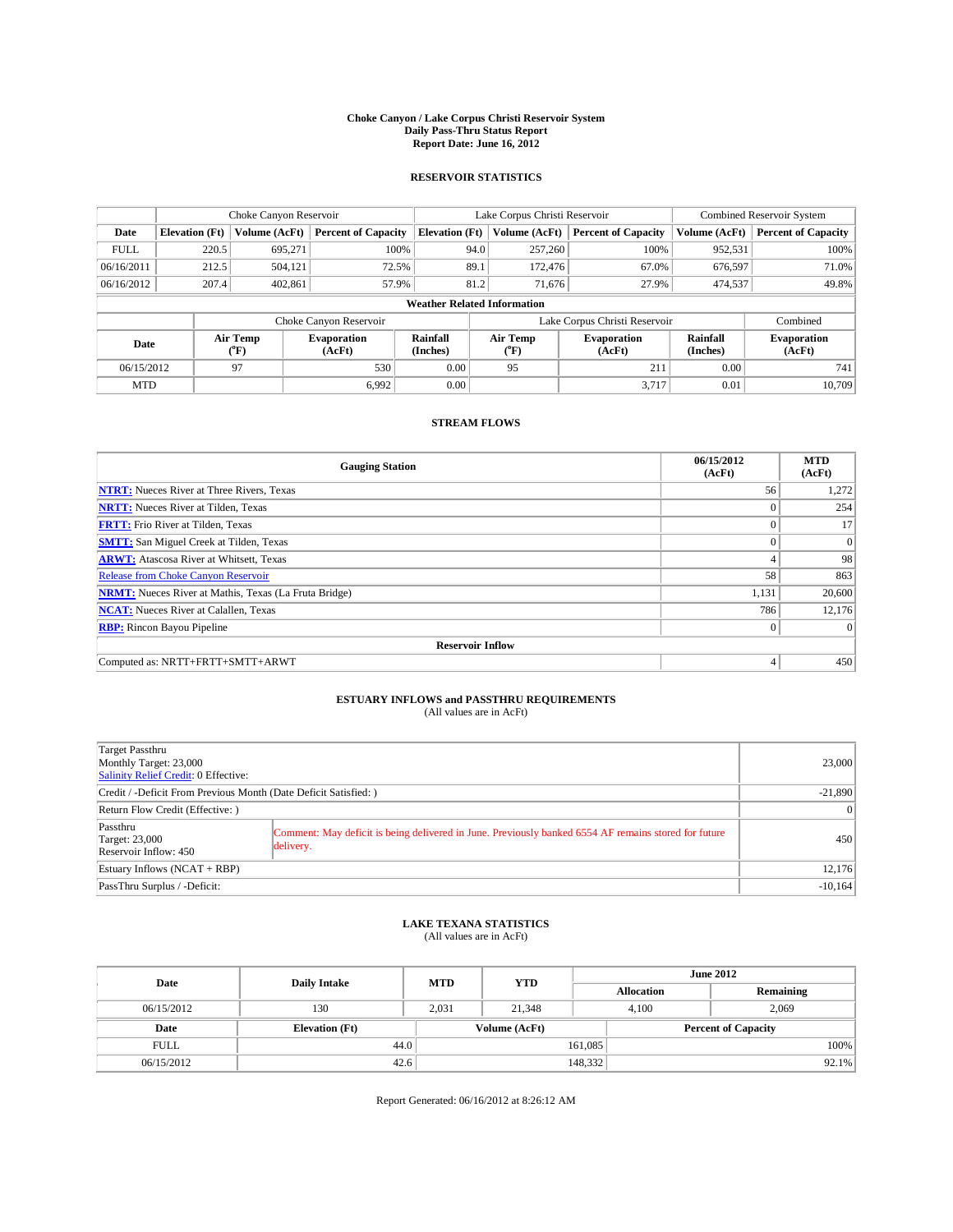### **Choke Canyon / Lake Corpus Christi Reservoir System Daily Pass-Thru Status Report Report Date: June 17, 2012**

### **RESERVOIR STATISTICS**

|             | Choke Canyon Reservoir                                                                               |               |                              |                                    | Lake Corpus Christi Reservoir |               |                               |               | Combined Reservoir System  |  |  |
|-------------|------------------------------------------------------------------------------------------------------|---------------|------------------------------|------------------------------------|-------------------------------|---------------|-------------------------------|---------------|----------------------------|--|--|
| Date        | <b>Elevation</b> (Ft)                                                                                | Volume (AcFt) | <b>Percent of Capacity</b>   | <b>Elevation</b> (Ft)              |                               | Volume (AcFt) | <b>Percent of Capacity</b>    | Volume (AcFt) | <b>Percent of Capacity</b> |  |  |
| <b>FULL</b> | 220.5                                                                                                | 695,271       | 100%                         |                                    | 94.0                          | 257,260       | 100%                          | 952,531       | 100%                       |  |  |
| 06/17/2011  | 212.4                                                                                                | 503,267       | 72.4%                        |                                    | 89.0                          | 171,019       | 66.5%                         | 674,286       | 70.8%                      |  |  |
| 06/17/2012  | 207.4                                                                                                | 402,672       | 57.9%                        |                                    | 81.1                          | 70.935        | 27.6%                         | 473,607       | 49.7%                      |  |  |
|             |                                                                                                      |               |                              | <b>Weather Related Information</b> |                               |               |                               |               |                            |  |  |
|             |                                                                                                      |               | Choke Canyon Reservoir       |                                    |                               |               | Lake Corpus Christi Reservoir |               | Combined                   |  |  |
|             | Air Temp<br>Air Temp<br>Rainfall<br><b>Evaporation</b><br>Date<br>(Inches)<br>(AcFt)<br>(°F)<br>("F) |               | <b>Evaporation</b><br>(AcFt) | Rainfall<br>(Inches)               | <b>Evaporation</b><br>(AcFt)  |               |                               |               |                            |  |  |
| 06/16/2012  |                                                                                                      | 98            | 497                          | 0.00                               |                               | 95            | 236                           | 0.00          | 733                        |  |  |
| <b>MTD</b>  |                                                                                                      |               | 7.489                        | 0.00                               |                               |               | 3,953                         | 0.01          | 11.442                     |  |  |

### **STREAM FLOWS**

| <b>Gauging Station</b>                                       | 06/16/2012<br>(AcFt) | <b>MTD</b><br>(AcFt) |  |  |  |  |  |
|--------------------------------------------------------------|----------------------|----------------------|--|--|--|--|--|
| <b>NTRT:</b> Nueces River at Three Rivers, Texas             | 56                   | 1,328                |  |  |  |  |  |
| <b>NRTT:</b> Nueces River at Tilden, Texas                   | $\theta$             | 254                  |  |  |  |  |  |
| <b>FRTT:</b> Frio River at Tilden, Texas                     |                      | 17                   |  |  |  |  |  |
| <b>SMTT:</b> San Miguel Creek at Tilden, Texas               | $\theta$             | $\overline{0}$       |  |  |  |  |  |
| <b>ARWT:</b> Atascosa River at Whitsett, Texas               | 4                    | 101                  |  |  |  |  |  |
| <b>Release from Choke Canyon Reservoir</b>                   | 58                   | 921                  |  |  |  |  |  |
| <b>NRMT:</b> Nueces River at Mathis, Texas (La Fruta Bridge) | 768                  | 21,369               |  |  |  |  |  |
| <b>NCAT:</b> Nueces River at Calallen, Texas                 | 719                  | 12,895               |  |  |  |  |  |
| <b>RBP:</b> Rincon Bayou Pipeline                            | $\mathbf{0}$         | $\Omega$             |  |  |  |  |  |
| <b>Reservoir Inflow</b>                                      |                      |                      |  |  |  |  |  |
| Computed as: NRTT+FRTT+SMTT+ARWT                             | 4                    | 454                  |  |  |  |  |  |

# **ESTUARY INFLOWS and PASSTHRU REQUIREMENTS**<br>(All values are in AcFt)

| Target Passthru                                                                                                                                                          |           |  |  |  |
|--------------------------------------------------------------------------------------------------------------------------------------------------------------------------|-----------|--|--|--|
| Monthly Target: 23,000                                                                                                                                                   | 23,000    |  |  |  |
| Salinity Relief Credit: 0 Effective:                                                                                                                                     |           |  |  |  |
| Credit / -Deficit From Previous Month (Date Deficit Satisfied: )                                                                                                         | $-21,890$ |  |  |  |
| Return Flow Credit (Effective: )                                                                                                                                         |           |  |  |  |
| Passthru<br>Comment: May deficit is being delivered in June. Previously banked 6554 AF remains stored for future<br>Target: 23,000<br>delivery.<br>Reservoir Inflow: 454 | 454       |  |  |  |
| Estuary Inflows (NCAT + RBP)                                                                                                                                             | 12,895    |  |  |  |
| PassThru Surplus / -Deficit:                                                                                                                                             | $-9,450$  |  |  |  |

## **LAKE TEXANA STATISTICS** (All values are in AcFt)

| Date        | <b>Daily Intake</b>   | <b>MTD</b> | <b>YTD</b>    | <b>June 2012</b>           |                |           |  |
|-------------|-----------------------|------------|---------------|----------------------------|----------------|-----------|--|
|             |                       |            |               | <b>Allocation</b>          |                | Remaining |  |
| 06/16/2012  | 136                   | 2.173      | 21,490        |                            | 1.927<br>4.100 |           |  |
| Date        | <b>Elevation</b> (Ft) |            | Volume (AcFt) | <b>Percent of Capacity</b> |                |           |  |
| <b>FULL</b> | 44.0                  |            |               | 161,085                    |                | 100%      |  |
| 06/16/2012  | 42.5                  |            |               | 147,442                    |                | 91.5%     |  |

Report Generated: 06/17/2012 at 8:13:03 AM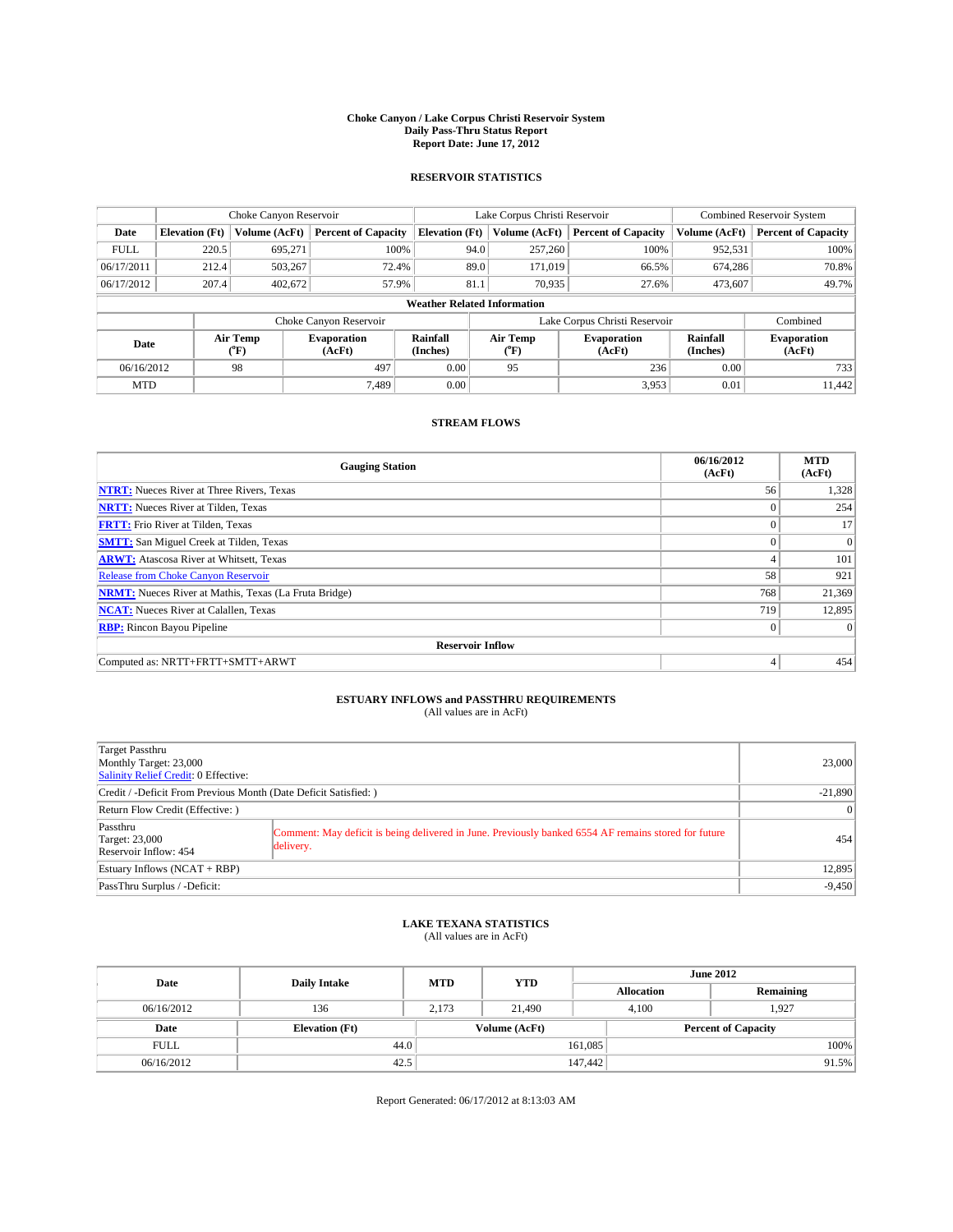### **Choke Canyon / Lake Corpus Christi Reservoir System Daily Pass-Thru Status Report Report Date: June 18, 2012**

### **RESERVOIR STATISTICS**

|             | Choke Canyon Reservoir |                  |                            |                                    | Lake Corpus Christi Reservoir |                  |                               |               | <b>Combined Reservoir System</b> |  |  |
|-------------|------------------------|------------------|----------------------------|------------------------------------|-------------------------------|------------------|-------------------------------|---------------|----------------------------------|--|--|
| Date        | <b>Elevation</b> (Ft)  | Volume (AcFt)    | <b>Percent of Capacity</b> | <b>Elevation</b> (Ft)              |                               | Volume (AcFt)    | <b>Percent of Capacity</b>    | Volume (AcFt) | Percent of Capacity              |  |  |
| <b>FULL</b> | 220.5                  | 695,271          | 100%                       |                                    | 94.0                          | 257,260          | 100%                          | 952,531       | 100%                             |  |  |
| 06/18/2011  | 212.3                  | 501,345          | 72.1%                      |                                    | 89.0                          | 170,051          | 66.1%                         | 671,396       | 70.5%                            |  |  |
| 06/18/2012  | 207.4                  | 402,105          | 57.8%                      |                                    | 81.0                          | 69.744           | 27.1%                         | 471,849       | 49.5%                            |  |  |
|             |                        |                  |                            | <b>Weather Related Information</b> |                               |                  |                               |               |                                  |  |  |
|             |                        |                  | Choke Canyon Reservoir     |                                    |                               |                  | Lake Corpus Christi Reservoir |               | Combined                         |  |  |
| Date        |                        | Air Temp<br>("F) | Evaporation<br>(AcFt)      | Rainfall<br>(Inches)               |                               | Air Temp<br>("F) | <b>Evaporation</b><br>(AcFt)  |               | <b>Evaporation</b><br>(AcFt)     |  |  |
| 06/17/2012  |                        | 95               | 463                        | 0.00                               |                               | 94               | 243                           | 0.00          | 706                              |  |  |
| <b>MTD</b>  |                        |                  | 7.952                      | 0.00                               |                               |                  | 4.196                         | 0.01          | 12,148                           |  |  |

## **STREAM FLOWS**

| <b>Gauging Station</b>                                       | 06/17/2012<br>(AcFt) | <b>MTD</b><br>(AcFt) |  |  |  |  |  |
|--------------------------------------------------------------|----------------------|----------------------|--|--|--|--|--|
| <b>NTRT:</b> Nueces River at Three Rivers, Texas             | 56                   | 1,384                |  |  |  |  |  |
| <b>NRTT:</b> Nueces River at Tilden, Texas                   |                      | 254                  |  |  |  |  |  |
| <b>FRTT:</b> Frio River at Tilden, Texas                     |                      | 17                   |  |  |  |  |  |
| <b>SMTT:</b> San Miguel Creek at Tilden, Texas               |                      | $\Omega$             |  |  |  |  |  |
| <b>ARWT:</b> Atascosa River at Whitsett, Texas               | 3                    | 105                  |  |  |  |  |  |
| Release from Choke Canyon Reservoir                          | 58                   | 979                  |  |  |  |  |  |
| <b>NRMT:</b> Nueces River at Mathis, Texas (La Fruta Bridge) | 750                  | 22,119               |  |  |  |  |  |
| <b>NCAT:</b> Nueces River at Calallen, Texas                 | 538                  | 13,432               |  |  |  |  |  |
| <b>RBP:</b> Rincon Bayou Pipeline                            | $\mathbf{0}$         | $\Omega$             |  |  |  |  |  |
| <b>Reservoir Inflow</b>                                      |                      |                      |  |  |  |  |  |
| Computed as: NRTT+FRTT+SMTT+ARWT                             | 4                    | 458                  |  |  |  |  |  |

# **ESTUARY INFLOWS and PASSTHRU REQUIREMENTS**<br>(All values are in AcFt)

| Target Passthru<br>Monthly Target: 23,000<br>Salinity Relief Credit: 0 Effective: | 23,000    |     |  |  |
|-----------------------------------------------------------------------------------|-----------|-----|--|--|
| Credit / -Deficit From Previous Month (Date Deficit Satisfied: )                  | $-21,890$ |     |  |  |
| Return Flow Credit (Effective: )                                                  | $\vert$ 0 |     |  |  |
| Passthru<br>Target: 23,000<br>Reservoir Inflow: 458                               | Comment:  | 458 |  |  |
| Estuary Inflows $(NCAT + RBP)$                                                    |           |     |  |  |
| PassThru Surplus / -Deficit:                                                      | $-8,915$  |     |  |  |

## **LAKE TEXANA STATISTICS** (All values are in AcFt)

| Date        | <b>Daily Intake</b>   | <b>MTD</b> | <b>YTD</b>    | <b>June 2012</b>  |                            |           |  |
|-------------|-----------------------|------------|---------------|-------------------|----------------------------|-----------|--|
|             |                       |            |               | <b>Allocation</b> |                            | Remaining |  |
| 06/17/2012  | 136                   | 2,309      | 21,626        |                   | 4,100<br>1,791             |           |  |
| Date        | <b>Elevation</b> (Ft) |            | Volume (AcFt) |                   | <b>Percent of Capacity</b> |           |  |
| <b>FULL</b> | 44.0                  |            |               | 161,085           |                            | 100%      |  |
| 06/17/2012  | 42.5                  |            |               | 147,442           |                            | 91.5%     |  |

Report Generated: 06/18/2012 at 9:52:32 AM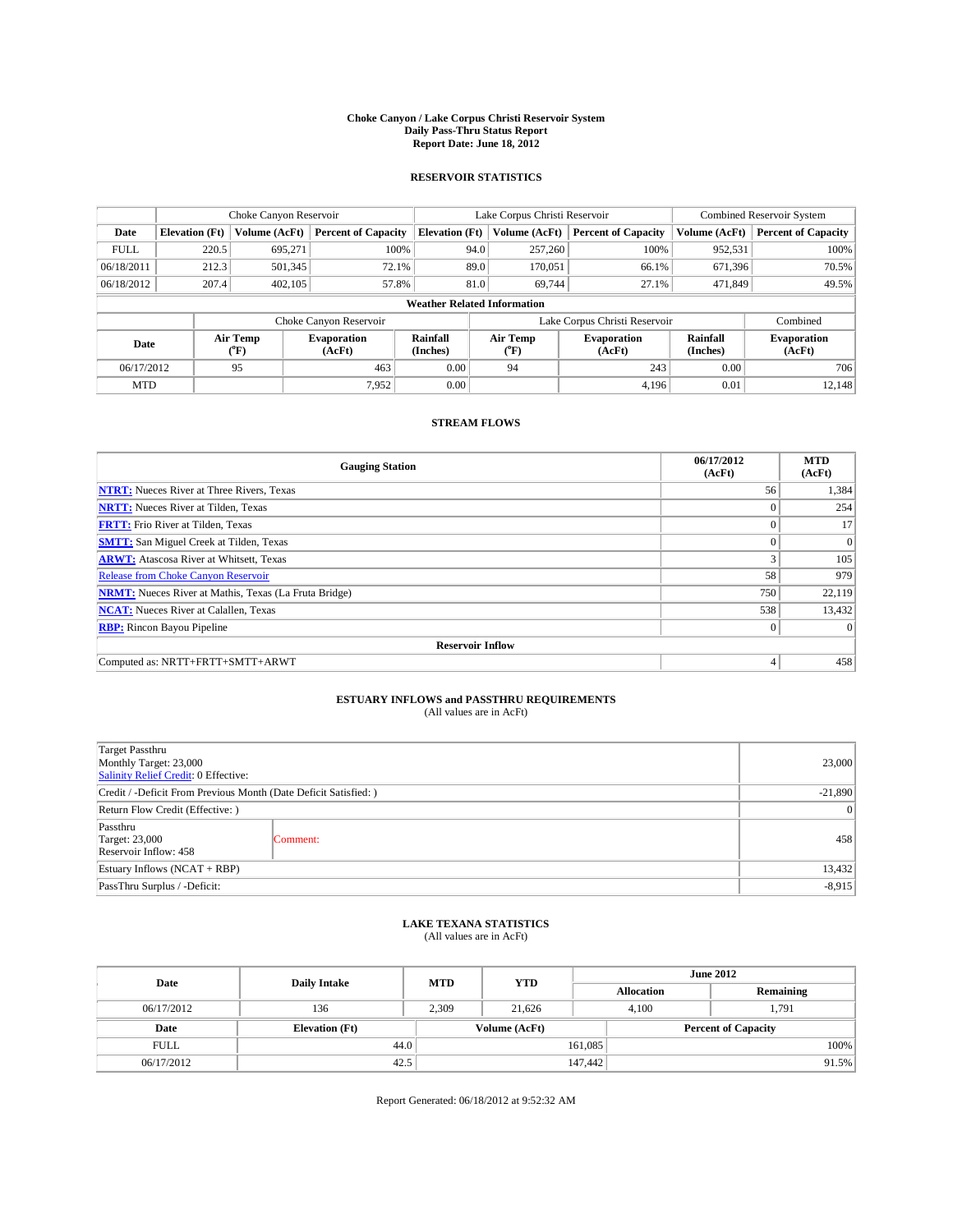### **Choke Canyon / Lake Corpus Christi Reservoir System Daily Pass-Thru Status Report Report Date: June 19, 2012**

### **RESERVOIR STATISTICS**

|                                                   | Choke Canyon Reservoir             |                      |                            |                       | Lake Corpus Christi Reservoir |                      |                               |               | <b>Combined Reservoir System</b> |  |  |
|---------------------------------------------------|------------------------------------|----------------------|----------------------------|-----------------------|-------------------------------|----------------------|-------------------------------|---------------|----------------------------------|--|--|
| Date                                              | <b>Elevation</b> (Ft)              | Volume (AcFt)        | <b>Percent of Capacity</b> | <b>Elevation</b> (Ft) |                               | Volume (AcFt)        | <b>Percent of Capacity</b>    | Volume (AcFt) | Percent of Capacity              |  |  |
| <b>FULL</b>                                       | 220.5                              | 695,271              | 100%                       |                       | 94.0                          | 257,260              | 100%                          | 952,531       | 100%                             |  |  |
| 06/19/2011                                        | 212.3                              | 500,918              | 72.0%                      |                       | 88.9                          | 169,889              | 66.0%                         | 670,807       | 70.4%                            |  |  |
| 06/19/2012                                        | 207.3                              | 400.014              | 57.5%                      |                       | 80.9                          | 69.202               | 26.9%                         | 469,216       | 49.3%                            |  |  |
|                                                   | <b>Weather Related Information</b> |                      |                            |                       |                               |                      |                               |               |                                  |  |  |
|                                                   |                                    |                      | Choke Canyon Reservoir     |                       |                               |                      | Lake Corpus Christi Reservoir |               | Combined                         |  |  |
| Air Temp<br>Evaporation<br>Date<br>(AcFt)<br>("F) |                                    | Rainfall<br>(Inches) |                            | Air Temp<br>("F)      | <b>Evaporation</b><br>(AcFt)  | Rainfall<br>(Inches) | <b>Evaporation</b><br>(AcFt)  |               |                                  |  |  |
| 06/18/2012                                        |                                    | 97                   | 407                        | 0.00                  | 98<br>215                     |                      | 0.00                          | 622           |                                  |  |  |
| <b>MTD</b>                                        |                                    |                      | 8,359                      | 0.00                  |                               |                      | 4.411                         | 0.01          | 12.770                           |  |  |

## **STREAM FLOWS**

| <b>Gauging Station</b>                                       | 06/18/2012<br>(AcFt) | <b>MTD</b><br>(AcFt) |
|--------------------------------------------------------------|----------------------|----------------------|
| <b>NTRT:</b> Nueces River at Three Rivers, Texas             | 56                   | 1,439                |
| <b>NRTT:</b> Nueces River at Tilden, Texas                   | $\theta$             | 254                  |
| <b>FRTT:</b> Frio River at Tilden, Texas                     |                      | 17                   |
| <b>SMTT:</b> San Miguel Creek at Tilden, Texas               | $\theta$             | $\Omega$             |
| <b>ARWT:</b> Atascosa River at Whitsett, Texas               | 3                    | 108                  |
| Release from Choke Canyon Reservoir                          | 58                   | 1,036                |
| <b>NRMT:</b> Nueces River at Mathis, Texas (La Fruta Bridge) | 564                  | 22,683               |
| <b>NCAT:</b> Nueces River at Calallen, Texas                 | 447                  | 13,879               |
| <b>RBP:</b> Rincon Bayou Pipeline                            | $\mathbf{0}$         | $\Omega$             |
| <b>Reservoir Inflow</b>                                      |                      |                      |
| Computed as: NRTT+FRTT+SMTT+ARWT                             | 3                    | 461                  |

# **ESTUARY INFLOWS and PASSTHRU REQUIREMENTS**<br>(All values are in AcFt)

| Target Passthru<br>Monthly Target: 23,000<br>Salinity Relief Credit: 0 Effective: | 23,000    |     |  |  |
|-----------------------------------------------------------------------------------|-----------|-----|--|--|
| Credit / -Deficit From Previous Month (Date Deficit Satisfied: )                  | $-21,890$ |     |  |  |
| Return Flow Credit (Effective: )                                                  | $\vert$ 0 |     |  |  |
| Passthru<br>Target: 23,000<br>Reservoir Inflow: 461                               | Comment:  | 461 |  |  |
| Estuary Inflows $(NCAT + RBP)$                                                    |           |     |  |  |
| PassThru Surplus / -Deficit:                                                      |           |     |  |  |

## **LAKE TEXANA STATISTICS** (All values are in AcFt)

| Date        | <b>Daily Intake</b>   | <b>MTD</b> | <b>YTD</b>    | <b>June 2012</b>           |                |           |  |
|-------------|-----------------------|------------|---------------|----------------------------|----------------|-----------|--|
|             |                       |            |               | <b>Allocation</b>          |                | Remaining |  |
| 06/18/2012  | 136                   | 2,445      | 21,762        |                            | 4,100<br>1,655 |           |  |
| Date        | <b>Elevation</b> (Ft) |            | Volume (AcFt) | <b>Percent of Capacity</b> |                |           |  |
| <b>FULL</b> | 44.0                  |            |               | 161,085                    |                | 100%      |  |
| 06/18/2012  | 42.4                  |            |               | 146,555                    |                | 91.0%     |  |

Report Generated: 06/19/2012 at 8:55:48 AM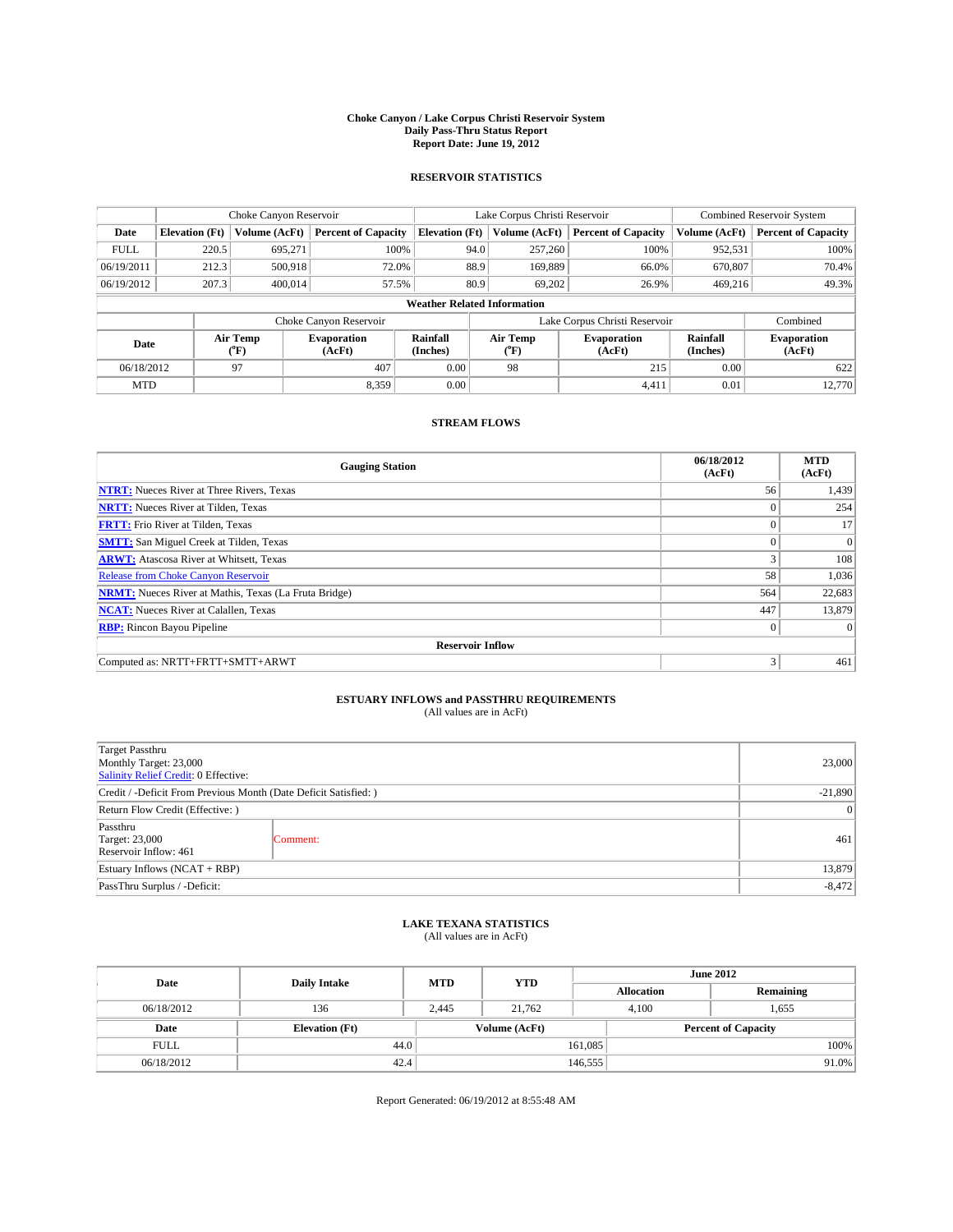### **Choke Canyon / Lake Corpus Christi Reservoir System Daily Pass-Thru Status Report Report Date: June 20, 2012**

### **RESERVOIR STATISTICS**

|             | Choke Canyon Reservoir             |                  |                              |                       | Lake Corpus Christi Reservoir |                              |                               |                      | Combined Reservoir System    |  |  |
|-------------|------------------------------------|------------------|------------------------------|-----------------------|-------------------------------|------------------------------|-------------------------------|----------------------|------------------------------|--|--|
| Date        | <b>Elevation</b> (Ft)              | Volume (AcFt)    | <b>Percent of Capacity</b>   | <b>Elevation</b> (Ft) | Volume (AcFt)                 |                              | <b>Percent of Capacity</b>    | Volume (AcFt)        | <b>Percent of Capacity</b>   |  |  |
| <b>FULL</b> | 220.5                              | 695,271          | 100%                         |                       | 94.0                          | 257,260                      | 100%                          | 952,531              | 100%                         |  |  |
| 06/20/2011  | 212.3                              | 500,707          | 72.0%                        |                       | 88.9                          | 168,602                      | 65.5%                         | 669,309              | 70.3%                        |  |  |
| 06/20/2012  | 207.3                              | 399,449          | 57.5%                        |                       | 80.9                          | 68,931                       | 26.8%                         | 468,380              | 49.2%                        |  |  |
|             | <b>Weather Related Information</b> |                  |                              |                       |                               |                              |                               |                      |                              |  |  |
|             |                                    |                  | Choke Canyon Reservoir       |                       |                               |                              | Lake Corpus Christi Reservoir |                      | Combined                     |  |  |
| Date        |                                    | Air Temp<br>(°F) | <b>Evaporation</b><br>(AcFt) | Rainfall<br>(Inches)  | Air Temp<br>("F)              | <b>Evaporation</b><br>(AcFt) |                               | Rainfall<br>(Inches) | <b>Evaporation</b><br>(AcFt) |  |  |
| 06/19/2012  |                                    | 92               | 363                          | 0.00                  | 91                            |                              | 162                           | 0.27                 | 525                          |  |  |
| <b>MTD</b>  |                                    |                  | 8,722                        | 0.00                  |                               |                              | 4,573                         | 0.28                 | 13,295                       |  |  |

### **STREAM FLOWS**

| <b>Gauging Station</b>                                       | 06/19/2012<br>(AcFt) | <b>MTD</b><br>(AcFt) |
|--------------------------------------------------------------|----------------------|----------------------|
| <b>NTRT:</b> Nueces River at Three Rivers, Texas             | 52                   | 1,491                |
| <b>NRTT:</b> Nueces River at Tilden, Texas                   | $\theta$             | 254                  |
| <b>FRTT:</b> Frio River at Tilden, Texas                     |                      | 17                   |
| <b>SMTT:</b> San Miguel Creek at Tilden, Texas               | $\theta$             | $\overline{0}$       |
| <b>ARWT:</b> Atascosa River at Whitsett, Texas               | 3                    | 111                  |
| <b>Release from Choke Canyon Reservoir</b>                   | 58                   | 1,094                |
| <b>NRMT:</b> Nueces River at Mathis, Texas (La Fruta Bridge) | 222                  | 22,905               |
| <b>NCAT:</b> Nueces River at Calallen, Texas                 | 365                  | 14,244               |
| <b>RBP:</b> Rincon Bayou Pipeline                            | $\mathbf{0}$         | $\Omega$             |
| <b>Reservoir Inflow</b>                                      |                      |                      |
| Computed as: NRTT+FRTT+SMTT+ARWT                             | 3                    | 464                  |

# **ESTUARY INFLOWS and PASSTHRU REQUIREMENTS**<br>(All values are in AcFt)

| Target Passthru<br>Monthly Target: 23,000<br>Salinity Relief Credit: 0 Effective: |           |     |  |  |
|-----------------------------------------------------------------------------------|-----------|-----|--|--|
| Credit / -Deficit From Previous Month (Date Deficit Satisfied: )                  | $-21,890$ |     |  |  |
| Return Flow Credit (Effective: )                                                  | $\vert$ 0 |     |  |  |
| Passthru<br>Target: 23,000<br>Reservoir Inflow: 464                               | Comment:  | 464 |  |  |
| Estuary Inflows $(NCAT + RBP)$                                                    |           |     |  |  |
| PassThru Surplus / -Deficit:                                                      |           |     |  |  |

# **LAKE TEXANA STATISTICS** (All values are in AcFt)

| Date        | <b>Daily Intake</b>   | <b>MTD</b> | <b>YTD</b>    | <b>June 2012</b>  |                            |           |  |
|-------------|-----------------------|------------|---------------|-------------------|----------------------------|-----------|--|
|             |                       |            |               | <b>Allocation</b> |                            | Remaining |  |
| 06/19/2012  | 136                   | 2,582      | 21,898        |                   | 1,518<br>4,100             |           |  |
| Date        | <b>Elevation</b> (Ft) |            | Volume (AcFt) |                   | <b>Percent of Capacity</b> |           |  |
| <b>FULL</b> | 44.0                  |            |               | 161,085           |                            | 100%      |  |
| 06/19/2012  | 42.4                  |            |               | 146,555           |                            | 91.0%     |  |

Report Generated: 06/20/2012 at 9:22:23 AM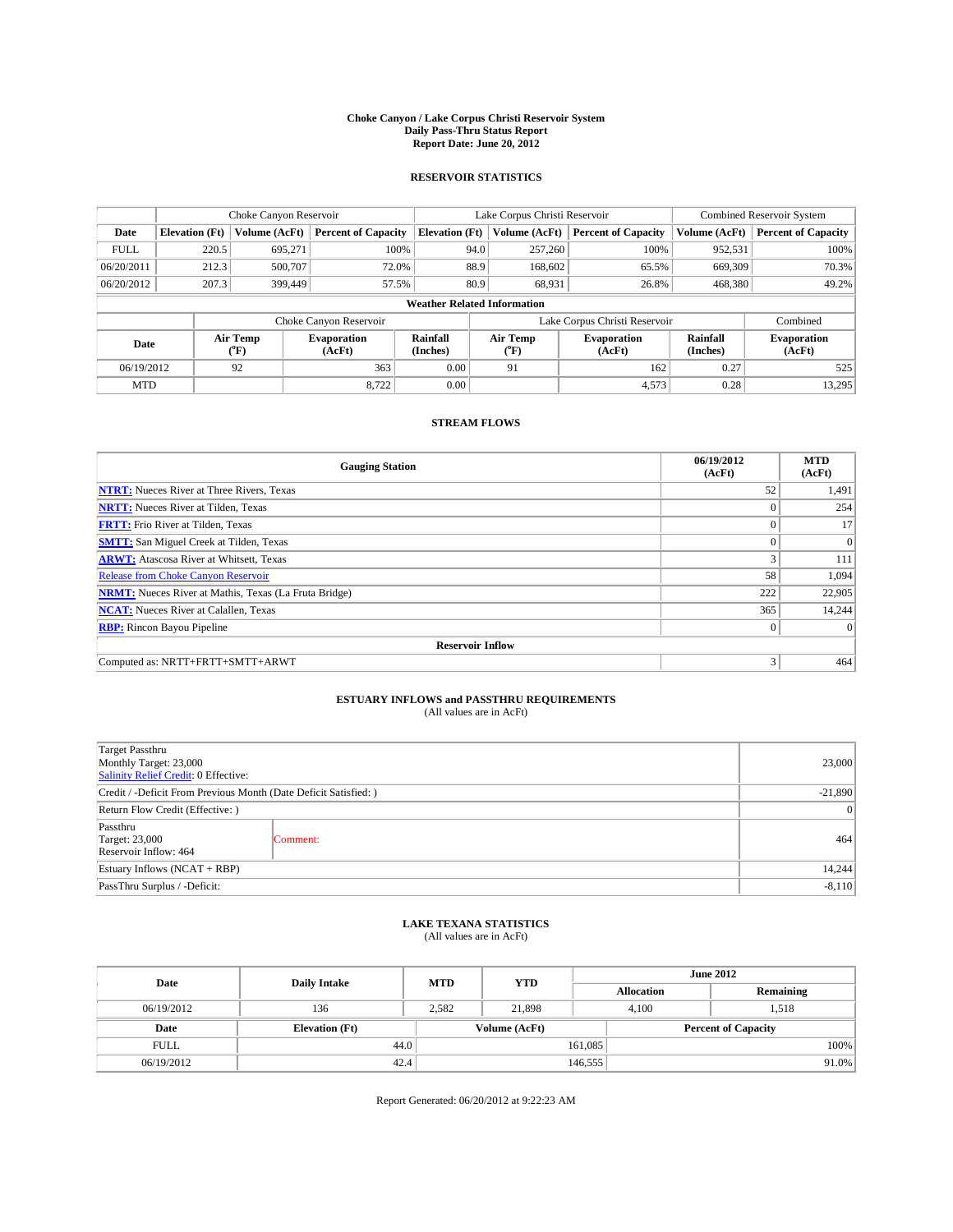### **Choke Canyon / Lake Corpus Christi Reservoir System Daily Pass-Thru Status Report Report Date: June 21, 2012**

### **RESERVOIR STATISTICS**

|                                                   | Choke Canyon Reservoir             |                      |                            |                       | Lake Corpus Christi Reservoir |                      |                               |               | <b>Combined Reservoir System</b> |  |  |
|---------------------------------------------------|------------------------------------|----------------------|----------------------------|-----------------------|-------------------------------|----------------------|-------------------------------|---------------|----------------------------------|--|--|
| Date                                              | <b>Elevation</b> (Ft)              | Volume (AcFt)        | <b>Percent of Capacity</b> | <b>Elevation</b> (Ft) |                               | Volume (AcFt)        | <b>Percent of Capacity</b>    | Volume (AcFt) | Percent of Capacity              |  |  |
| <b>FULL</b>                                       | 220.5                              | 695,271              | 100%                       |                       | 94.0                          | 257,260              | 100%                          | 952,531       | 100%                             |  |  |
| 06/21/2011                                        | 212.2                              | 499,651              | 71.9%                      |                       | 88.8                          | 168,280              | 65.4%                         | 667,931       | $70.1\%$                         |  |  |
| 06/21/2012                                        | 207.3                              | 400,202              | 57.6%                      |                       | 80.9                          | 68.842               | 26.8%                         | 469,044       | 49.2%                            |  |  |
|                                                   | <b>Weather Related Information</b> |                      |                            |                       |                               |                      |                               |               |                                  |  |  |
|                                                   |                                    |                      | Choke Canyon Reservoir     |                       |                               |                      | Lake Corpus Christi Reservoir |               | Combined                         |  |  |
| Air Temp<br>Evaporation<br>Date<br>(AcFt)<br>("F) |                                    | Rainfall<br>(Inches) |                            | Air Temp<br>("F)      | <b>Evaporation</b><br>(AcFt)  | Rainfall<br>(Inches) | <b>Evaporation</b><br>(AcFt)  |               |                                  |  |  |
| 06/20/2012                                        |                                    | 92                   | 352                        | 0.05                  | 90                            |                      | 152                           | 0.07          | 504                              |  |  |
| <b>MTD</b>                                        |                                    |                      | 9.074                      | 0.05                  |                               |                      | 4.725                         | 0.35          | 13,799                           |  |  |

## **STREAM FLOWS**

| <b>Gauging Station</b>                                       | 06/20/2012<br>(AcFt) | <b>MTD</b><br>(AcFt) |
|--------------------------------------------------------------|----------------------|----------------------|
| <b>NTRT:</b> Nueces River at Three Rivers, Texas             | 54                   | 1,544                |
| <b>NRTT:</b> Nueces River at Tilden, Texas                   |                      | 254                  |
| <b>FRTT:</b> Frio River at Tilden, Texas                     | $\theta$             | 17                   |
| <b>SMTT:</b> San Miguel Creek at Tilden, Texas               |                      | $\Omega$             |
| <b>ARWT:</b> Atascosa River at Whitsett, Texas               | 3                    | 114                  |
| Release from Choke Canyon Reservoir                          | 58                   | 1,151                |
| <b>NRMT:</b> Nueces River at Mathis, Texas (La Fruta Bridge) | 250                  | 23,155               |
| <b>NCAT:</b> Nueces River at Calallen, Texas                 | 147                  | 14,391               |
| <b>RBP:</b> Rincon Bayou Pipeline                            | $\mathbf{0}$         | $\Omega$             |
| <b>Reservoir Inflow</b>                                      |                      |                      |
| Computed as: NRTT+FRTT+SMTT+ARWT                             | 3                    | 467                  |

# **ESTUARY INFLOWS and PASSTHRU REQUIREMENTS**<br>(All values are in AcFt)

| Target Passthru<br>Monthly Target: 23,000<br>Salinity Relief Credit: 0 Effective: |           |     |  |  |
|-----------------------------------------------------------------------------------|-----------|-----|--|--|
| Credit / -Deficit From Previous Month (Date Deficit Satisfied: )                  | $-21,890$ |     |  |  |
| Return Flow Credit (Effective: )                                                  |           |     |  |  |
| Passthru<br>Target: 23,000<br>Reservoir Inflow: 467                               | Comment:  | 467 |  |  |
| Estuary Inflows $(NCAT + RBP)$                                                    |           |     |  |  |
| PassThru Surplus / -Deficit:                                                      |           |     |  |  |

## **LAKE TEXANA STATISTICS** (All values are in AcFt)

| Date        | <b>Daily Intake</b>   | <b>MTD</b> | <b>YTD</b>    | <b>June 2012</b>  |                            |           |  |
|-------------|-----------------------|------------|---------------|-------------------|----------------------------|-----------|--|
|             |                       |            |               | <b>Allocation</b> |                            | Remaining |  |
| 06/20/2012  | 137                   | 2.718      | 22,035        |                   | 1,382<br>4,100             |           |  |
| Date        | <b>Elevation</b> (Ft) |            | Volume (AcFt) |                   | <b>Percent of Capacity</b> |           |  |
| <b>FULL</b> | 44.0                  |            |               | 161,085           |                            | 100%      |  |
| 06/20/2012  | 42.3                  |            |               | 145,671           |                            | 90.4%     |  |

Report Generated: 06/21/2012 at 8:40:57 AM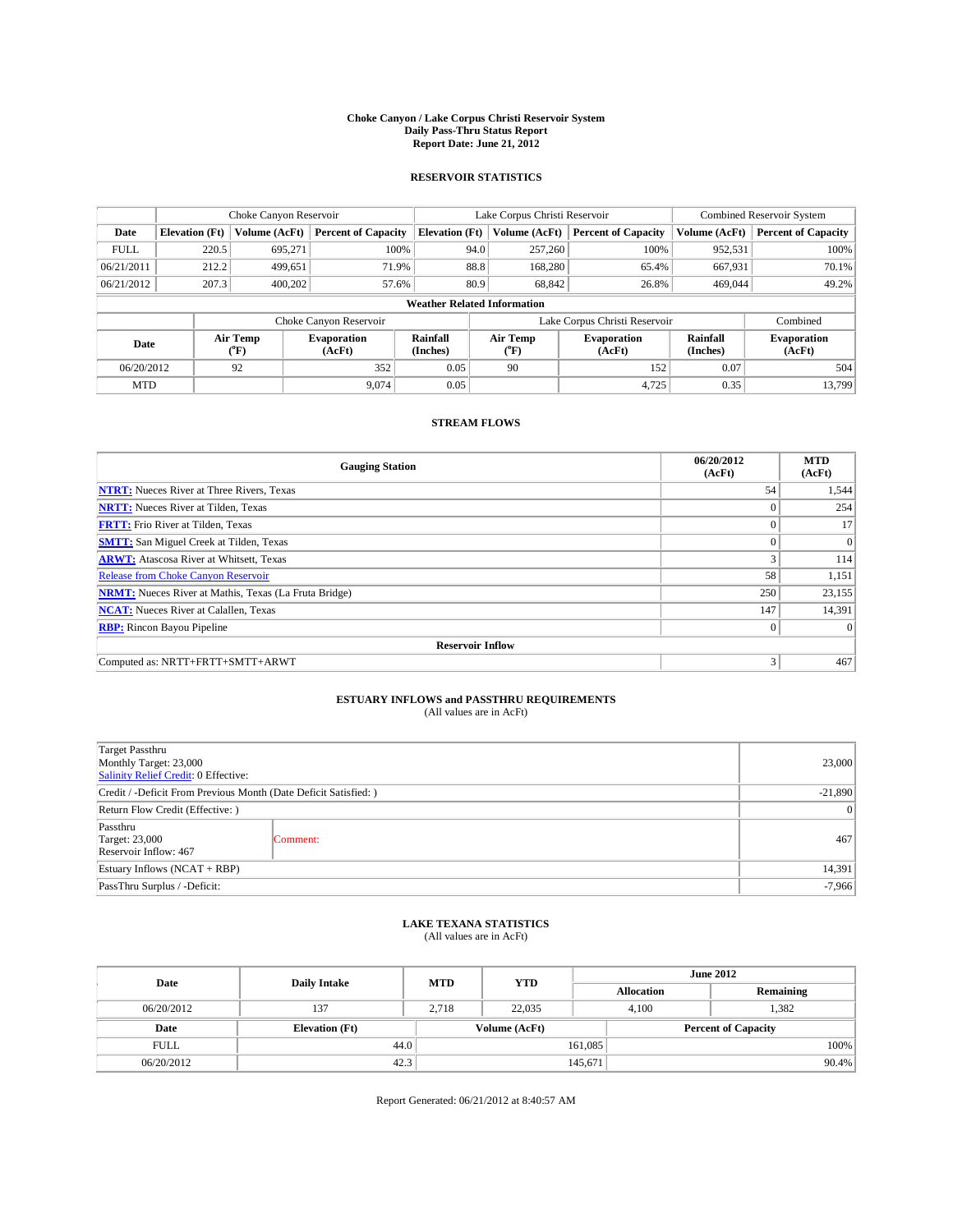### **Choke Canyon / Lake Corpus Christi Reservoir System Daily Pass-Thru Status Report Report Date: June 22, 2012**

### **RESERVOIR STATISTICS**

|             | Choke Canyon Reservoir             |                                      | Lake Corpus Christi Reservoir |                       |      |                                                  | <b>Combined Reservoir System</b> |                      |                              |
|-------------|------------------------------------|--------------------------------------|-------------------------------|-----------------------|------|--------------------------------------------------|----------------------------------|----------------------|------------------------------|
| Date        | <b>Elevation</b> (Ft)              | Volume (AcFt)                        | <b>Percent of Capacity</b>    | <b>Elevation (Ft)</b> |      | Volume (AcFt)                                    | <b>Percent of Capacity</b>       | Volume (AcFt)        | Percent of Capacity          |
| <b>FULL</b> | 220.5                              | 695,271                              | 100%                          |                       | 94.0 | 257,260                                          | 100%                             | 952,531              | 100%                         |
| 06/22/2011  | 212.2                              | 498,806                              | 71.7%                         |                       | 88.9 | 168,602                                          | 65.5%                            | 667,408              | $70.1\%$                     |
| 06/22/2012  | 207.3                              | 399,825                              | 57.5%                         |                       | 80.8 | 67.948                                           | 26.4%                            | 467,773              | 49.1%                        |
|             | <b>Weather Related Information</b> |                                      |                               |                       |      |                                                  |                                  |                      |                              |
|             |                                    |                                      | Choke Canyon Reservoir        |                       |      |                                                  | Lake Corpus Christi Reservoir    |                      | Combined                     |
| Date        |                                    | Air Temp<br>$({}^{\circ}\mathrm{F})$ | <b>Evaporation</b><br>(AcFt)  | Rainfall<br>(Inches)  |      | Air Temp<br><b>Evaporation</b><br>(AcFt)<br>("F) |                                  | Rainfall<br>(Inches) | <b>Evaporation</b><br>(AcFt) |
| 06/21/2012  |                                    | 90                                   | 220                           | 0.03                  |      | 87                                               | 109                              | 0.15                 | 329                          |
| <b>MTD</b>  |                                    |                                      | 9.294                         | 0.08                  |      |                                                  | 4,834                            | 0.50                 | 14,128                       |

## **STREAM FLOWS**

| <b>Gauging Station</b>                                       | 06/21/2012<br>(AcFt) | <b>MTD</b><br>(AcFt) |  |  |  |  |  |
|--------------------------------------------------------------|----------------------|----------------------|--|--|--|--|--|
| <b>NTRT:</b> Nueces River at Three Rivers, Texas             | 56                   | 1,600                |  |  |  |  |  |
| <b>NRTT:</b> Nueces River at Tilden, Texas                   | $\Omega$             | 254                  |  |  |  |  |  |
| <b>FRTT:</b> Frio River at Tilden, Texas                     | $\theta$             | 18                   |  |  |  |  |  |
| <b>SMTT:</b> San Miguel Creek at Tilden, Texas               |                      | $\Omega$             |  |  |  |  |  |
| <b>ARWT:</b> Atascosa River at Whitsett, Texas               | 3                    | 117                  |  |  |  |  |  |
| Release from Choke Canyon Reservoir                          | 58                   | 1,209                |  |  |  |  |  |
| <b>NRMT:</b> Nueces River at Mathis, Texas (La Fruta Bridge) | 353                  | 23,508               |  |  |  |  |  |
| <b>NCAT:</b> Nueces River at Calallen, Texas                 | 66                   | 14,457               |  |  |  |  |  |
| <b>RBP:</b> Rincon Bayou Pipeline                            | 75                   | 75                   |  |  |  |  |  |
| <b>Reservoir Inflow</b>                                      |                      |                      |  |  |  |  |  |
| Computed as: NRTT+FRTT+SMTT+ARWT                             | 3                    | 470                  |  |  |  |  |  |

# **ESTUARY INFLOWS and PASSTHRU REQUIREMENTS**<br>(All values are in AcFt)

| Target Passthru<br>Monthly Target: 23,000<br>Salinity Relief Credit: 0 Effective: |          |     |
|-----------------------------------------------------------------------------------|----------|-----|
| Credit / -Deficit From Previous Month (Date Deficit Satisfied: )                  |          |     |
| Return Flow Credit (Effective: )                                                  |          |     |
| Passthru<br>Target: 23,000<br>Reservoir Inflow: 470                               | Comment: | 470 |
| Estuary Inflows $(NCAT + RBP)$                                                    | 14,531   |     |
| PassThru Surplus / -Deficit:                                                      |          |     |

# **LAKE TEXANA STATISTICS** (All values are in AcFt)

| Date        | <b>Daily Intake</b>   | <b>MTD</b> | <b>YTD</b>    | <b>June 2012</b> |                            |           |  |
|-------------|-----------------------|------------|---------------|------------------|----------------------------|-----------|--|
|             |                       |            |               |                  | <b>Allocation</b>          | Remaining |  |
| 06/21/2012  | 137                   | 2,855      | 22.172        |                  | 1.245<br>4,100             |           |  |
| Date        | <b>Elevation</b> (Ft) |            | Volume (AcFt) |                  | <b>Percent of Capacity</b> |           |  |
| <b>FULL</b> | 44.0                  |            |               | 161,085          |                            | 100%      |  |
| 06/21/2012  | 42.3                  |            |               | 145,671          | 90.4%                      |           |  |

Report Generated: 06/22/2012 at 8:43:32 AM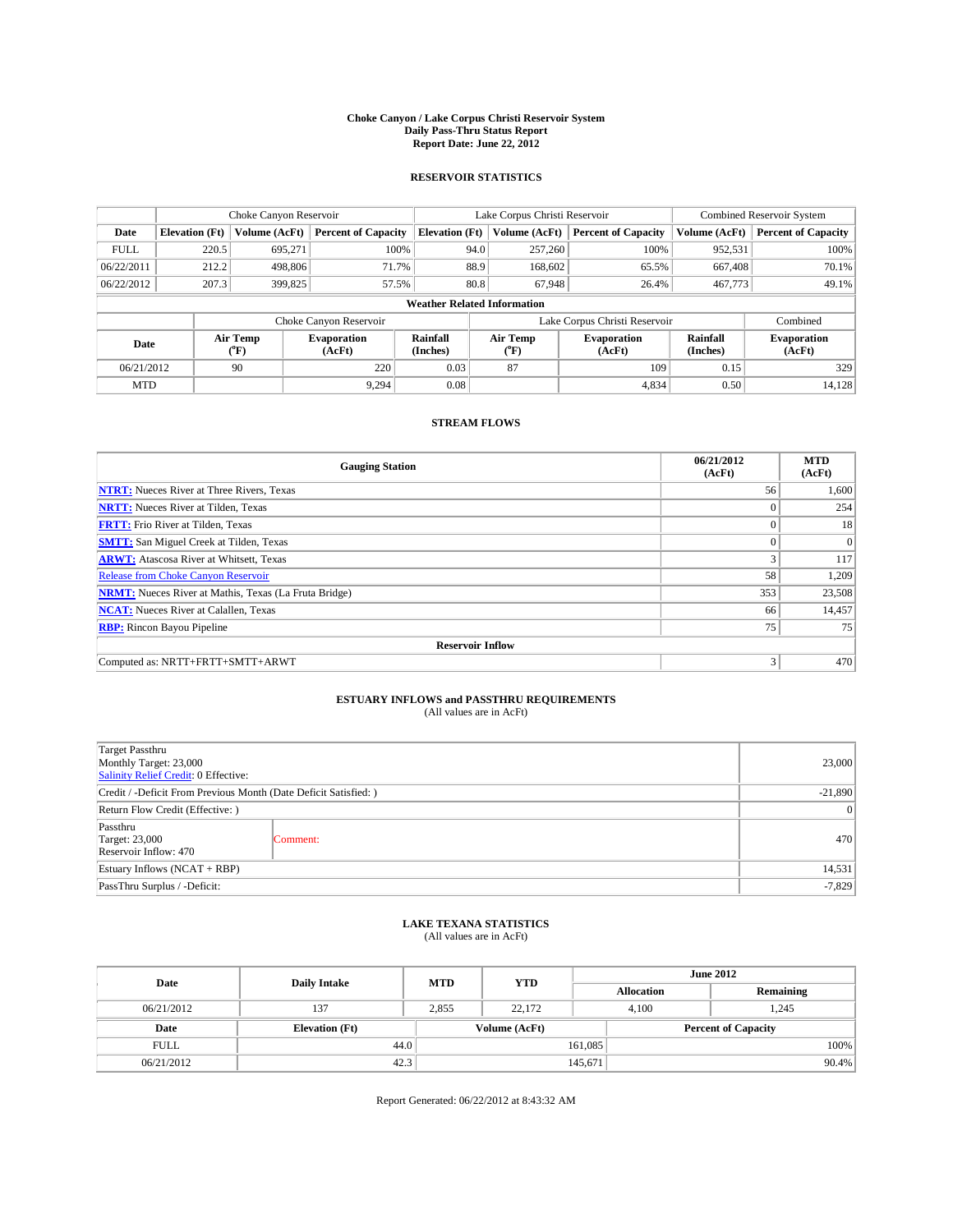### **Choke Canyon / Lake Corpus Christi Reservoir System Daily Pass-Thru Status Report Report Date: June 23, 2012**

### **RESERVOIR STATISTICS**

|             |                                    | Choke Canyon Reservoir |                            |                       | Lake Corpus Christi Reservoir | <b>Combined Reservoir System</b> |                      |                              |  |
|-------------|------------------------------------|------------------------|----------------------------|-----------------------|-------------------------------|----------------------------------|----------------------|------------------------------|--|
| Date        | <b>Elevation</b> (Ft)              | Volume (AcFt)          | <b>Percent of Capacity</b> | <b>Elevation</b> (Ft) | Volume (AcFt)                 | <b>Percent of Capacity</b>       | Volume (AcFt)        | Percent of Capacity          |  |
| <b>FULL</b> | 220.5                              | 695,271                | 100%                       |                       | 257,260<br>94.0               | 100%                             | 952,531              | 100%                         |  |
| 06/23/2011  | 212.4                              | 503,694                | 72.4%                      |                       | 88.9<br>168,441               | 65.5%                            | 672,135              | $70.6\%$                     |  |
| 06/23/2012  | 207.2                              | 398.696                | 57.3%                      |                       | 80.8<br>67,771                | 26.3%                            | 466,467              | 49.0%                        |  |
|             | <b>Weather Related Information</b> |                        |                            |                       |                               |                                  |                      |                              |  |
|             |                                    |                        | Choke Canyon Reservoir     |                       | Lake Corpus Christi Reservoir | Combined                         |                      |                              |  |
| Date        |                                    | Air Temp<br>("F)       | Evaporation<br>(AcFt)      | Rainfall<br>(Inches)  | Air Temp<br>("F)              | <b>Evaporation</b><br>(AcFt)     | Rainfall<br>(Inches) | <b>Evaporation</b><br>(AcFt) |  |
| 06/22/2012  |                                    | 95                     | 428                        | 0.00                  | 95                            | 196                              | 0.00                 | 624                          |  |
| <b>MTD</b>  |                                    |                        | 9,722                      | 0.08                  |                               | 5,030                            | 0.50                 | 14,752                       |  |

## **STREAM FLOWS**

| <b>Gauging Station</b>                                       | 06/22/2012<br>(AcFt) | <b>MTD</b><br>(AcFt) |  |  |  |  |  |
|--------------------------------------------------------------|----------------------|----------------------|--|--|--|--|--|
| <b>NTRT:</b> Nueces River at Three Rivers, Texas             | 56                   | 1,655                |  |  |  |  |  |
| <b>NRTT:</b> Nueces River at Tilden, Texas                   | $\theta$             | 254                  |  |  |  |  |  |
| <b>FRTT:</b> Frio River at Tilden, Texas                     | $\theta$             | 18                   |  |  |  |  |  |
| <b>SMTT:</b> San Miguel Creek at Tilden, Texas               |                      | $\Omega$             |  |  |  |  |  |
| <b>ARWT:</b> Atascosa River at Whitsett, Texas               | 3                    | 120                  |  |  |  |  |  |
| Release from Choke Canyon Reservoir                          | 58                   | 1,266                |  |  |  |  |  |
| <b>NRMT:</b> Nueces River at Mathis, Texas (La Fruta Bridge) | 349                  | 23,858               |  |  |  |  |  |
| <b>NCAT:</b> Nueces River at Calallen, Texas                 | 83                   | 14,540               |  |  |  |  |  |
| <b>RBP:</b> Rincon Bayou Pipeline                            | 113                  | 188                  |  |  |  |  |  |
| <b>Reservoir Inflow</b>                                      |                      |                      |  |  |  |  |  |
| Computed as: NRTT+FRTT+SMTT+ARWT                             | 4                    | 474                  |  |  |  |  |  |

# **ESTUARY INFLOWS and PASSTHRU REQUIREMENTS**<br>(All values are in AcFt)

| Target Passthru<br>Monthly Target: 23,000<br>Salinity Relief Credit: 0 Effective: |           |     |
|-----------------------------------------------------------------------------------|-----------|-----|
| Credit / -Deficit From Previous Month (Date Deficit Satisfied: )                  |           |     |
| Return Flow Credit (Effective: )                                                  | $\vert$ 0 |     |
| Passthru<br><b>Target: 23,000</b><br>Reservoir Inflow: 474                        | Comment:  | 474 |
| Estuary Inflows (NCAT + RBP)                                                      | 14,728    |     |
| PassThru Surplus / -Deficit:                                                      |           |     |

## **LAKE TEXANA STATISTICS** (All values are in AcFt)

| Date        | <b>Daily Intake</b>   | <b>MTD</b> | <b>YTD</b>    | <b>June 2012</b>  |                            |           |
|-------------|-----------------------|------------|---------------|-------------------|----------------------------|-----------|
|             |                       |            |               | <b>Allocation</b> |                            | Remaining |
| 06/22/2012  | 137                   | 2,992      | 22,309        |                   | 1,108<br>4,100             |           |
| Date        | <b>Elevation</b> (Ft) |            | Volume (AcFt) |                   | <b>Percent of Capacity</b> |           |
| <b>FULL</b> | 44.0                  |            |               | 161,085           |                            | 100%      |
| 06/22/2012  | 42.3                  |            |               | 145,671           |                            | 90.4%     |

Report Generated: 06/23/2012 at 8:06:44 AM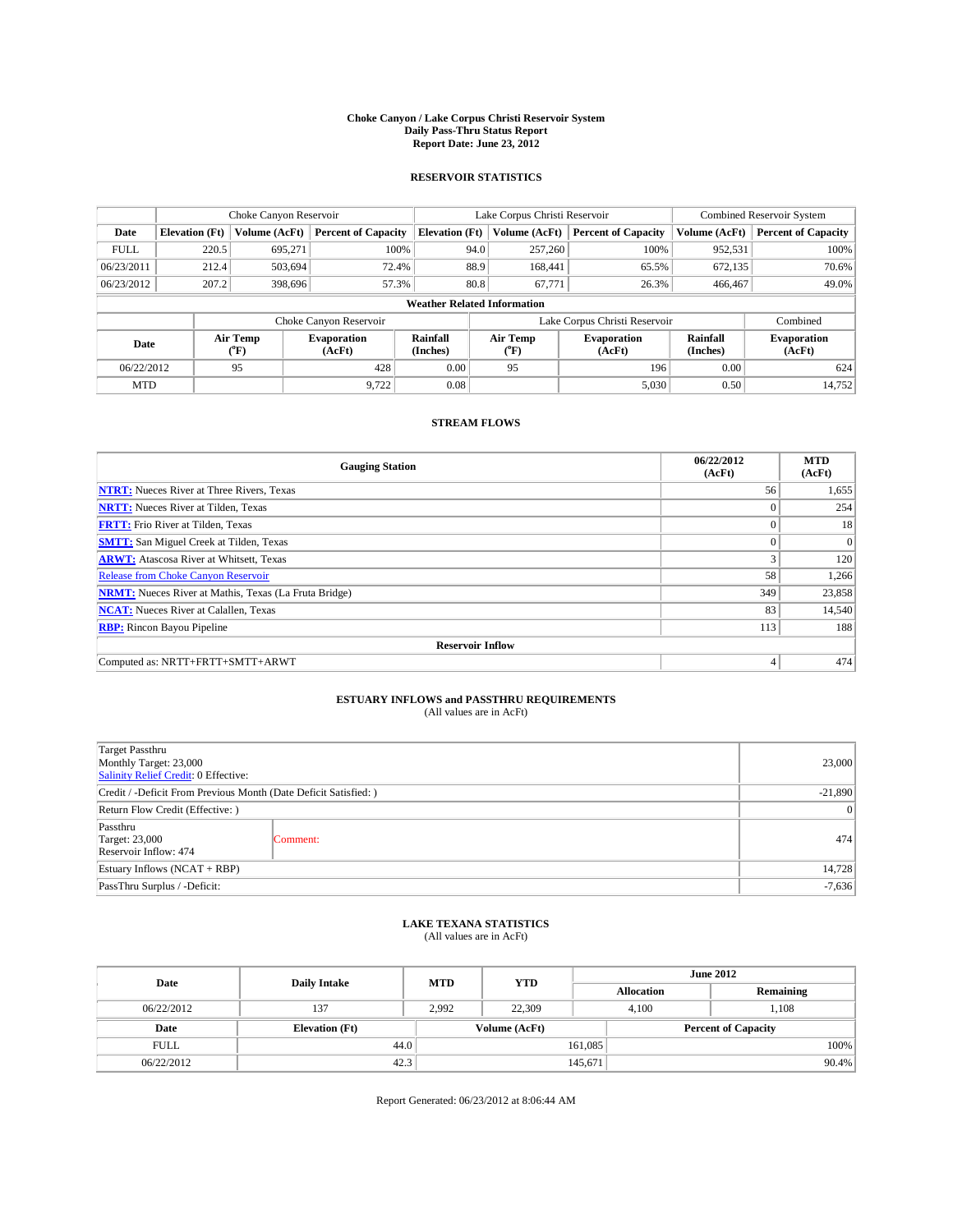### **Choke Canyon / Lake Corpus Christi Reservoir System Daily Pass-Thru Status Report Report Date: June 24, 2012**

### **RESERVOIR STATISTICS**

|             |                                    | Choke Canyon Reservoir |                              |                       | Lake Corpus Christi Reservoir | <b>Combined Reservoir System</b> |                      |                              |  |
|-------------|------------------------------------|------------------------|------------------------------|-----------------------|-------------------------------|----------------------------------|----------------------|------------------------------|--|
| Date        | <b>Elevation</b> (Ft)              | Volume (AcFt)          | <b>Percent of Capacity</b>   | <b>Elevation (Ft)</b> | Volume (AcFt)                 | <b>Percent of Capacity</b>       | Volume (AcFt)        | <b>Percent of Capacity</b>   |  |
| <b>FULL</b> | 220.5                              | 695,271                | 100%                         | 94.0                  | 257,260                       | 100%                             | 952,531              | 100%                         |  |
| 06/24/2011  | 212.3                              | 501,772                | 72.2%                        | 88.8                  | 168,120                       | 65.4%                            | 669,892              | 70.3%                        |  |
| 06/24/2012  | 207.2                              | 397,943                | 57.2%                        | 80.7                  | 67,240                        | 26.1%                            | 465,183              | 48.8%                        |  |
|             | <b>Weather Related Information</b> |                        |                              |                       |                               |                                  |                      |                              |  |
|             |                                    |                        | Choke Canyon Reservoir       |                       | Lake Corpus Christi Reservoir | Combined                         |                      |                              |  |
| Date        |                                    | Air Temp<br>(°F)       | <b>Evaporation</b><br>(AcFt) | Rainfall<br>(Inches)  | Air Temp<br>(°F)              | <b>Evaporation</b><br>(AcFt)     | Rainfall<br>(Inches) | <b>Evaporation</b><br>(AcFt) |  |
| 06/23/2012  |                                    | 98                     | 472                          | 0.00                  | 96                            | 221                              | 0.00                 | 693                          |  |
| <b>MTD</b>  |                                    |                        | 10.194                       | 0.08                  |                               | 5,251                            | 0.50                 | 15,445                       |  |

## **STREAM FLOWS**

| <b>Gauging Station</b>                                       | 06/23/2012<br>(AcFt) | <b>MTD</b><br>(AcFt) |  |  |  |  |  |
|--------------------------------------------------------------|----------------------|----------------------|--|--|--|--|--|
| <b>NTRT:</b> Nueces River at Three Rivers, Texas             | 56                   | 1,711                |  |  |  |  |  |
| <b>NRTT:</b> Nueces River at Tilden, Texas                   | $\theta$             | 254                  |  |  |  |  |  |
| <b>FRTT:</b> Frio River at Tilden, Texas                     | $\theta$             | 18                   |  |  |  |  |  |
| <b>SMTT:</b> San Miguel Creek at Tilden, Texas               |                      | $\Omega$             |  |  |  |  |  |
| <b>ARWT:</b> Atascosa River at Whitsett, Texas               | 3                    | 123                  |  |  |  |  |  |
| Release from Choke Canyon Reservoir                          | 58                   | 1,324                |  |  |  |  |  |
| <b>NRMT:</b> Nueces River at Mathis, Texas (La Fruta Bridge) | 345                  | 24,203               |  |  |  |  |  |
| <b>NCAT:</b> Nueces River at Calallen, Texas                 | 71                   | 14,612               |  |  |  |  |  |
| <b>RBP:</b> Rincon Bayou Pipeline                            | 113                  | 301                  |  |  |  |  |  |
| <b>Reservoir Inflow</b>                                      |                      |                      |  |  |  |  |  |
| Computed as: NRTT+FRTT+SMTT+ARWT                             | 4                    | 477                  |  |  |  |  |  |

# **ESTUARY INFLOWS and PASSTHRU REQUIREMENTS**<br>(All values are in AcFt)

| Target Passthru<br>Monthly Target: 23,000<br>Salinity Relief Credit: 0 Effective: | 23,000    |     |
|-----------------------------------------------------------------------------------|-----------|-----|
| Credit / -Deficit From Previous Month (Date Deficit Satisfied: )                  |           |     |
| Return Flow Credit (Effective: )                                                  | $\vert$ 0 |     |
| Passthru<br>Target: 23,000<br>Reservoir Inflow: 477                               | Comment:  | 477 |
| Estuary Inflows $(NCAT + RBP)$                                                    | 14,912    |     |
| PassThru Surplus / -Deficit:                                                      | $-7,455$  |     |

# **LAKE TEXANA STATISTICS** (All values are in AcFt)

| Date        | <b>Daily Intake</b>   | <b>MTD</b> | <b>YTD</b>    | <b>June 2012</b>  |                            |  |
|-------------|-----------------------|------------|---------------|-------------------|----------------------------|--|
|             |                       |            |               | <b>Allocation</b> | Remaining                  |  |
| 06/23/2012  | 137                   | 3,129      | 22,446        | 4,100             | 971                        |  |
| Date        | <b>Elevation</b> (Ft) |            | Volume (AcFt) |                   | <b>Percent of Capacity</b> |  |
| <b>FULL</b> | 44.0                  |            |               | 161,085           | 100%                       |  |
| 06/23/2012  | 42.3                  |            |               | 145,671           | 90.4%                      |  |

Report Generated: 06/24/2012 at 8:06:53 AM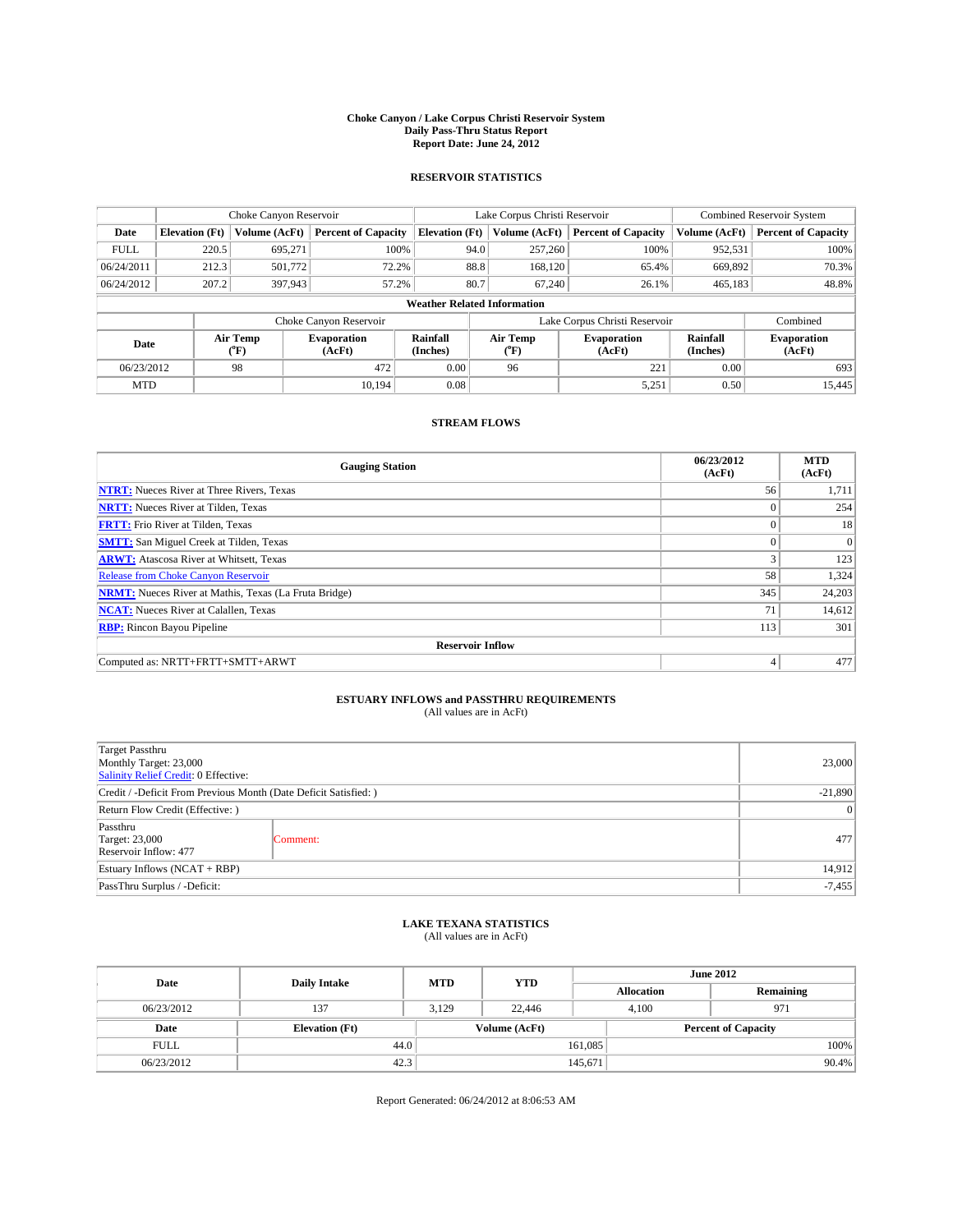### **Choke Canyon / Lake Corpus Christi Reservoir System Daily Pass-Thru Status Report Report Date: June 25, 2012**

### **RESERVOIR STATISTICS**

|             | Choke Canyon Reservoir             |                  |                            |                       | Lake Corpus Christi Reservoir                    |               |                               |                              | <b>Combined Reservoir System</b> |  |  |
|-------------|------------------------------------|------------------|----------------------------|-----------------------|--------------------------------------------------|---------------|-------------------------------|------------------------------|----------------------------------|--|--|
| Date        | <b>Elevation</b> (Ft)              | Volume (AcFt)    | <b>Percent of Capacity</b> | <b>Elevation</b> (Ft) |                                                  | Volume (AcFt) | <b>Percent of Capacity</b>    | Volume (AcFt)                | Percent of Capacity              |  |  |
| <b>FULL</b> | 220.5                              | 695,271          | 100%                       |                       | 94.0                                             | 257,260       | 100%                          | 952,531                      | 100%                             |  |  |
| 06/25/2011  | 212.4                              | 502,413          | 72.3%                      |                       | 88.8<br>65.0%<br>167,157                         |               | 669,570                       | 70.3%                        |                                  |  |  |
| 06/25/2012  | 207.2                              | 397,755          | 57.2%                      |                       | 80.6                                             | 66.451        | 25.8%                         | 464,206                      | 48.7%                            |  |  |
|             | <b>Weather Related Information</b> |                  |                            |                       |                                                  |               |                               |                              |                                  |  |  |
|             |                                    |                  | Choke Canyon Reservoir     |                       |                                                  |               | Lake Corpus Christi Reservoir |                              | Combined                         |  |  |
| Date        |                                    | Air Temp<br>("F) | Evaporation<br>(AcFt)      | Rainfall<br>(Inches)  | Air Temp<br><b>Evaporation</b><br>(AcFt)<br>("F) |               | Rainfall<br>(Inches)          | <b>Evaporation</b><br>(AcFt) |                                  |  |  |
| 06/24/2012  |                                    | 100              | 493                        | 0.00                  | 249<br>98                                        |               | 0.00                          | 742                          |                                  |  |  |
| <b>MTD</b>  |                                    |                  | 10.687                     | 0.08                  |                                                  |               | 5,500                         | 0.50                         | 16,187                           |  |  |

## **STREAM FLOWS**

| <b>Gauging Station</b>                                       | 06/24/2012<br>(AcFt) | <b>MTD</b><br>(AcFt) |
|--------------------------------------------------------------|----------------------|----------------------|
| <b>NTRT:</b> Nueces River at Three Rivers, Texas             | 52                   | 1,763                |
| <b>NRTT:</b> Nueces River at Tilden, Texas                   | $\theta$             | 254                  |
| <b>FRTT:</b> Frio River at Tilden, Texas                     |                      | 18                   |
| <b>SMTT:</b> San Miguel Creek at Tilden, Texas               | $\theta$             | $\Omega$             |
| <b>ARWT:</b> Atascosa River at Whitsett, Texas               | 3                    | 126                  |
| Release from Choke Canyon Reservoir                          | 58                   | 1,382                |
| <b>NRMT:</b> Nueces River at Mathis, Texas (La Fruta Bridge) | 345                  | 24,548               |
| <b>NCAT:</b> Nueces River at Calallen, Texas                 | 66                   | 14,677               |
| <b>RBP:</b> Rincon Bayou Pipeline                            | 112                  | 413                  |
| <b>Reservoir Inflow</b>                                      |                      |                      |
| Computed as: NRTT+FRTT+SMTT+ARWT                             | 3                    | 480                  |

# **ESTUARY INFLOWS and PASSTHRU REQUIREMENTS**<br>(All values are in AcFt)

| Target Passthru<br>Monthly Target: 23,000<br>Salinity Relief Credit: 0 Effective: |           |     |  |  |
|-----------------------------------------------------------------------------------|-----------|-----|--|--|
| Credit / -Deficit From Previous Month (Date Deficit Satisfied: )                  | $-21,890$ |     |  |  |
| Return Flow Credit (Effective: )                                                  | $\vert$ 0 |     |  |  |
| Passthru<br><b>Target: 23,000</b><br>Reservoir Inflow: 480                        | Comment:  | 480 |  |  |
| Estuary Inflows (NCAT + RBP)                                                      |           |     |  |  |
| PassThru Surplus / -Deficit:                                                      |           |     |  |  |

## **LAKE TEXANA STATISTICS** (All values are in AcFt)

| Date        | <b>Daily Intake</b>   | <b>MTD</b> | <b>YTD</b>    | <b>June 2012</b>  |                            |           |  |
|-------------|-----------------------|------------|---------------|-------------------|----------------------------|-----------|--|
|             |                       |            |               | <b>Allocation</b> |                            | Remaining |  |
| 06/24/2012  | 137                   | 3,267      | 22,583        |                   | 833<br>4,100               |           |  |
| Date        | <b>Elevation</b> (Ft) |            | Volume (AcFt) |                   | <b>Percent of Capacity</b> |           |  |
| <b>FULL</b> | 44.0                  |            |               | 161,085           |                            | 100%      |  |
| 06/24/2012  | 42.2                  |            |               | 144,790           |                            | 89.9%     |  |

Report Generated: 06/25/2012 at 8:49:56 AM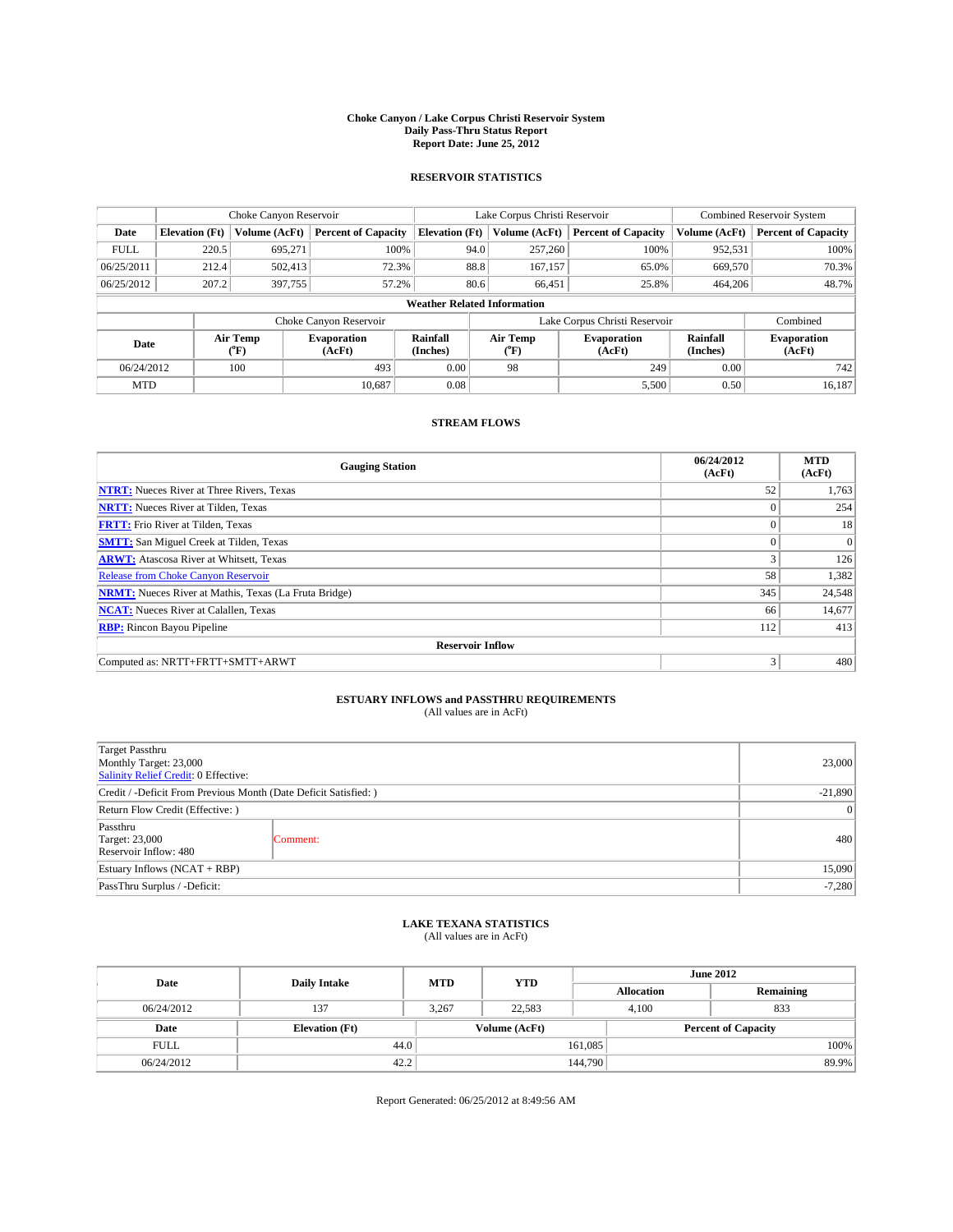### **Choke Canyon / Lake Corpus Christi Reservoir System Daily Pass-Thru Status Report Report Date: June 26, 2012**

### **RESERVOIR STATISTICS**

|             | Choke Canyon Reservoir             |                  |                              |                       | Lake Corpus Christi Reservoir                    |         |                               |                              | <b>Combined Reservoir System</b> |  |  |
|-------------|------------------------------------|------------------|------------------------------|-----------------------|--------------------------------------------------|---------|-------------------------------|------------------------------|----------------------------------|--|--|
| Date        | <b>Elevation</b> (Ft)              | Volume (AcFt)    | <b>Percent of Capacity</b>   | <b>Elevation</b> (Ft) | Volume (AcFt)                                    |         | <b>Percent of Capacity</b>    | Volume (AcFt)                | <b>Percent of Capacity</b>       |  |  |
| <b>FULL</b> | 220.5                              | 695,271          | 100%                         |                       | 94.0                                             | 257,260 | 100%                          | 952,531                      | 100%                             |  |  |
| 06/26/2011  | 212.3                              | 500,496          | 72.0%                        |                       | 88.7                                             | 166,677 | 64.8%                         | 667,173                      | 70.0%                            |  |  |
| 06/26/2012  | 207.2                              | 397,567          | 57.2%                        |                       | 80.7                                             | 67.152  | 26.1%                         | 464,719                      | 48.8%                            |  |  |
|             | <b>Weather Related Information</b> |                  |                              |                       |                                                  |         |                               |                              |                                  |  |  |
|             |                                    |                  | Choke Canyon Reservoir       |                       |                                                  |         | Lake Corpus Christi Reservoir |                              | Combined                         |  |  |
| Date        |                                    | Air Temp<br>(°F) | <b>Evaporation</b><br>(AcFt) | Rainfall<br>(Inches)  | Air Temp<br><b>Evaporation</b><br>(AcFt)<br>("F) |         | Rainfall<br>(Inches)          | <b>Evaporation</b><br>(AcFt) |                                  |  |  |
| 06/25/2012  |                                    | 102              | 515                          | 0.00                  | 102<br>246                                       |         | 0.00                          | 761                          |                                  |  |  |
| <b>MTD</b>  |                                    |                  | 11.202                       | 0.08                  |                                                  |         | 5,746                         | 0.50                         | 16.948                           |  |  |

### **STREAM FLOWS**

| <b>Gauging Station</b>                                       | 06/25/2012<br>(AcFt) | <b>MTD</b><br>(AcFt) |
|--------------------------------------------------------------|----------------------|----------------------|
| <b>NTRT:</b> Nueces River at Three Rivers, Texas             | 52                   | 1,814                |
| <b>NRTT:</b> Nueces River at Tilden, Texas                   | $\theta$             | 254                  |
| <b>FRTT:</b> Frio River at Tilden, Texas                     |                      | 18                   |
| <b>SMTT:</b> San Miguel Creek at Tilden, Texas               | $\theta$             | $\overline{0}$       |
| <b>ARWT:</b> Atascosa River at Whitsett, Texas               | 2                    | 128                  |
| <b>Release from Choke Canyon Reservoir</b>                   | 58                   | 1,439                |
| <b>NRMT:</b> Nueces River at Mathis, Texas (La Fruta Bridge) | 345                  | 24,894               |
| <b>NCAT:</b> Nueces River at Calallen, Texas                 | 56                   | 14,733               |
| <b>RBP:</b> Rincon Bayou Pipeline                            | 112                  | 526                  |
| <b>Reservoir Inflow</b>                                      |                      |                      |
| Computed as: NRTT+FRTT+SMTT+ARWT                             | 3                    | 483                  |

# **ESTUARY INFLOWS and PASSTHRU REQUIREMENTS**<br>(All values are in AcFt)

| Target Passthru<br>Monthly Target: 23,000<br>Salinity Relief Credit: 0 Effective: |           |     |  |  |
|-----------------------------------------------------------------------------------|-----------|-----|--|--|
| Credit / -Deficit From Previous Month (Date Deficit Satisfied: )                  | $-21,890$ |     |  |  |
| Return Flow Credit (Effective: )                                                  |           |     |  |  |
| Passthru<br>Target: 23,000<br>Reservoir Inflow: 483                               | Comment:  | 483 |  |  |
| Estuary Inflows $(NCAT + RBP)$                                                    |           |     |  |  |
| PassThru Surplus / -Deficit:                                                      |           |     |  |  |

# **LAKE TEXANA STATISTICS** (All values are in AcFt)

| Date        | <b>Daily Intake</b>   | <b>MTD</b> | <b>YTD</b>    | <b>June 2012</b>  |              |                            |  |
|-------------|-----------------------|------------|---------------|-------------------|--------------|----------------------------|--|
|             |                       |            |               | <b>Allocation</b> |              | Remaining                  |  |
| 06/25/2012  | 137                   | 3,404      | 22,721        |                   | 4,100<br>696 |                            |  |
| Date        | <b>Elevation</b> (Ft) |            | Volume (AcFt) |                   |              | <b>Percent of Capacity</b> |  |
| <b>FULL</b> | 44.0                  |            |               | 161,085           |              | 100%                       |  |
| 06/25/2012  | 42.1                  |            |               | 143,911           |              | 89.3%                      |  |

Report Generated: 06/26/2012 at 8:40:07 AM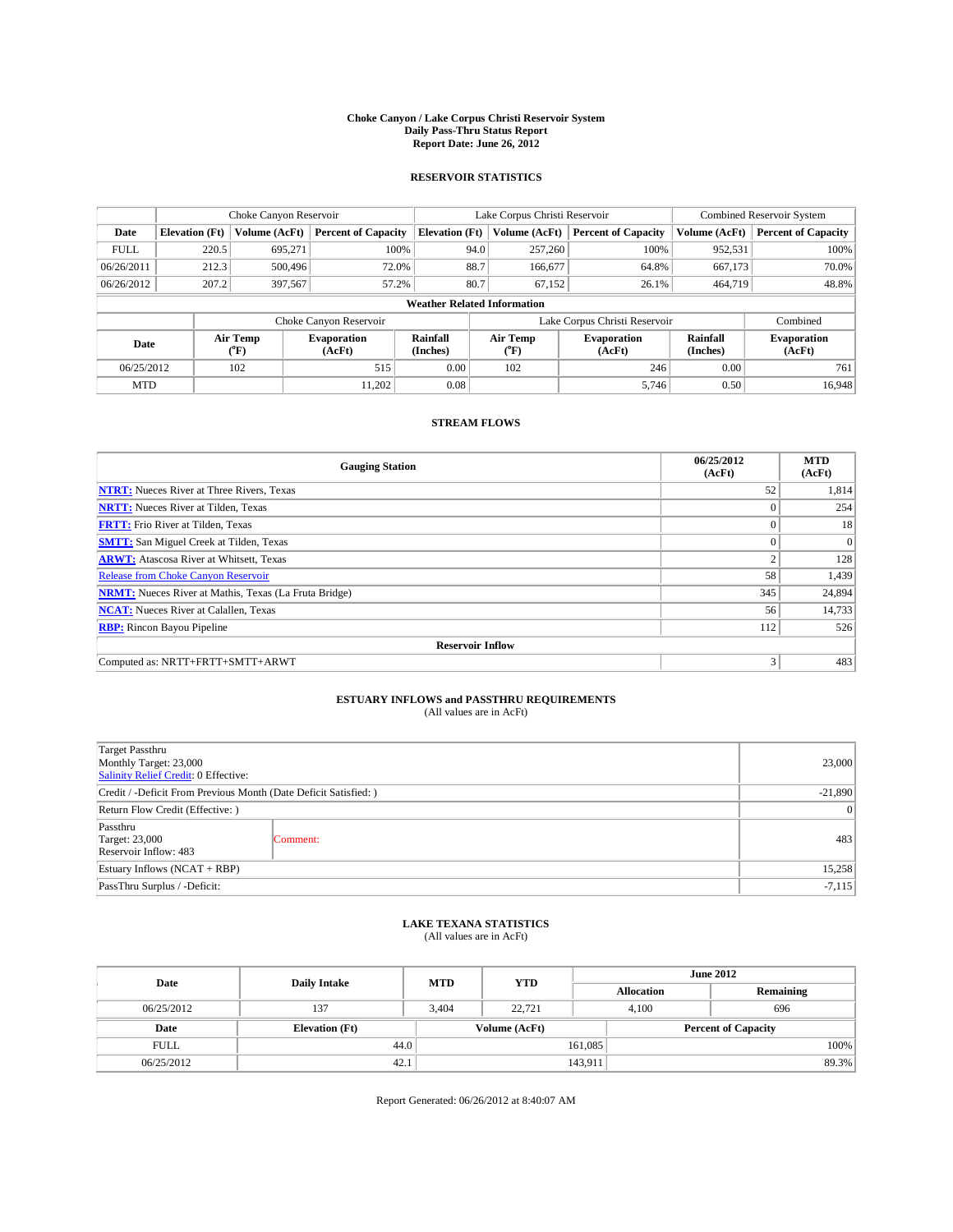### **Choke Canyon / Lake Corpus Christi Reservoir System Daily Pass-Thru Status Report Report Date: June 27, 2012**

### **RESERVOIR STATISTICS**

|             |                                    | Choke Canyon Reservoir |                              |                       | Lake Corpus Christi Reservoir                    | <b>Combined Reservoir System</b> |                      |                              |  |
|-------------|------------------------------------|------------------------|------------------------------|-----------------------|--------------------------------------------------|----------------------------------|----------------------|------------------------------|--|
| Date        | <b>Elevation</b> (Ft)              | Volume (AcFt)          | <b>Percent of Capacity</b>   | <b>Elevation (Ft)</b> | Volume (AcFt)                                    | <b>Percent of Capacity</b>       | Volume (AcFt)        | <b>Percent of Capacity</b>   |  |
| <b>FULL</b> | 220.5                              | 695,271                | 100%                         |                       | 94.0<br>257,260                                  | 100%                             | 952,531              | 100%                         |  |
| 06/27/2011  | 212.3                              | 500,496                | 72.0%                        | 88.7                  | 166,197                                          | 64.6%                            | 666,693              | 70.0%                        |  |
| 06/27/2012  | 207.2                              | 398,320                | 57.3%                        |                       | 80.5<br>64,980                                   | 25.3%                            | 463,300              | 48.6%                        |  |
|             | <b>Weather Related Information</b> |                        |                              |                       |                                                  |                                  |                      |                              |  |
|             |                                    |                        | Choke Canyon Reservoir       |                       |                                                  | Lake Corpus Christi Reservoir    |                      | Combined                     |  |
| Date        |                                    | Air Temp<br>(°F)       | <b>Evaporation</b><br>(AcFt) | Rainfall<br>(Inches)  | Air Temp<br><b>Evaporation</b><br>(AcFt)<br>(°F) |                                  | Rainfall<br>(Inches) | <b>Evaporation</b><br>(AcFt) |  |
| 06/26/2012  |                                    | 104                    | 472                          | 0.00                  | 106<br>265                                       |                                  | 0.01                 | 737                          |  |
| <b>MTD</b>  |                                    |                        | 11.674                       | 0.08                  |                                                  | 6.011                            | 0.51                 | 17,685                       |  |

## **STREAM FLOWS**

| <b>Gauging Station</b>                                       | 06/26/2012<br>(AcFt) | <b>MTD</b><br>(AcFt) |
|--------------------------------------------------------------|----------------------|----------------------|
| <b>NTRT:</b> Nueces River at Three Rivers, Texas             | 54                   | 1,868                |
| <b>NRTT:</b> Nueces River at Tilden, Texas                   | $\theta$             | 254                  |
| <b>FRTT:</b> Frio River at Tilden, Texas                     | $\theta$             | 18                   |
| <b>SMTT:</b> San Miguel Creek at Tilden, Texas               |                      | $\Omega$             |
| <b>ARWT:</b> Atascosa River at Whitsett, Texas               | 2                    | 131                  |
| Release from Choke Canyon Reservoir                          | 58                   | 1,497                |
| <b>NRMT:</b> Nueces River at Mathis, Texas (La Fruta Bridge) | 343                  | 25,237               |
| <b>NCAT:</b> Nueces River at Calallen, Texas                 | 28                   | 14,760               |
| <b>RBP:</b> Rincon Bayou Pipeline                            | 110                  | 635                  |
| <b>Reservoir Inflow</b>                                      |                      |                      |
| Computed as: NRTT+FRTT+SMTT+ARWT                             | 3                    | 485                  |

# **ESTUARY INFLOWS and PASSTHRU REQUIREMENTS**<br>(All values are in AcFt)

| Target Passthru<br>Monthly Target: 23,000<br>Salinity Relief Credit: 0 Effective: |           |     |  |  |
|-----------------------------------------------------------------------------------|-----------|-----|--|--|
| Credit / -Deficit From Previous Month (Date Deficit Satisfied: )                  | $-21,890$ |     |  |  |
| Return Flow Credit (Effective: )                                                  | $\vert$ 0 |     |  |  |
| Passthru<br><b>Target: 23,000</b><br>Reservoir Inflow: 485                        | Comment:  | 485 |  |  |
| Estuary Inflows (NCAT + RBP)                                                      |           |     |  |  |
| PassThru Surplus / -Deficit:                                                      |           |     |  |  |

# **LAKE TEXANA STATISTICS** (All values are in AcFt)

| Date        | <b>Daily Intake</b>   | <b>MTD</b> | <b>YTD</b>    | <b>June 2012</b>  |                            |           |  |
|-------------|-----------------------|------------|---------------|-------------------|----------------------------|-----------|--|
|             |                       |            |               | <b>Allocation</b> |                            | Remaining |  |
| 06/26/2012  | 138                   | 3.542      | 22,859        |                   | 558<br>4,100               |           |  |
| Date        | <b>Elevation</b> (Ft) |            | Volume (AcFt) |                   | <b>Percent of Capacity</b> |           |  |
| <b>FULL</b> | 44.0                  |            |               | 161,085           |                            | 100%      |  |
| 06/26/2012  | 42.1                  |            |               | 143,911           |                            | 89.3%     |  |

Report Generated: 06/27/2012 at 10:10:14 AM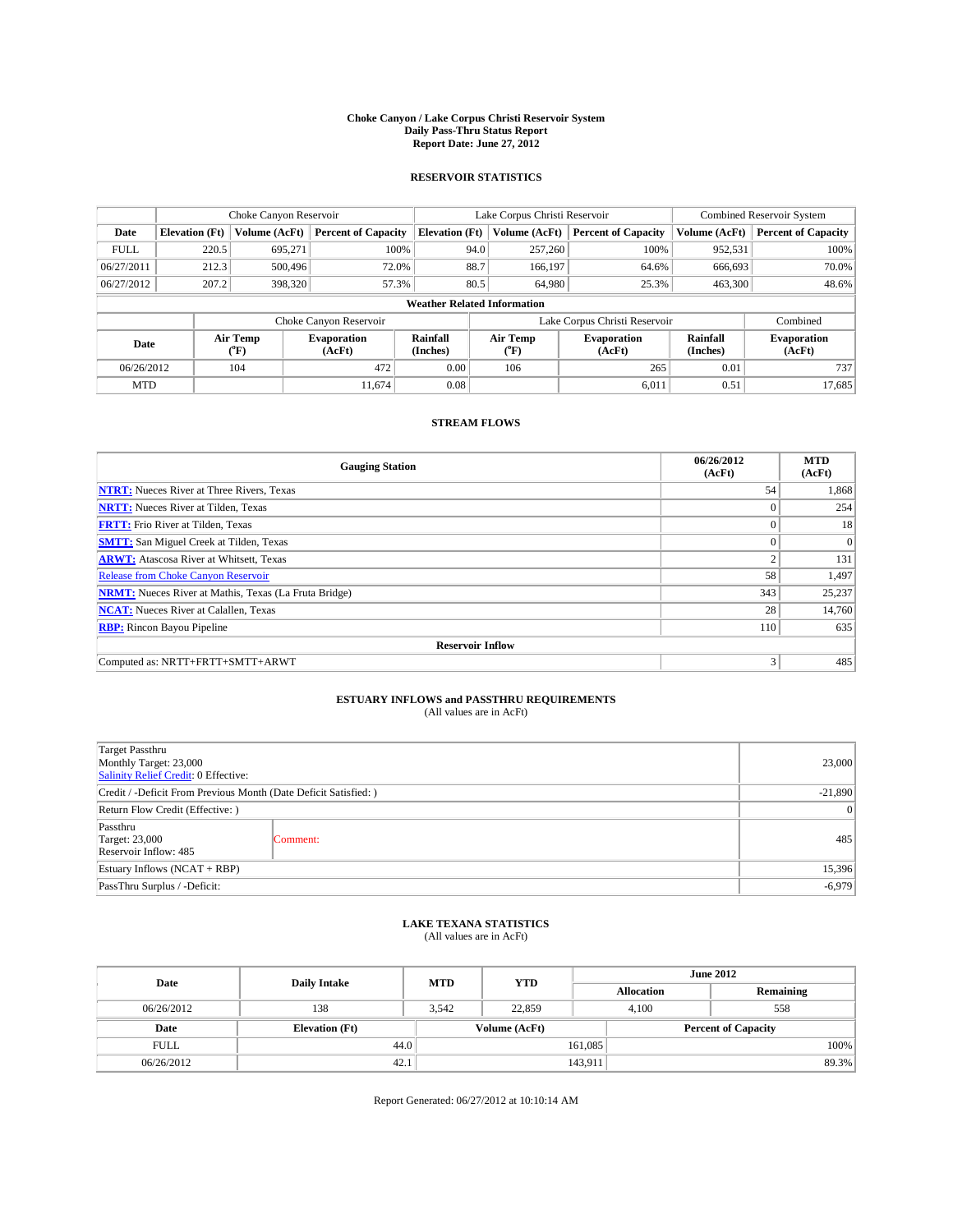### **Choke Canyon / Lake Corpus Christi Reservoir System Daily Pass-Thru Status Report Report Date: June 28, 2012**

### **RESERVOIR STATISTICS**

|             |                                    | Choke Canyon Reservoir |                            |                       | Lake Corpus Christi Reservoir | <b>Combined Reservoir System</b> |               |                              |  |
|-------------|------------------------------------|------------------------|----------------------------|-----------------------|-------------------------------|----------------------------------|---------------|------------------------------|--|
| Date        | <b>Elevation</b> (Ft)              | Volume (AcFt)          | <b>Percent of Capacity</b> | <b>Elevation</b> (Ft) | Volume (AcFt)                 | <b>Percent of Capacity</b>       | Volume (AcFt) | Percent of Capacity          |  |
| <b>FULL</b> | 220.5                              | 695,271                | 100%                       | 94.0                  | 257,260                       | 100%                             | 952,531       | 100%                         |  |
| 06/28/2011  | 212.3                              | 500,284                | 72.0%                      | 88.7                  | 166,037                       | 64.5%                            | 666,321       | $70.0\%$                     |  |
| 06/28/2012  | 207.1                              | 395,872                | 56.9%                      | 80.5                  | 65,583                        | 25.5%                            | 461.455       | 48.4%                        |  |
|             | <b>Weather Related Information</b> |                        |                            |                       |                               |                                  |               |                              |  |
|             |                                    |                        | Choke Canyon Reservoir     |                       |                               | Lake Corpus Christi Reservoir    |               | Combined                     |  |
| Date        |                                    | Air Temp<br>("F)       | Evaporation<br>(AcFt)      | Rainfall<br>(Inches)  | Air Temp<br>("F)              | <b>Evaporation</b><br>(AcFt)     |               | <b>Evaporation</b><br>(AcFt) |  |
| 06/27/2012  |                                    | 103                    | 536                        | 0.00                  | 102                           | 257                              | 0.00          | 793                          |  |
| <b>MTD</b>  |                                    |                        | 12.210                     | 0.08                  |                               | 6,268                            | 0.51          | 18,478                       |  |

## **STREAM FLOWS**

| <b>Gauging Station</b>                                       | 06/27/2012<br>(AcFt) | <b>MTD</b><br>(AcFt) |  |  |  |  |
|--------------------------------------------------------------|----------------------|----------------------|--|--|--|--|
| <b>NTRT:</b> Nueces River at Three Rivers, Texas             | 52                   | 1,919                |  |  |  |  |
| <b>NRTT:</b> Nueces River at Tilden, Texas                   | $\Omega$             | 254                  |  |  |  |  |
| <b>FRTT:</b> Frio River at Tilden, Texas                     |                      | 19                   |  |  |  |  |
| <b>SMTT:</b> San Miguel Creek at Tilden, Texas               | $\theta$             | $\theta$             |  |  |  |  |
| <b>ARWT:</b> Atascosa River at Whitsett, Texas               | $\mathbf{2}$         | 133                  |  |  |  |  |
| <b>Release from Choke Canyon Reservoir</b>                   | 58                   | 1,554                |  |  |  |  |
| <b>NRMT:</b> Nueces River at Mathis, Texas (La Fruta Bridge) | 339                  | 25,577               |  |  |  |  |
| <b>NCAT:</b> Nueces River at Calallen, Texas                 | 11                   | 14,771               |  |  |  |  |
| <b>RBP:</b> Rincon Bayou Pipeline                            | 113                  | 749                  |  |  |  |  |
| <b>Reservoir Inflow</b>                                      |                      |                      |  |  |  |  |
| Computed as: NRTT+FRTT+SMTT+ARWT                             | $\overline{2}$       | 488                  |  |  |  |  |

# **ESTUARY INFLOWS and PASSTHRU REQUIREMENTS**<br>(All values are in AcFt)

| Target Passthru<br>Monthly Target: 23,000<br>Salinity Relief Credit: 0 Effective: | 23,000    |     |
|-----------------------------------------------------------------------------------|-----------|-----|
| Credit / -Deficit From Previous Month (Date Deficit Satisfied: )                  | $-21,890$ |     |
| Return Flow Credit (Effective: )                                                  | $\vert$ 0 |     |
| Passthru<br>Target: 23,000<br>Reservoir Inflow: 488                               | Comment:  | 488 |
| Estuary Inflows (NCAT + RBP)                                                      | 15,520    |     |
| PassThru Surplus / -Deficit:                                                      | $-6,857$  |     |

## **LAKE TEXANA STATISTICS** (All values are in AcFt)

| Date        | <b>Daily Intake</b>   | <b>MTD</b> | <b>YTD</b>    | <b>June 2012</b>  |                            |           |  |
|-------------|-----------------------|------------|---------------|-------------------|----------------------------|-----------|--|
|             |                       |            |               | <b>Allocation</b> |                            | Remaining |  |
| 06/27/2012  | 138                   | 3,680      | 22,996        | 4,100             | 420                        |           |  |
| Date        | <b>Elevation</b> (Ft) |            | Volume (AcFt) |                   | <b>Percent of Capacity</b> |           |  |
| <b>FULL</b> | 44.0                  |            |               | 161,085           |                            | 100%      |  |
| 06/27/2012  | 42.0                  |            |               | 143,036           |                            | 88.8%     |  |

Report Generated: 06/28/2012 at 8:57:08 AM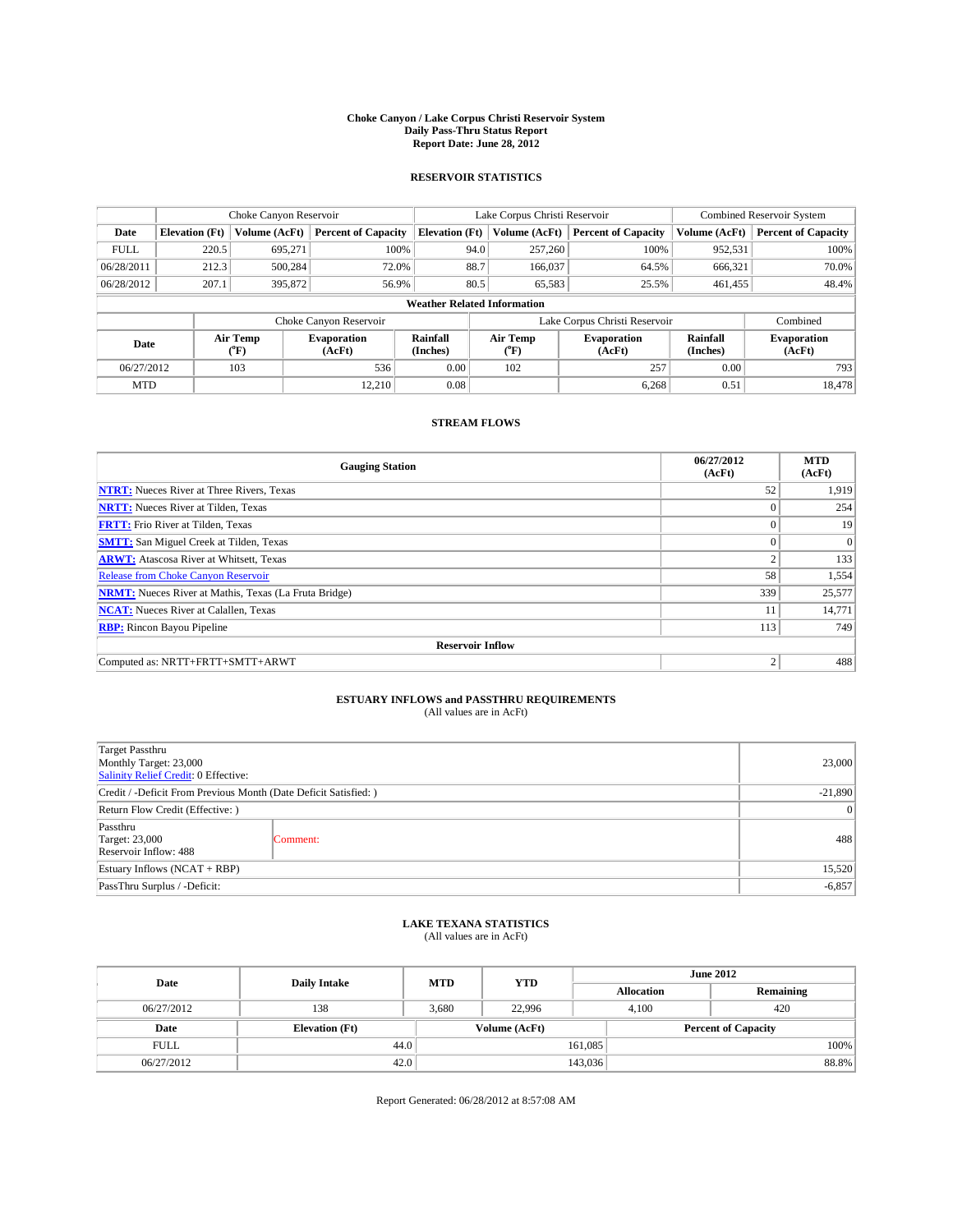### **Choke Canyon / Lake Corpus Christi Reservoir System Daily Pass-Thru Status Report Report Date: June 29, 2012**

### **RESERVOIR STATISTICS**

|             | Choke Canyon Reservoir             |                                 |                            |                       | Lake Corpus Christi Reservoir |                                                  |                               |                      | <b>Combined Reservoir System</b> |  |  |
|-------------|------------------------------------|---------------------------------|----------------------------|-----------------------|-------------------------------|--------------------------------------------------|-------------------------------|----------------------|----------------------------------|--|--|
| Date        | <b>Elevation</b> (Ft)              | Volume (AcFt)                   | <b>Percent of Capacity</b> | <b>Elevation</b> (Ft) |                               | Volume (AcFt)                                    | <b>Percent of Capacity</b>    | Volume (AcFt)        | Percent of Capacity              |  |  |
| <b>FULL</b> | 220.5                              | 695,271                         | 100%                       |                       | 94.0                          | 257,260                                          | 100%                          | 952,531              | 100%                             |  |  |
| 06/29/2011  | 212.3                              | 500,073                         | 71.9%                      |                       | 88.7                          | 165,558                                          | 64.4%                         | 665,631              | 69.9%                            |  |  |
| 06/29/2012  | 207.1                              | 396,625                         | 57.0%                      |                       | 80.4                          | 64,466                                           | 25.1%                         | 461.091              | 48.4%                            |  |  |
|             | <b>Weather Related Information</b> |                                 |                            |                       |                               |                                                  |                               |                      |                                  |  |  |
|             |                                    |                                 | Choke Canyon Reservoir     |                       |                               |                                                  | Lake Corpus Christi Reservoir |                      | Combined                         |  |  |
| Date        |                                    | Air Temp<br>Evaporation<br>("F) |                            | Rainfall<br>(Inches)  |                               | Air Temp<br><b>Evaporation</b><br>(AcFt)<br>("F) |                               | Rainfall<br>(Inches) | <b>Evaporation</b><br>(AcFt)     |  |  |
| 06/28/2012  |                                    | 99                              | 503                        | 0.00                  |                               | 97                                               | 229                           | 0.00                 | 732                              |  |  |
| <b>MTD</b>  |                                    |                                 | 12.713                     | 0.08                  |                               |                                                  | 6.497                         | 0.51                 | 19,210                           |  |  |

## **STREAM FLOWS**

| <b>Gauging Station</b>                                       | 06/28/2012<br>(AcFt) | <b>MTD</b><br>(AcFt) |  |  |  |  |
|--------------------------------------------------------------|----------------------|----------------------|--|--|--|--|
| <b>NTRT:</b> Nueces River at Three Rivers, Texas             | 54                   | 1,973                |  |  |  |  |
| <b>NRTT:</b> Nueces River at Tilden, Texas                   | $\theta$             | 254                  |  |  |  |  |
| <b>FRTT:</b> Frio River at Tilden, Texas                     | $\theta$             | 19                   |  |  |  |  |
| <b>SMTT:</b> San Miguel Creek at Tilden, Texas               |                      | $\Omega$             |  |  |  |  |
| <b>ARWT:</b> Atascosa River at Whitsett, Texas               | 2                    | 135                  |  |  |  |  |
| Release from Choke Canyon Reservoir                          | 58                   | 1,612                |  |  |  |  |
| <b>NRMT:</b> Nueces River at Mathis, Texas (La Fruta Bridge) | 337                  | 25,914               |  |  |  |  |
| <b>NCAT:</b> Nueces River at Calallen, Texas                 | 22                   | 14,793               |  |  |  |  |
| <b>RBP:</b> Rincon Bayou Pipeline                            | 112                  | 861                  |  |  |  |  |
| <b>Reservoir Inflow</b>                                      |                      |                      |  |  |  |  |
| Computed as: NRTT+FRTT+SMTT+ARWT                             | $\overline{2}$       | 490                  |  |  |  |  |

# **ESTUARY INFLOWS and PASSTHRU REQUIREMENTS**<br>(All values are in AcFt)

| Target Passthru<br>Monthly Target: 23,000<br>Salinity Relief Credit: 0 Effective: | 23,000    |     |  |  |
|-----------------------------------------------------------------------------------|-----------|-----|--|--|
| Credit / -Deficit From Previous Month (Date Deficit Satisfied: )                  |           |     |  |  |
| Return Flow Credit (Effective: )                                                  | $\vert$ 0 |     |  |  |
| Passthru<br>Target: 23,000<br>Reservoir Inflow: 490                               | Comment:  | 490 |  |  |
| Estuary Inflows $(NCAT + RBP)$                                                    |           |     |  |  |
| PassThru Surplus / -Deficit:                                                      | $-6,726$  |     |  |  |

## **LAKE TEXANA STATISTICS** (All values are in AcFt)

| Date        | <b>Daily Intake</b>   | <b>MTD</b> | <b>YTD</b>    | <b>June 2012</b>  |                            |  |  |
|-------------|-----------------------|------------|---------------|-------------------|----------------------------|--|--|
|             |                       |            |               | <b>Allocation</b> | Remaining                  |  |  |
| 06/28/2012  | 138                   | 3,818      | 23,135        | 4,100             | 282                        |  |  |
| Date        | <b>Elevation</b> (Ft) |            | Volume (AcFt) |                   | <b>Percent of Capacity</b> |  |  |
| <b>FULL</b> | 44.0                  |            |               | 161,085           | 100%                       |  |  |
| 06/28/2012  | 42.0                  |            |               | 143,036           | 88.8%                      |  |  |

Report Generated: 06/29/2012 at 8:42:04 AM